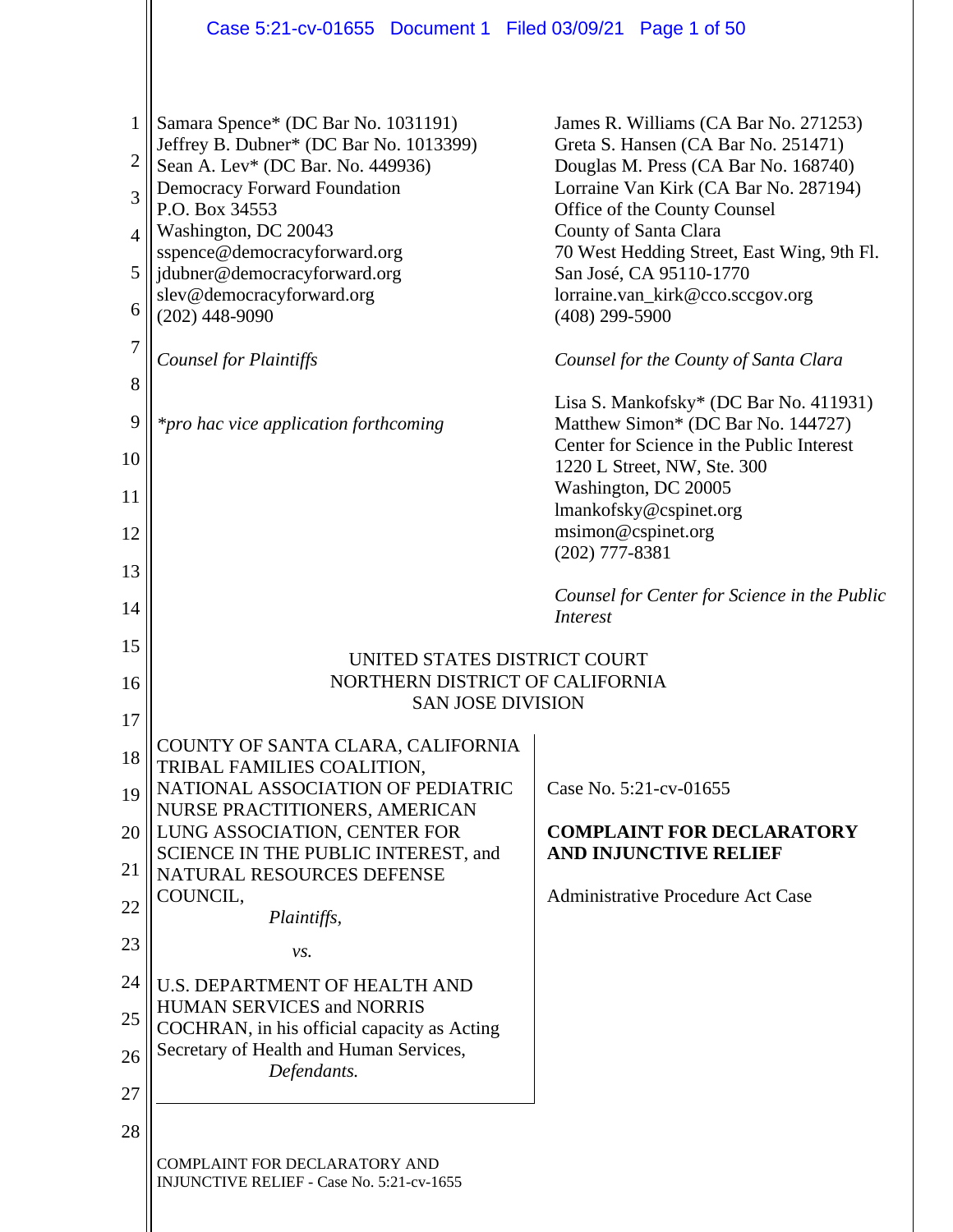|                | Case 5:21-cv-01655 Document 1 Filed 03/09/21 Page 2 of 50                                                                                                             |
|----------------|-----------------------------------------------------------------------------------------------------------------------------------------------------------------------|
|                |                                                                                                                                                                       |
| 1              | <b>TABLE OF CONTENTS</b>                                                                                                                                              |
| $\overline{2}$ | <b>Page</b>                                                                                                                                                           |
| 3              |                                                                                                                                                                       |
| 4              |                                                                                                                                                                       |
| 5              |                                                                                                                                                                       |
|                |                                                                                                                                                                       |
| 6              | Ι.                                                                                                                                                                    |
| 7              | II.                                                                                                                                                                   |
| 8              |                                                                                                                                                                       |
| 9              | HHS Regulates Healthcare, Disease Control, and Food and Drug Safety10<br>$\mathbf{I}$ .<br>HHS Proposes Massive Deregulation of the Healthcare Industry in the<br>II. |
|                | Midst of a Pandemic, While Providing a Truncated Notice-and-Comment                                                                                                   |
| 10             |                                                                                                                                                                       |
| 11             | HHS provides only 30 days for most comments, despite widespread<br>a.                                                                                                 |
| 12             | concern that this was inadequate time to meaningfully respond to a                                                                                                    |
| 13             | b. HHS refuses to consult with Indian tribes despite the proposal's effect                                                                                            |
|                |                                                                                                                                                                       |
| 14             | Under the Final Sunset Rule, Approximately 17,200 Regulations Are Set to<br>III.                                                                                      |
| 15             |                                                                                                                                                                       |
| 16             | The final Rule requires that nearly all HHS regulations will expire<br>a.<br>unless HHS completes retrospective review for the thousands of                           |
| 17             |                                                                                                                                                                       |
|                | The vague exceptions to the self-executing expirations make it<br>$\mathbf{b}$ .                                                                                      |
| 18             | impossible to determine which regulations have been amended and will                                                                                                  |
| 19             |                                                                                                                                                                       |
| 20             | The Sunset Rule is Unlawful, and the Department's Purported Justifications<br>IV.                                                                                     |
| 21             | The Sunset Rule schedules elimination of regulations regardless of their<br>a.                                                                                        |
|                | impact on small entities and without RFA review or considerations                                                                                                     |
| 22             |                                                                                                                                                                       |
| 23             | b. The Sunset Rule is arbitrary and capricious because, among other<br>reasons, it purports to "incentivize" the Department to review                                 |
| 24             | regulations at an infeasible pace HHS has never achieved by eliminating                                                                                               |
| 25             |                                                                                                                                                                       |
|                | The Sunset Rule Harms Plaintiffs and the General Public. 32<br>V.                                                                                                     |
| 26             | a.                                                                                                                                                                    |
| 27             | b.                                                                                                                                                                    |
| 28             | National Association of Pediatric Nurse Practitioners37<br>$\mathbf{c}$ .                                                                                             |
|                | COMPLAINT FOR DECLARATORY AND<br>$\mathbf{ii}$                                                                                                                        |
|                | INJUNCTIVE RELIEF - Case No 5:21-cv-01655                                                                                                                             |
|                |                                                                                                                                                                       |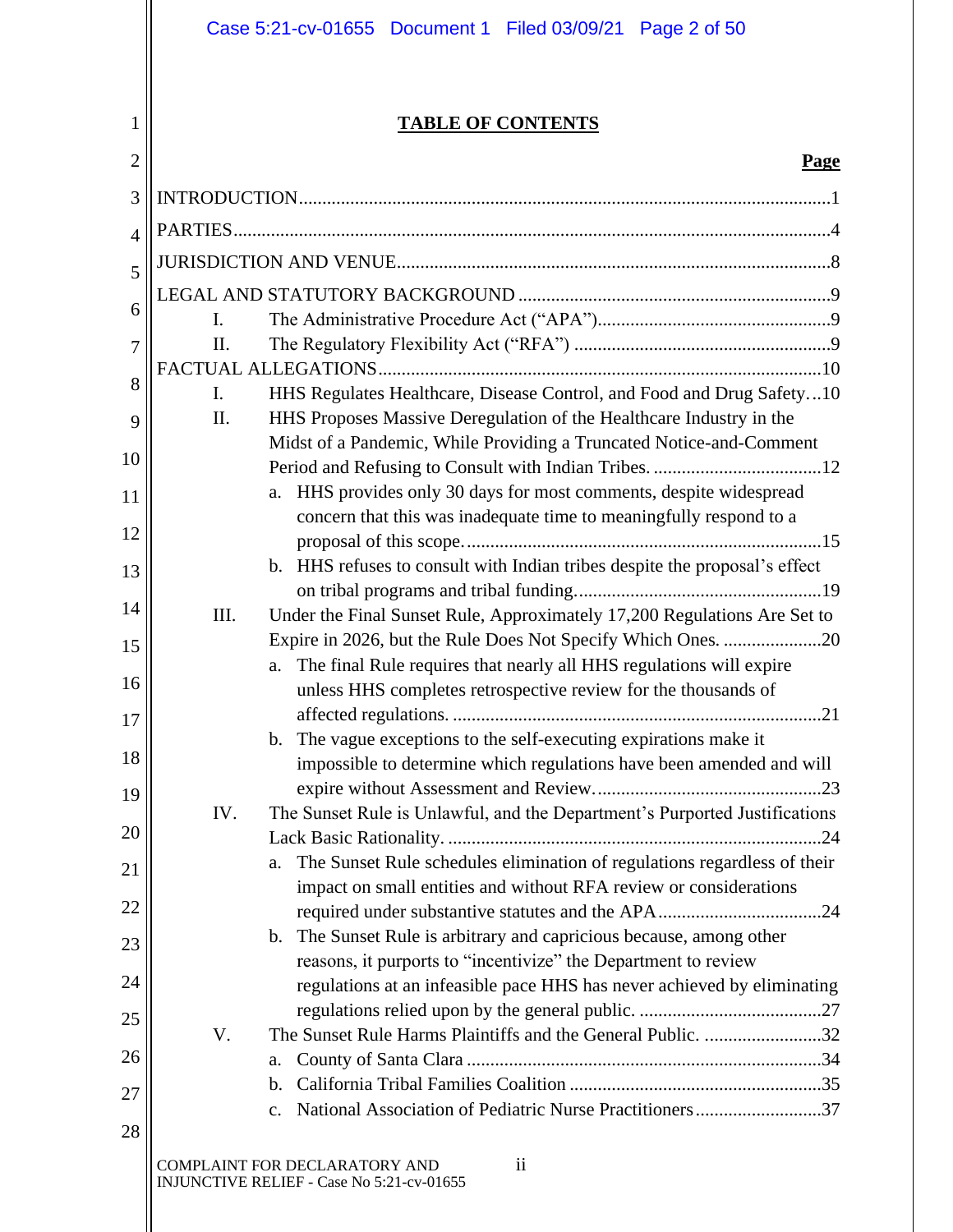|                | Case 5:21-cv-01655 Document 1 Filed 03/09/21 Page 3 of 50                         |
|----------------|-----------------------------------------------------------------------------------|
|                |                                                                                   |
| 1              | d.                                                                                |
| $\overline{2}$ | e.                                                                                |
| 3              |                                                                                   |
| $\overline{4}$ |                                                                                   |
| 5              |                                                                                   |
| 6              |                                                                                   |
| 7              |                                                                                   |
| 8              |                                                                                   |
| 9              |                                                                                   |
| 10             |                                                                                   |
| 11             |                                                                                   |
| 12             |                                                                                   |
| 13             |                                                                                   |
| 14             |                                                                                   |
| 15             |                                                                                   |
| 16             |                                                                                   |
| 17             |                                                                                   |
| 18             |                                                                                   |
| 19             |                                                                                   |
| 20             |                                                                                   |
| 21             |                                                                                   |
| 22             |                                                                                   |
| 23             |                                                                                   |
| 24             |                                                                                   |
| 25             |                                                                                   |
| 26             |                                                                                   |
| 27             |                                                                                   |
| 28             |                                                                                   |
|                | iii<br>COMPLAINT FOR DECLARATORY AND<br>INJUNCTIVE RELIEF - Case No 5:21-cv-01655 |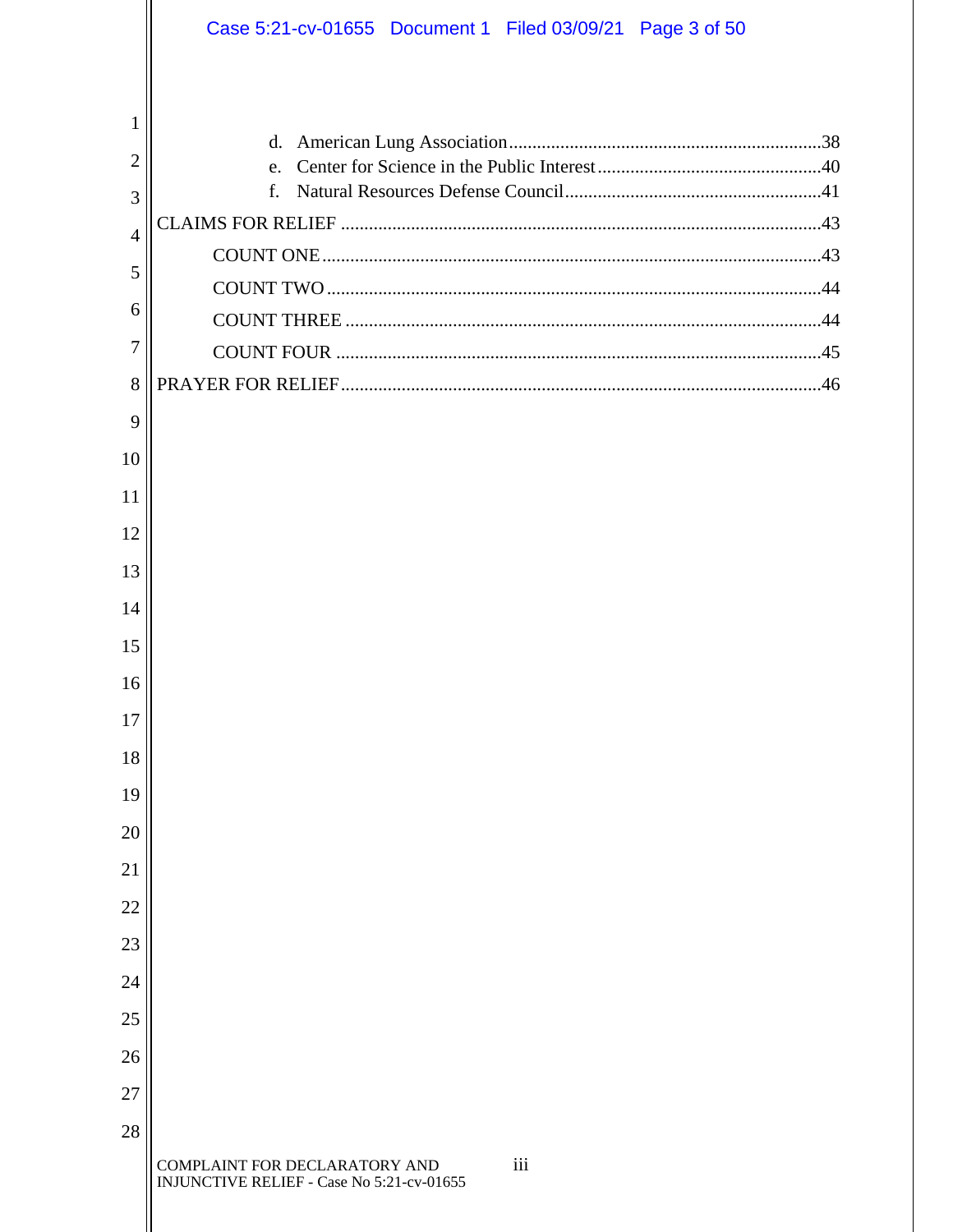1 2 3 4 Plaintiffs the County of Santa Clara, California Tribal Families Coalition, National Association of Pediatric Nurse Practitioners, American Lung Association, the Center for Science in the Public Interest, and Natural Resources Defense Council (collectively, "Plaintiffs"), by and through undersigned counsel, hereby allege as follows:

#### **INTRODUCTION**

6 7 8 9 10 11 12 13 14 15 16 17 18 19 20 21 22 23 24 25 1. Plaintiffs bring this action under the Administrative Procedure Act ("APA"), 5 U.S.C. § 500 *et seq.*, and the Regulatory Flexibility Act ("RFA"), 5 U.S.C. § 601 *et seq.*, to challenge a final rule recently issued by the U. S. Department of Health and Human Services ("HHS" or "Department") entitled "Securing Updated and Necessary Statutory Evaluations Timely," 86 Fed. Reg. 5694 (Jan. 19, 2021) ("Sunset Rule" or "Rule"). Under the guise of an RFA plan for periodically reviewing preexisting regulations that significantly impact small entities, the Sunset Rule amends nearly all HHS regulations to include self-executing expiration dates. The Rule's impact is vast and unprecedented. Absent separate Department action, approximately 17,200 regulations will "expire" in 2026, with additional regulations automatically terminating afterward. 2. HHS, together with its subagencies—such as the Centers for Disease Control and Prevention ("CDC"), the Food and Drug Administration ("FDA"), and the Centers for Medicare and Medicaid Services—administers a broad range of statutory programs that impact nearly every aspect of the American healthcare system, food and drug manufacturing, and social services systems. These programs operate pursuant to regulations that govern, for example, health insurance, hospitals and clinics, pharmaceuticals and vaccines, mental health treatment, Medicare and Medicaid, public health emergency prevention and preparedness, food safety, protections for children and the elderly, and much more. The affected healthcare sector alone accounts for nearly onefifth of the U.S. economy.

26  $//$ 

5

- 27 / / /
- 28 / / /

COMPLAINT FOR DECLARATORY AND 1 INJUNCTIVE RELIEF - Case No 5:21-cv-01655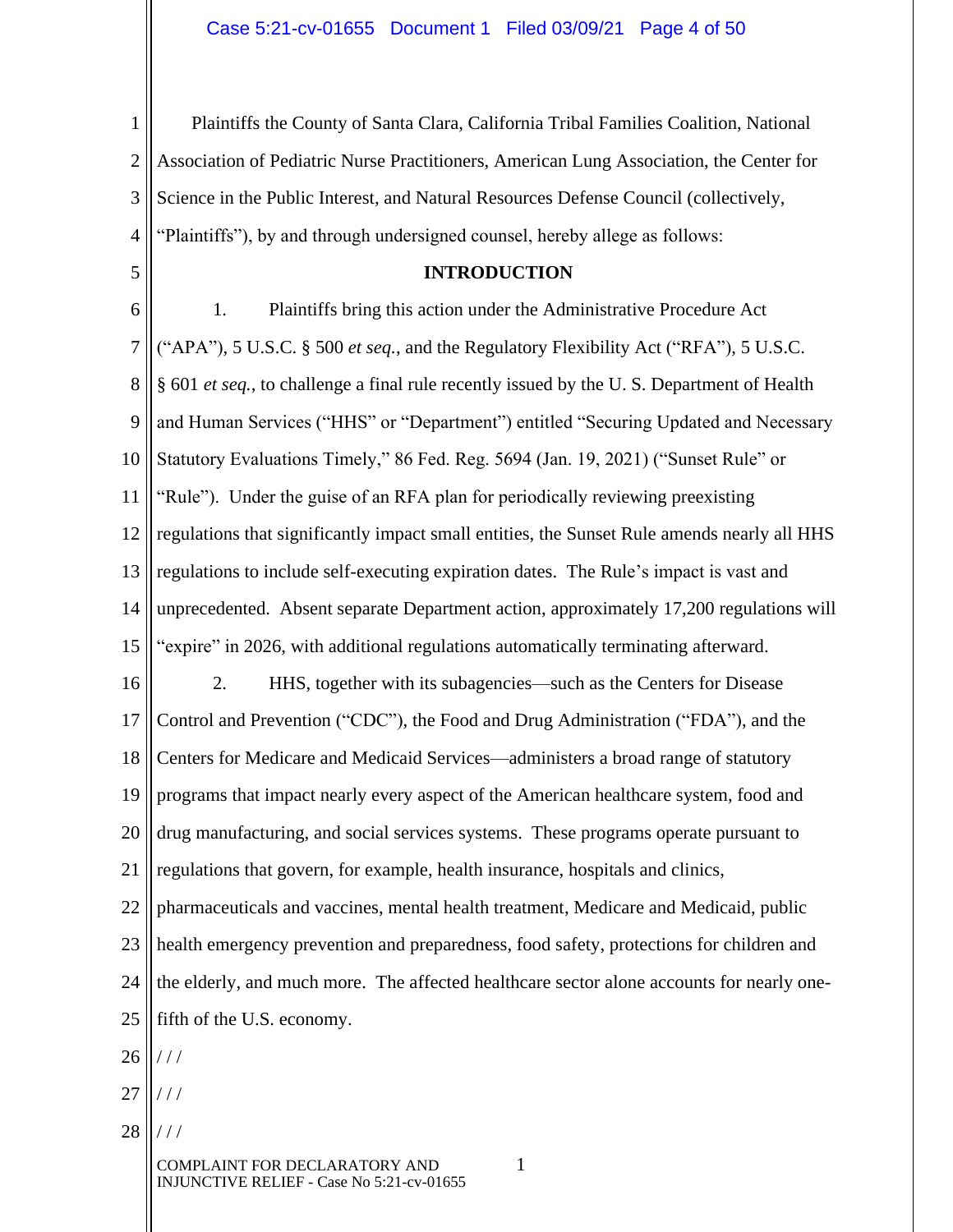#### Case 5:21-cv-01655 Document 1 Filed 03/09/21 Page 5 of 50

1 2 3 3. HHS has issued regulations implementing its substantive statutes since its inception in 1953. To date, HHS has approximately 18,000 regulations on the books, covering everything from ventilators to the privacy of personal and heath information.

4 5 6 7 8 9 10 11 12 13 14 15 16 17 4. The Sunset Rule, which was proposed and finalized entirely during the outgoing administration's lame-duck period, amends *nearly all* HHS regulations to add self-executing expiration dates. Under the Rule, the vast majority of the Department's existing regulations are set to expire automatically in 2026, with the remainder set to expire over the following five years. The only way under the Rule to prevent expiration is for HHS to conduct and finalize retrospective review of each regulation. This would require a resource-intensive and time-consuming effort on par with full notice-andcomment rulemaking, but at a pace 20 times faster than the Department has ever conducted retrospective review in the past—all without any guarantee that the Department *will* conduct such review. The Rule does not even specify which of the Department's 18,000 existing regulations are exempted under the limited exceptions. In other words, the outgoing administration planted a ticking timebomb set to go off in five years unless HHS, beginning right now, devotes an enormous amount of resources to an unprecedented and infeasible task.

18 19 20 21 22 23 5. The Rule creates incalculable costs and chaos. It schedules rescission of thousands of the regulations that structure Plaintiffs' highly technical operations and obligations, delineate their and their members' rights, and protect the populations they serve. It directly harms Plaintiffs and the general public, including the elderly, children, healthcare professionals, tribal governments and members, and anyone who needs medical care, is affected by pandemics or disasters, or simply eats food.

24 25 26 27 28 COMPLAINT FOR DECLARATORY AND 2 INJUNCTIVE RELIEF - Case No 5:21-cv-01655 6. The Sunset Rule, moreover, creates immediate uncertainty and instability throughout the healthcare system at the very time that the public most needs clear guidelines due to a global pandemic. Plaintiffs have no guarantee that HHS will complete retrospective review on such a mass scale and must assume that any, or all, of the regulations that affect them will disappear. Regulated entities and individuals, such as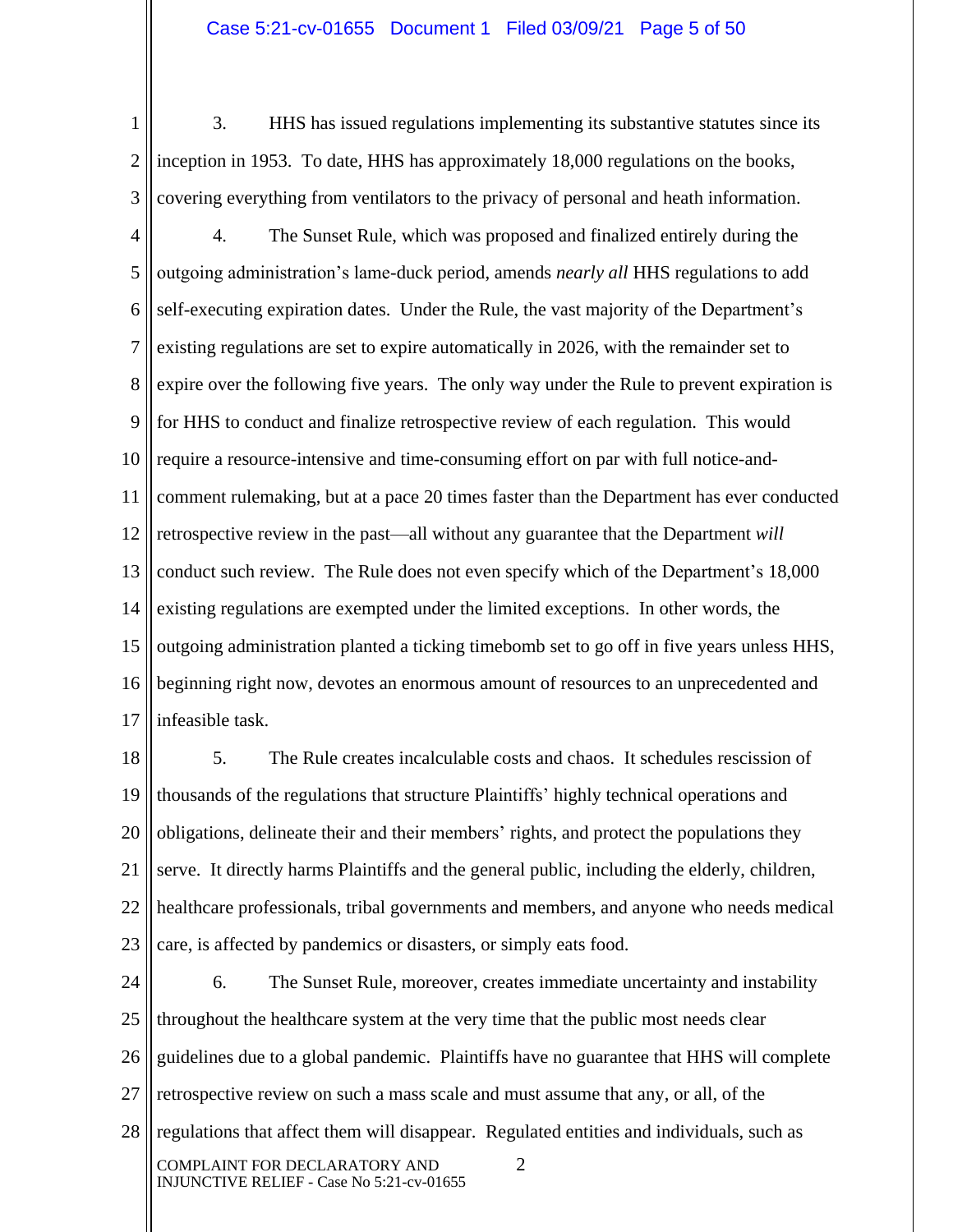#### Case 5:21-cv-01655 Document 1 Filed 03/09/21 Page 6 of 50

1 2 3 4 hospitals and nurse practitioners, will be unable to plan their operations to the financial and physical detriment of patients. All Plaintiffs will have to divert significant resources to monitor the progress of each regulation that affects them and to attempt to stem the effects of potential automatic expiration.

5 6 7 8 9 10 7. If the Rule takes effect, it will require substantial, and likely unachievable, efforts on the part of HHS to prevent regulations from expiring. The resulting cost to society is steep. To simply keep its existing regulatory framework, HHS and its subagencies will need to redirect significant resources away from such vital work as combatting the COVID-19 pandemic and protecting the country against future public health emergencies.

11 12 8. The Sunset Rule violates the APA, the RFA, and the statutory authorities underlying the Department's original regulations.

13 14 15 16 17 18 19 20 21 22 9. First, the Rule was issued without procedures or tribal consultation required by law. The Department promulgated the Rule after a rushed notice-and-comment period that hundreds of commenters decried as providing inadequate time for them to meaningfully participate. The limited public process was particularly problematic because affected parties were asked to discern, and comment on (over the holidays, no less), the impacts of a sweeping and vague proposal in the middle of a global pandemic, which was appropriately the primary focus of their efforts. HHS also refused to consult with Indian tribes, as required under HHS policy and the federal government's tribal trust responsibilities, despite the Rule's significant and direct effects on tribes and funding for tribal programs.

23 24 25 26 27 10. Second, the Sunset Rule is contrary to law and in excess of the Department's authority. It relies on the RFA, which by the Department's own estimate does not authorize review of 89% of the regulations amended. And it schedules elimination of nearly all HHS regulations without consideration of the factors required by that statute. It also expressly relies on the myriad HHS substantive statutes for authority,

28

COMPLAINT FOR DECLARATORY AND 3 INJUNCTIVE RELIEF - Case No 5:21-cv-01655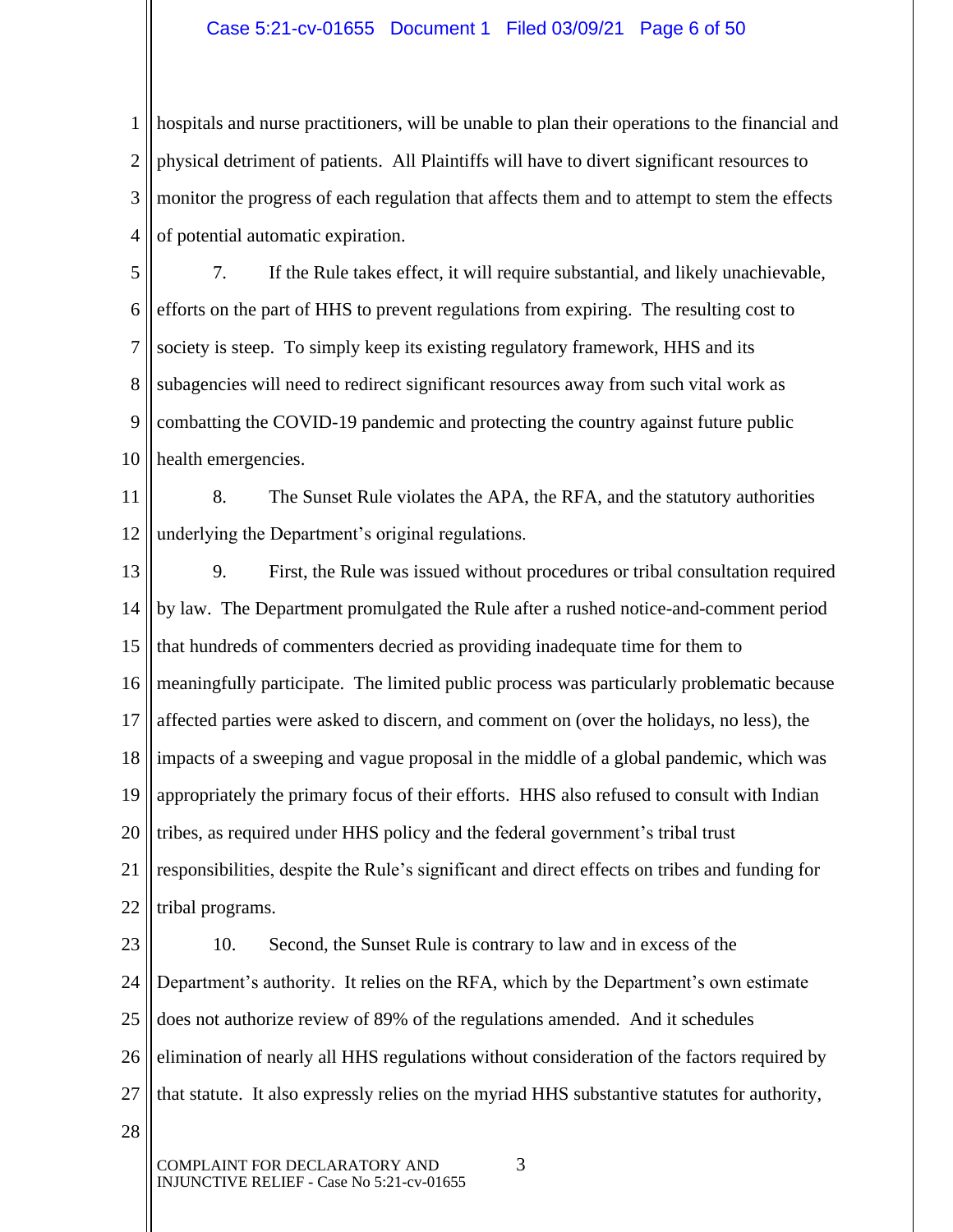1 2 but in fact eliminates regulations required by those statutes and fails to address factors mandated by those statutes and the APA.

3 4 5 6 7 8 9 10 11. Third, the Rule violates the APA's prohibition against arbitrary and capricious agency action. Among other things, the Department's justification for the Rule—to "incentivize" retrospective regulatory review—is irrational on its face. It assumes without support that HHS can induce itself to increase its pace of review 20-fold merely by imposing on the general public the severe consequence of losing needed regulations. Moreover, the Department did not plausibly show that it *can* meet the contemplated review schedule or meaningfully consider the harm and costs the "incentive" would cause.

11 12 13 14 12. Plaintiffs respectfully request that the Court declare that the Sunset Rule violates the APA because it was issued without procedures or consultation required by law, is contrary to law, and is arbitrary and capricious. The Rule should be vacated and set aside.

15

#### **PARTIES**

16 17 18 19 20 21 22 23 24 25 26 27 28 COMPLAINT FOR DECLARATORY AND 4 INJUNCTIVE RELIEF - Case No 5:21-cv-01655 13. Plaintiff County of Santa Clara (the "County") is a charter county and political subdivision of the State of California, located in the Northern District of California. The County is home to almost two million people who rely on the County to provide essential healthcare services and to oversee regional public health. The County owns and operates the County of Santa Clara Hospitals and Clinics, a network of safety-net hospitals and medical clinics that provide specialized, preventative, primary, and routine healthcare services, primarily to underserved patients. Together, the County's public hospitals and clinics serve nearly 200,000 individual patients per year. The County also operates a Social Services Agency that provides a wide array of essential safety-net services; an Emergency Medical Services Agency that accredits emergency responders and oversees all 911 ambulance response countywide; a Behavioral Health Services Department that provides mental health and substance use prevention and treatment services to tens of thousands of patients each year; a health insurance plan called Valley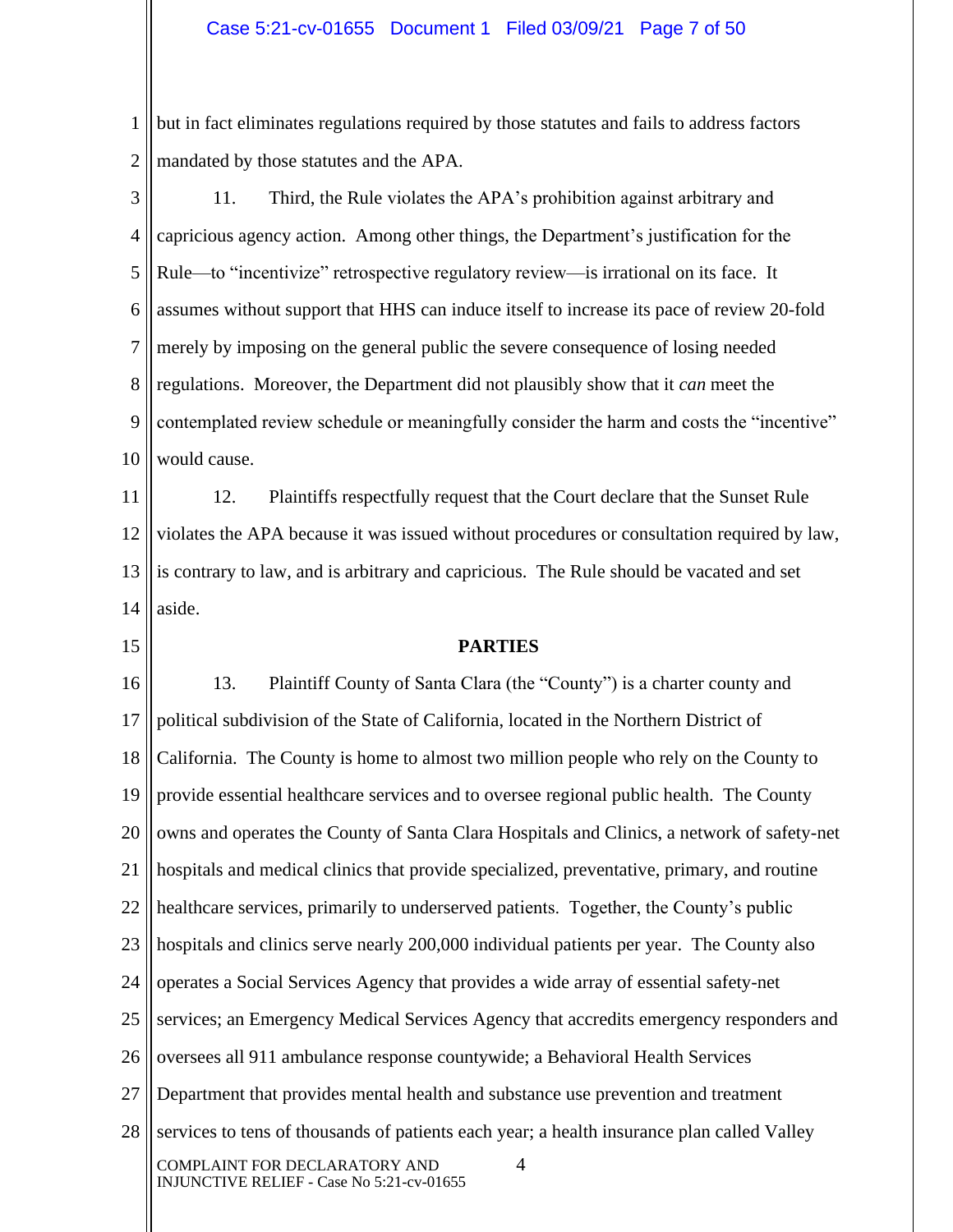1 2 3 Health Plan; and a Public Health Department that is responsible for regional public health services throughout Santa Clara County, including managing the County's response to the COVID-19 pandemic.

4 5 6 7 8 9 10 11 12 13 14 15 16 17 18 19 20 21 22 14. Plaintiff California Tribal Families Coalition ("CTFC") is an Internal Revenue Code ("IRC") Section 501(c)(4) nonprofit membership association and an "Indian organization" under the Indian Child Welfare Act. Its members are 42 federally recognized sovereign tribes and 3 statewide tribal leader associations from across California, and it is led by a 12-member Board of Directors chosen from among the duly elected tribal leaders of CTFC's member tribes. CTFC's mission is to protect the health, safety, and welfare of tribal children and families, which are inherent tribal governmental functions and are at the core of tribal sovereignty and tribal governance. CTFC's member tribes are governments entitled under the Indian Self-Determination and Education Assistance Act, Pub. L. No. 93-638, 88 Stat. 2203, to request that operation of, and funding for, federal programs be transferred to tribal administration. CTFC's member tribes are affected by nearly all HHS programs. Among other things, they receive HHS funding for operation of tribal health services and/or receive services directly from Indian Health Services programs, substance abuse programs, and social programs, such as Temporary Assistance for Needy Families. HHS regulations govern the member tribes' funding for and operation of such programs. One of CTFC's core missions is to advocate for the incorporation of tribal concerns into regulations, including HHS regulations of great importance to its tribal members, such as regulations on healthcare, mental health, substance abuse, programs for the elderly, child welfare, and foster care.

23 24 25 26 27 28 COMPLAINT FOR DECLARATORY AND 5 INJUNCTIVE RELIEF - Case No 5:21-cv-01655 15. Plaintiff National Association of Pediatric Nurse Practitioners ("NAPNAP") is an IRC Section  $501(c)(6)$  nonprofit professional membership association, representing more than 8,000 healthcare practitioners, with 18 specialty practice issues groups and 53 chapters. It is the nation's only professional association for pediatric nurse practitioners and their fellow pediatric-focused advanced practice registered nurses, who are dedicated to improving the quality of health care for infants, children, adolescents, and young adults.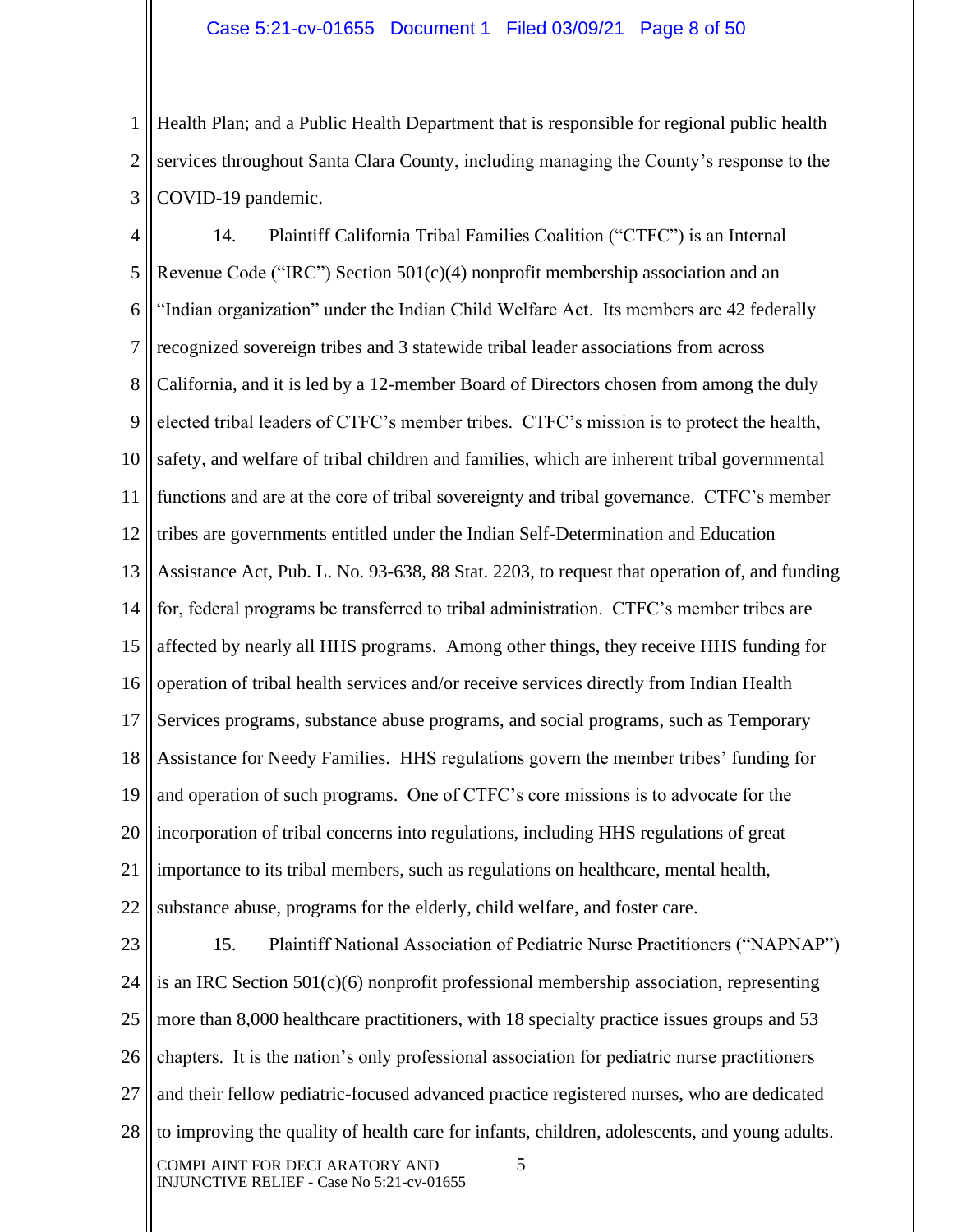1 2 3 4 5 6 NAPNAP's members treat millions of patients a year in a wide variety of healthcare settings, including pediatric offices, hospitals, specialty clinics, public or school-based healthcare facilities, and others. They are regulated and affected by thousands of HHS regulations under such programs as Medicaid and the Children's Health Insurance Program. NAPNAP's mission is to empower pediatric-focused advanced practice registered nurses and key partners to optimize child and family health.

7 8 9 10 11 12 13 14 15 16 17 18 19 20 21 22 23 24 25 26 27 28 16. Plaintiff American Lung Association ("ALA") is an IRC Section  $501(c)(3)$ nonprofit voluntary health organization incorporated in the State of Maine, with its principal place of business in Chicago, Illinois. One of ALA's core missions is to advocate for policies that improve the prevention and cure of lung disease and that improve the quality of life of people living with lung disease. These include policies that reduce the burden of asthma, expand access to affordable healthcare for patients with or at risk for lung diseases, reduce tobacco use through tobacco regulation and cessation efforts, and increase screening for those at high risk of lung cancer. ALA has spent substantial resources advocating for such programs before HHS. For example, in 2015, ALA testified at a hearing to urge HHS to expand Medicare coverage to include early detection computed tomography ("CT") scans for high-risk Medicare beneficiaries. ALA also works to improve public education on HHS programs that benefit at risk populations. For example, ALA generates and maintains a lung cancer screening toolkit that tracks coverage of and barriers to low-dose computed tomography ("LDCT") lung cancer screening under state Medicaid fee-for-service programs. Similarly, ALA depends on HHS regulations governing tobacco products, such as a 2016 regulation deeming e-cigarette subject to the Tobacco Control Act, which significantly affects ALA's Not On Tobacco program, Freedom from Smoking program, and Lung Helpline cessation assistance service. 17. Plaintiff the Center for Science in the Public Interest ("CSPI") is an IRC Section 501(c)(3) nonpartisan nonprofit organization headquartered in Washington, DC, with approximately 450,000 members. CSPI is independently owned and operated and is not dominant in its field of public health advocacy. CSPI is a science-based consumer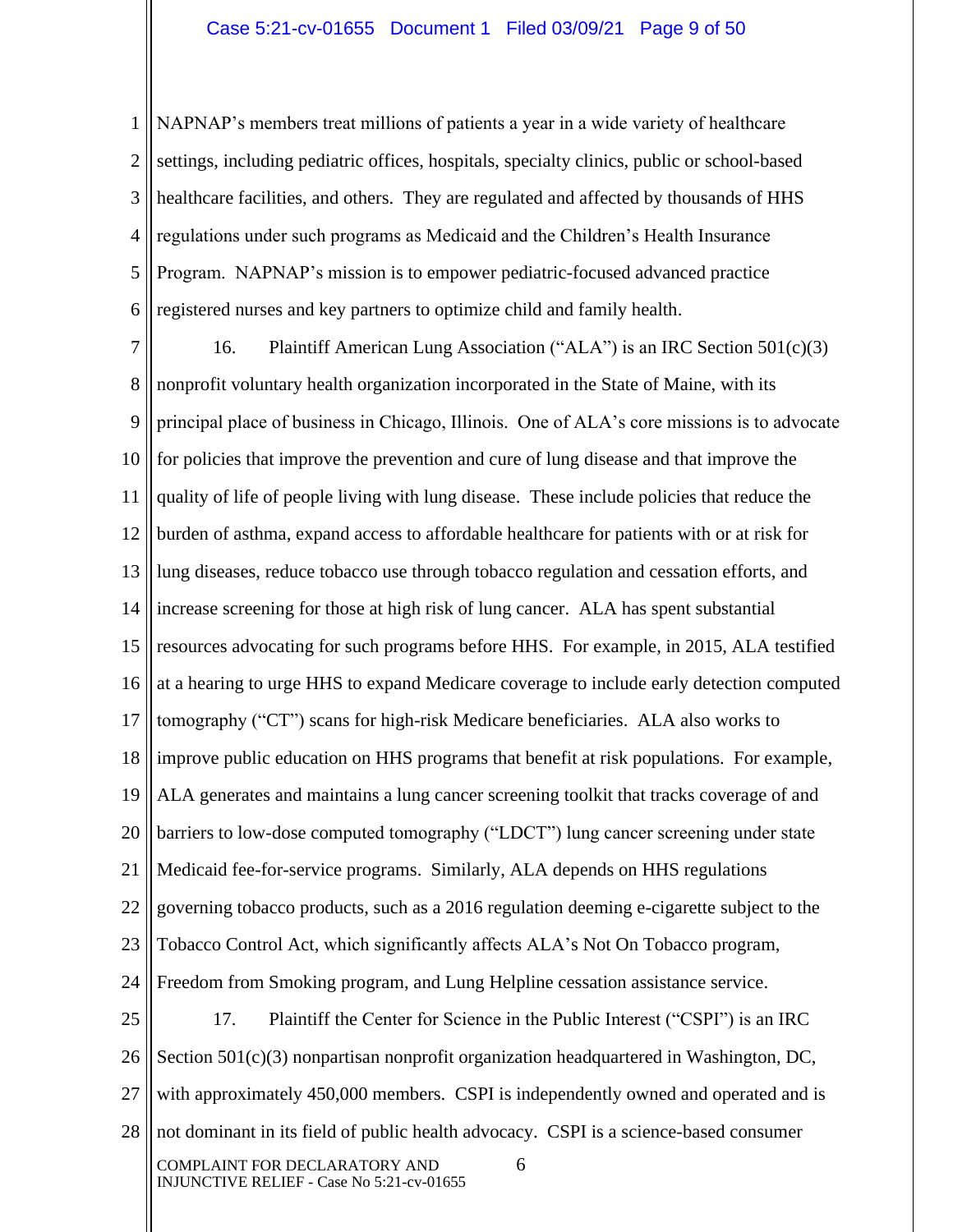1 2 3 4 5 6 7 8 9 10 11 12 13 advocacy organization that seeks to promote: (1) a healthy population with a reduced burden of preventable disease, and (2) an equitable food system in which healthy, sustainable food is accessible to all. CSPI values independence, scientific rigor, and transparency. A core aspect of CSPI's mission is ensuring that food, dietary supplements, and drugs are safe and transparently labeled. The FDA, an HHS sub-agency, administers several statutes relevant to this work, including the Federal Food, Drug and Cosmetic Act, Pub. L. No. 75-717, 52 Stat. 1040 (codified as 21 U.S.C. § 301, *et seq*.); the Nutrition Labeling and Education Act of 1990, Pub. L. No. 101-535, 104 Stat. 2353; the Dietary Supplement Health and Education Act of 1994, Pub. L. No. 103-417, 108 Stat. 4325; portions of the Patient Protection and Affordable Care Act ("ACA"), Pub. L. No. 111-148, 124 Stat. 119; the Food Safety Modernization Act, Pub. L. No. 111-353, 124 Stat. 3885; and the Food Allergen Labeling and Consumer Protection Act of 2004, Pub. L. No. 108- 282, 118 Stat. 891.

14 15 16 17 18 19 20 21 22 23 18. Plaintiff Natural Resources Defense Council ("NRDC") is an IRC Section  $501(c)(3)$  national not-for-profit environmental and public health organization, headquartered in New York City, with more than three million members and online activists. One of NRDC's core missions is to conduct advocacy and educate the public to protect public health and the environment. In service of this mission, NRDC advocates for health-protective regulations at FDA (including the regulation of food additives, 21 C.F.R. §§ 170.3-180.37; bottled water, *id.* §§ 129.1-129.80; and antibiotics in animal agriculture, *id*. §§ 556.1-556.770, 558.3-558.680) and HHS (including regulations that protect human test subjects, 45 C.F.R. part 46). NRDC also educates its members and the public about these and other HHS regulations.

24 25 26 27 19. Defendant United States Department of Health and Human Services ("HHS" or "Department") is a federal agency headquartered in Washington, DC, at 200 Independence Avenue, SW, Washington, DC 20201. HHS is an "agency" within the meaning of the APA. 5 U.S.C. § 551(1). HHS is a cabinet-level department that

28

COMPLAINT FOR DECLARATORY AND  $7$ INJUNCTIVE RELIEF - Case No 5:21-cv-01655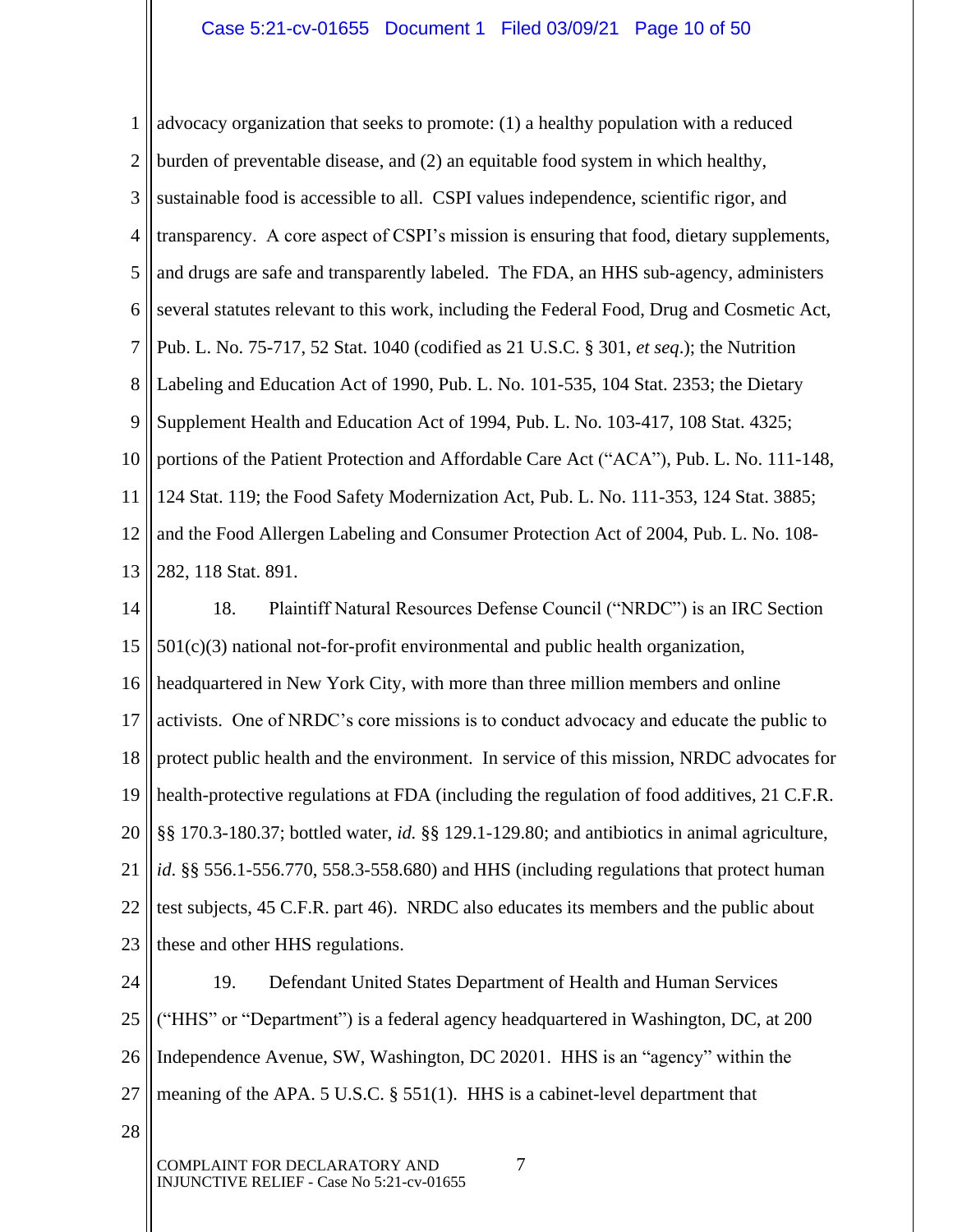1 2 encompasses several sub-agencies, including the CDC, FDA, Centers for Medicare and Medicaid Services, Indian Health Service, and National Institutes of Health.

3 4 5 20. Defendant Norris Cochran is sued in his official capacity as the Acting U.S. Secretary of Health and Human Services. His official address is 200 Independence Avenue, SW, Washington, DC 20201.

**JURISDICTION AND VENUE**

7 8 9 21. This Court has subject matter jurisdiction over this action pursuant to 28 U.S.C. § 1331 because this action arises under federal law.<sup>1</sup> The Court also has subject matter jurisdiction pursuant to 5 U.S.C. § 611(a).

10 11 12 22. Venue is proper in this district pursuant to  $28$  U.S.C. § 1391(e)(1) because Plaintiff County of Santa Clara resides in this district and there is no real property involved in this action.

13 14 23. The Sunset Rule is a final agency action for which there is no other adequate remedy in court. 5 U.S.C. § 704.

15 24. This Court has authority to grant the requested relief in this case pursuant to

16 the APA, 5 U.S.C. § 706, and the Declaratory Judgment Act, 28 U.S.C. §§ 2201-2202.

17 **/ / /**

6

- 18 **/ / /**
- 19 **/ / /**
- 20

21 22 <sup>1</sup> Under 28 U.S.C. § 1331, this APA challenge is properly brought in the district courts because the vast majority of the regulations amended by the Sunset Rule fall under

23 statutory provisions that have no specific direct-review provision. *See Owner-Operators Indep. Drivers Ass'n v. Skinner*, 931 F.2d 582, 585 (9th Cir. 1991) (district courts have

24 jurisdiction over APA claims "unless Congress specifically maps a judicial review path"). However, Plaintiffs are also filing a "protective" petition for review in the U.S. Court of Appeals for the Ninth Circuit because certain regulations amended by the Rule are subject

25 to provisions conferring initial jurisdiction on the courts of appeals. *E.g.*, 21 U.S.C. § 360g (jurisdiction for challenges to the regulation of medical devices arises in the courts of

26 appeals); *see also Nat'l Fed'n of the Blind v. U.S. Dep't of Transp.*, 827 F.3d 51, 58 (D.C.

27 28 Cir. 2016) (parties should "file suit in both the court of appeals and the district court" when there is doubt as to the proper forum). Plaintiffs intend to ask the Ninth Circuit to hold the petition in abeyance pending the resolution of this case.

COMPLAINT FOR DECLARATORY AND 8 INJUNCTIVE RELIEF - Case No 5:21-cv-01655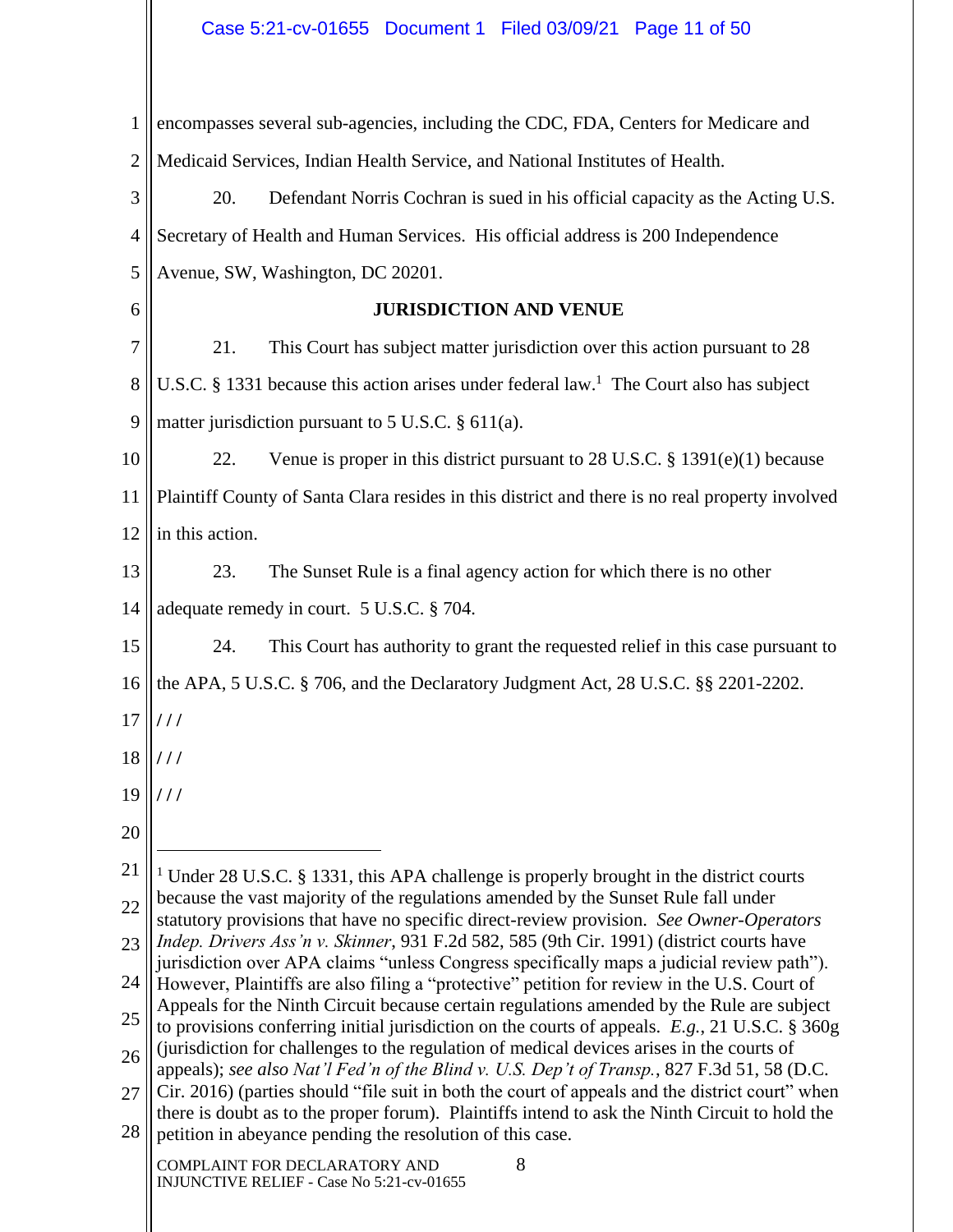1

# **LEGAL AND STATUTORY BACKGROUND**

2

# **I. The Administrative Procedure Act ("APA")**

3 4 5 6 7 8 9 25. The APA allows a person "suffering legal wrong because of agency action, or adversely affected or aggrieved by agency action" to seek judicial review of that action. 5 U.S.C. § 702. Under the APA, courts must "hold unlawful and set aside agency action, findings, and conclusions" that are "arbitrary, capricious, an abuse of discretion, or otherwise not in accordance with law," *id.* § 706(2)(A), "in excess of statutory jurisdiction, authority, or limitations, or short of statutory right," *id* § 706(2)(C), or "without observance of procedure required by law," *id*. § 706(2)(D).

10

## **II. The Regulatory Flexibility Act ("RFA")**

11 12 13 14 15 26. The RFA requires agencies to publish a "plan for the periodic review of the rules . . . which have or will have a significant economic impact upon a substantial number of small entities." 5 U.S.C. § 610(a). The RFA does not authorize reviews of rules that lack "a significant economic impact upon a substantial number of small entities." *See id.*  §§ 602, 605, 610.

16 17 18 19 27. The purpose of RFA review is "to determine whether" covered regulations "should be continued without change, or should be amended or rescinded, consistent with the stated objectives of applicable statutes, to minimize any significant economic impact of the rules upon a substantial number of []small entities." *Id.* § 610(a).

20 21 22 23 24 25 26 28. In conducting review under the RFA, the agency "shall consider" five statutory factors. *Id*. § 610(b). Those are: (1) the "continued need for the rule"; (2) the "nature of complaints or comments" concerning the rule; (3) the "complexity of the rule"; (4) the "extent to which the rule overlaps, duplicates or conflicts" with other rules; and (5) the "length of time since the rule has been evaluated or the degree to which technology, economic conditions, or other factors" affecting the rule have changed. *Id*.  $//$ 

- 27 / / /
- 28 / / /

COMPLAINT FOR DECLARATORY AND 9 INJUNCTIVE RELIEF - Case No 5:21-cv-01655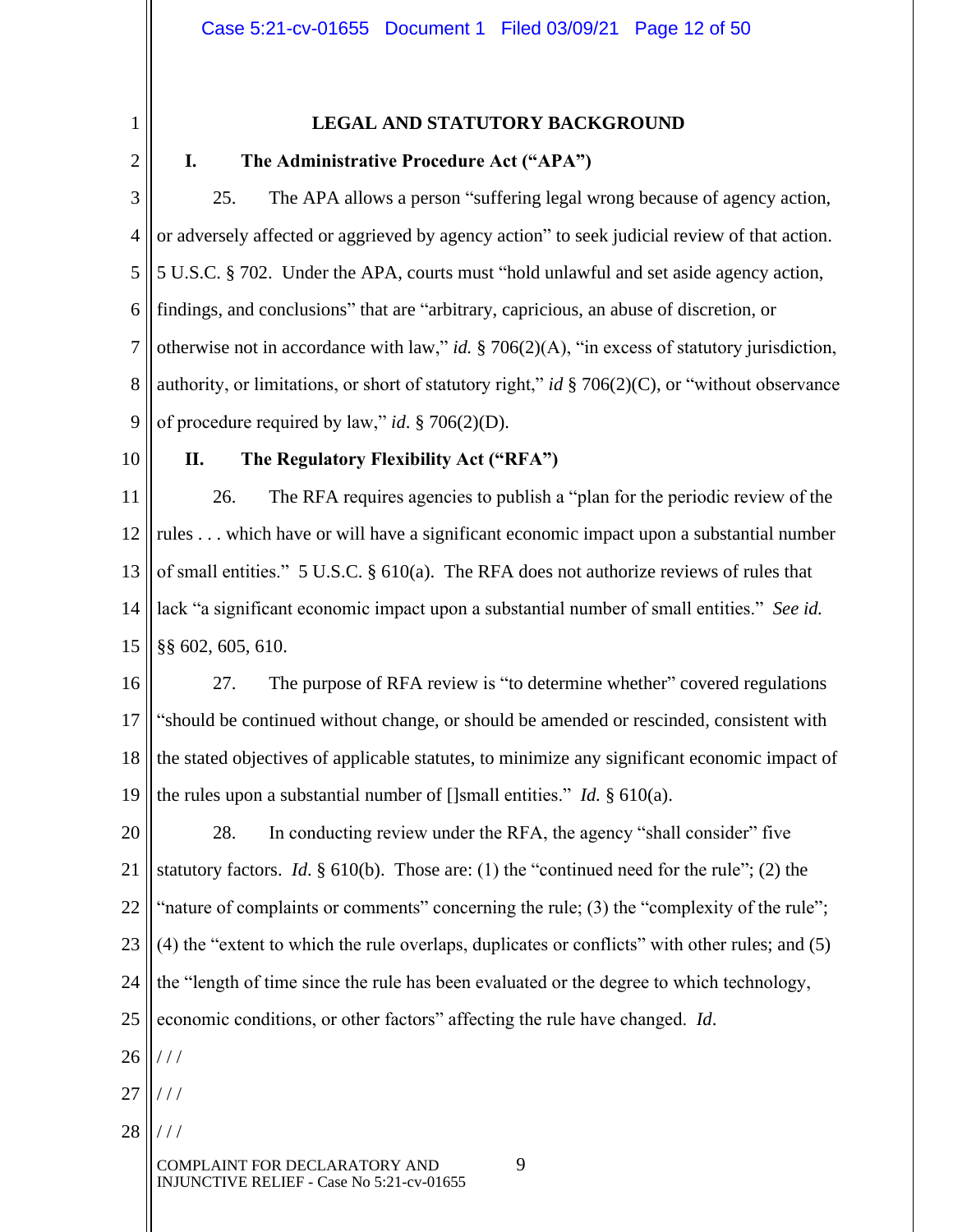1

2

## **FACTUAL ALLEGATIONS**

## **I. HHS Regulates Healthcare, Disease Control, and Food and Drug Safety.**

3 4 5 6 7 29. HHS was established as a cabinet level department in 1953, when it was called the Department of Health, Education, and Welfare. Its name was changed to the Department of Health and Human Services in 1980. The mission of HHS is to provide services that benefit the health and well-being of Americans and by fostering advances in the science underlying medicine, public health, and social services.<sup>2</sup>

8 9 10 11 30. HHS contains dozens of sub-agencies and offices, including the CDC, FDA, Centers for Medicare and Medicaid Services, Indian Health Service, Administration on Community Living, Administration for Children and Families, and National Institutes of Health.

12 13 14 15 16 17 18 19 20 21 22 23 24 25 31. HHS operates programs that affect every aspect of the U.S. healthcare system. These include, for example, the Medicare and Medicaid programs, which insure 139 million Americans, including 36.6 million children; the Children's Health Insurance Program, which insures over 7 million children; and the Healthcare.gov Insurance Marketplace, which enrolled nearly 8.3 million people in insurance plans in 2020 alone. 32. HHS administers almost every major federal statute governing healthcare, including, for example, the Medicare and Medicaid provisions of the Social Security Act, Pub. L. No. 74-271, 49 Stat. 620, which include hospital health and safety requirements; the ACA, which governs health insurance; the Health Insurance Portability and Accountability Act ("HIPAA"), Pub. L. No. 104-191, 110 Stat. 1936, which governs privacy and portability of health information; and the Health Information Technology for Economic and Clinical Health Act, Pub. L. No. 111-5, 123 Stat. 115, which establishes programs for securing health information; in addition to the countless supplements and amendments to these statutes.

26  $111$ 

27

COMPLAINT FOR DECLARATORY AND 10 INJUNCTIVE RELIEF - Case No 5:21-cv-01655

<sup>28</sup> <sup>2</sup> *About HHS*, https://www.hhs.gov/about/index.html (last visited Mar. 5, 2021).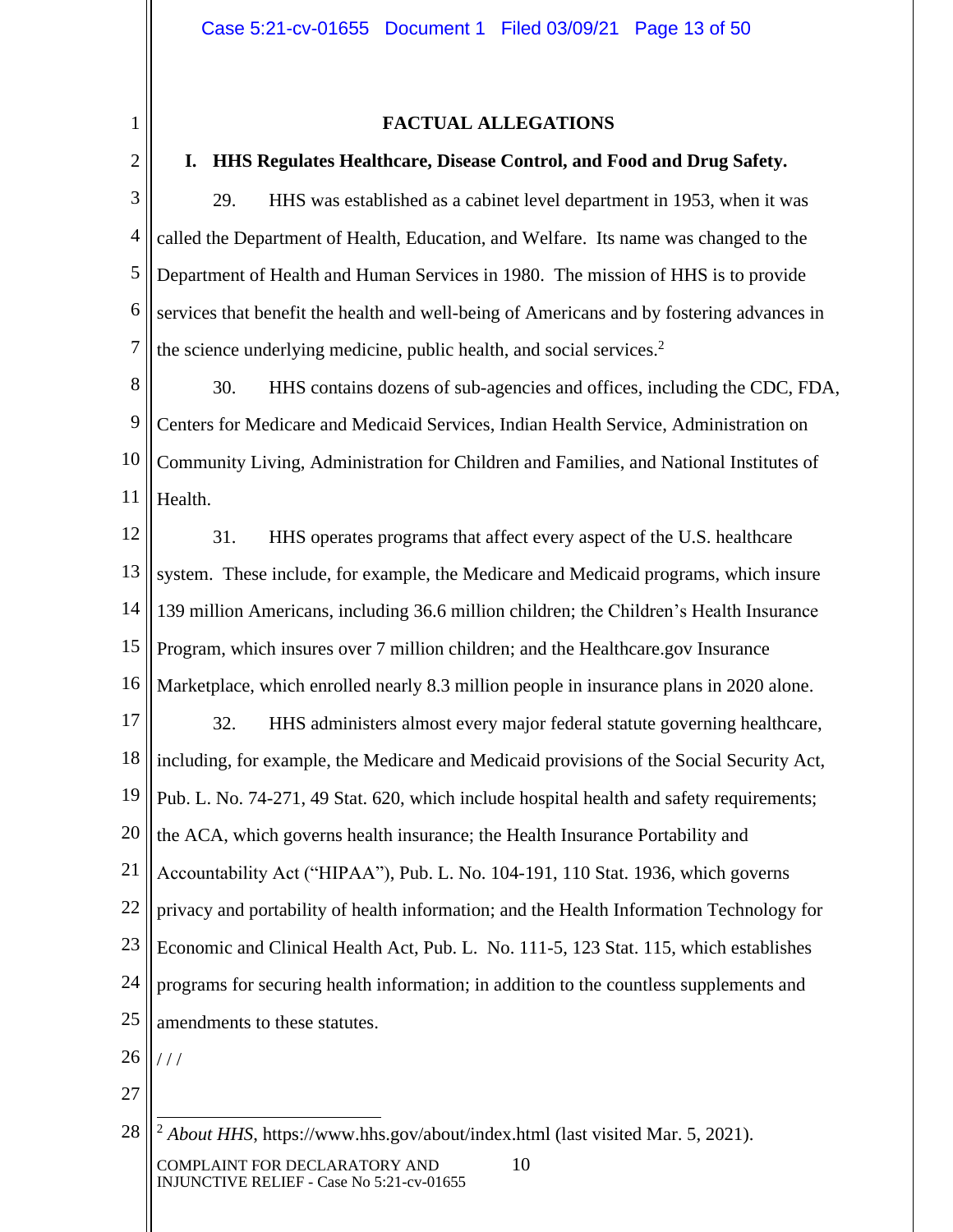1 2 3 4 5 6 7 33. Other HHS-administered statutes regulate the safety and contents of food, medications, vaccines, and medical devices, and protect the public from tobacco products, such as the Nutrition Labeling and Education Act; the Dietary Supplement Health and Education Act; the Food Safety Modernization Act; the Food Allergen Labeling and Consumer Protection Act; the Federal Food, Drug and Cosmetic Act, Pub. L. 75-717, 52 Stat. 1040; and the Family Smoking Prevention and Tobacco Control Act, Pub. L. No. 111-31, 123 Stat. 1776.

8 9 10 34. HHS agencies operate programs that for prepare for, respond to, and help the nation recover from public health emergencies under the Pandemic and All Hazards Preparedness Act, Pub. L. No. 109-417, 120 Stat. 2831, and related statutes.

11 12 13 14 15 35. The Department maintains programs dedicated to services for tribes both in and outside the healthcare context, under such statutes as the Indian Health Care Improvement Act, Pub. L. 111-148, § 10221, 124 Stat. 119, 935-37. Pursuant to the Indian Self-Determination and Education Assistance Act, HHS formally transfers operation of, and funds for, these and other HHS programs to tribes under certain circumstances.

16 17 18 19 36. HHS also administers critical social-welfare programs, including the Temporary Assistance for Needy Families program, Head Start, the Unaccompanied Alien Children program, and programs addressing child support, child nutrition, adoption, foster care, and the elderly.

20 21 22 23 24 37. HHS oversees highly regulated industries through thousands of technical, interdependent, and complex regulations that implement several notoriously "Byzantine" statutes.<sup>3</sup> *Schweiker v. Gray Panthers*, 453 U.S. 34, 43 (1981). Such regulations govern the myriad real-life factors that affect individual and public health, such as medical device standards, pharmaceutical manufacturing, and food contaminants.

- 25
- 26

COMPLAINT FOR DECLARATORY AND 11 INJUNCTIVE RELIEF - Case No 5:21-cv-01655

<sup>27</sup> 28 <sup>3</sup> The Department's substantive statutes have at times been "aptly described" as a "virtually impenetrable thicket of legalese and gobbledygook." *Lamore v. Ives*, 977 F.2d 713, 716 (1st Cir. 1992).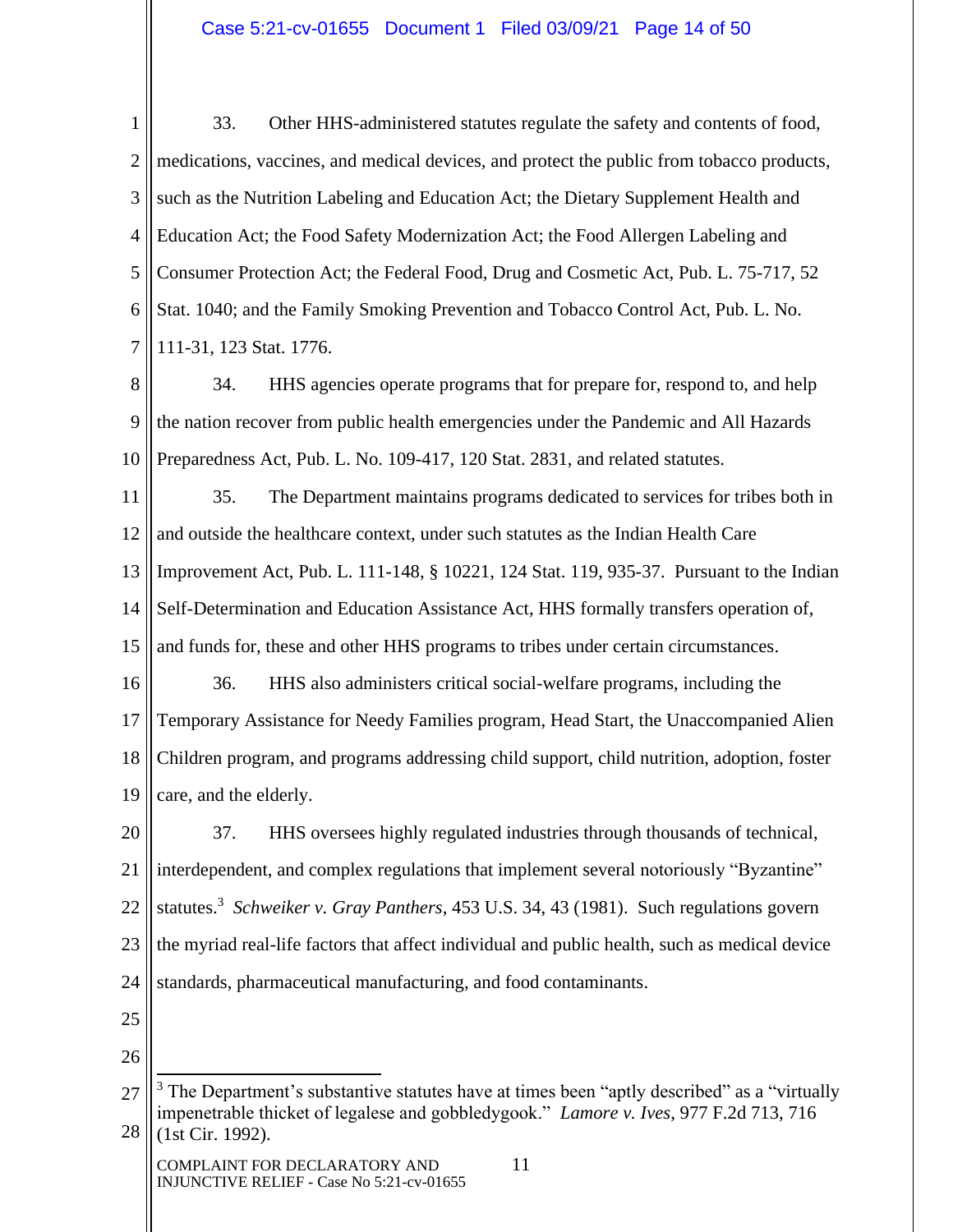|                     | Case 5:21-cv-01655 Document 1 Filed 03/09/21 Page 15 of 50                                                                                                                                                  |  |  |
|---------------------|-------------------------------------------------------------------------------------------------------------------------------------------------------------------------------------------------------------|--|--|
|                     |                                                                                                                                                                                                             |  |  |
| 1                   | 38.<br>To date, HHS has promulgated approximately 18,000 active regulations to                                                                                                                              |  |  |
| $\overline{2}$      | implement the entire range of statutes the Department administers. <sup>4</sup> 86 Fed. Reg. at 5,740.                                                                                                      |  |  |
| 3<br>$\overline{4}$ | II. HHS Proposes Massive Deregulation of the Healthcare Industry in the Midst<br>of a Pandemic, While Providing a Truncated Notice-and-Comment Period and<br><b>Refusing to Consult with Indian Tribes.</b> |  |  |
| 5                   | In 2020, the COVID-19 pandemic strained HHS, its sub-agencies, and the<br>39.                                                                                                                               |  |  |
| 6                   | U.S. healthcare industry in new ways. The CDC led the investigation into how the disease                                                                                                                    |  |  |
| 7                   | spreads, advised the public on pandemic precautions, and monitored healthcare delivery                                                                                                                      |  |  |
| 8                   | systems. The FDA played a similarly crucial role in development and approval for                                                                                                                            |  |  |
| 9                   | vaccines and COVID-19 treatments. And HHS administered necessary funding to                                                                                                                                 |  |  |
| 10                  | healthcare providers under the Coronavirus Aid, Relief, and Economic Security                                                                                                                               |  |  |
|                     | ("CARES") Act, Pub. L. No. 116-136, 134 Stat. 281.                                                                                                                                                          |  |  |
| 11                  |                                                                                                                                                                                                             |  |  |
| 12                  | 40.<br>By the first week of November 2020, COVID-19 infection rates had begun                                                                                                                               |  |  |
| 13                  | to surge upward in what would become, over the next two months, the worst wave of the                                                                                                                       |  |  |
| 14                  | pandemic to date. <sup>5</sup>                                                                                                                                                                              |  |  |
| 15                  | 41.<br>That same week, on November 4, 2020, HHS announced for the first time a                                                                                                                              |  |  |
| 16                  | massive deregulation effort that would affect the entire Department and its sub-agencies.                                                                                                                   |  |  |
| 17                  | HHS had never previously disclosed this scheme to the public, identified it as a                                                                                                                            |  |  |
| 18                  | Department priority, or listed it in the administration's Unified Agenda of Federal                                                                                                                         |  |  |
| 19                  | Regulatory and Deregulatory Actions.                                                                                                                                                                        |  |  |
| 20                  | That day, HHS issued a Notice of Proposed Rulemaking proposing that,<br>42.                                                                                                                                 |  |  |
| 21                  | subject to limited and vague exceptions, "all regulations" issued by HHS "in Titles 21, 42,                                                                                                                 |  |  |
| 22                  | and 45 of the CFR <i>shall expire</i> "—most in two years, the rest within ten years. Securing                                                                                                              |  |  |
| 23                  |                                                                                                                                                                                                             |  |  |
| 24                  | <sup>4</sup> In the Sunset Rule, HHS uses the word "regulation" to refer to an individual provision of                                                                                                      |  |  |
| 25                  | the Code of Federal Register ("C.F.R."). See 86 Fed. Reg. at 5,720, 5,740-41. The<br>Department estimates that "roughly five regulations on average are part of the same                                    |  |  |
| 26                  | rulemaking," id. at 5,741, although the Sunset Rule does not say whether the average (i.e.,<br>the arithmetic mean) is representative of most rulemakings.                                                  |  |  |
| 27                  | <sup>5</sup> See COVID Data Tracker, Trends in COVID-19 Cases and Deaths in the US Reported to                                                                                                              |  |  |
| 28                  | CDC, by State/Territory, CDC (Mar. 6, 2021), https://covid.cdc.gov/covid-data-<br>tracker/#trends_dailytrendscases.                                                                                         |  |  |
|                     | 12<br>COMPLAINT FOR DECLARATORY AND<br>INJUNCTIVE RELIEF - Case No 5:21-cv-01655                                                                                                                            |  |  |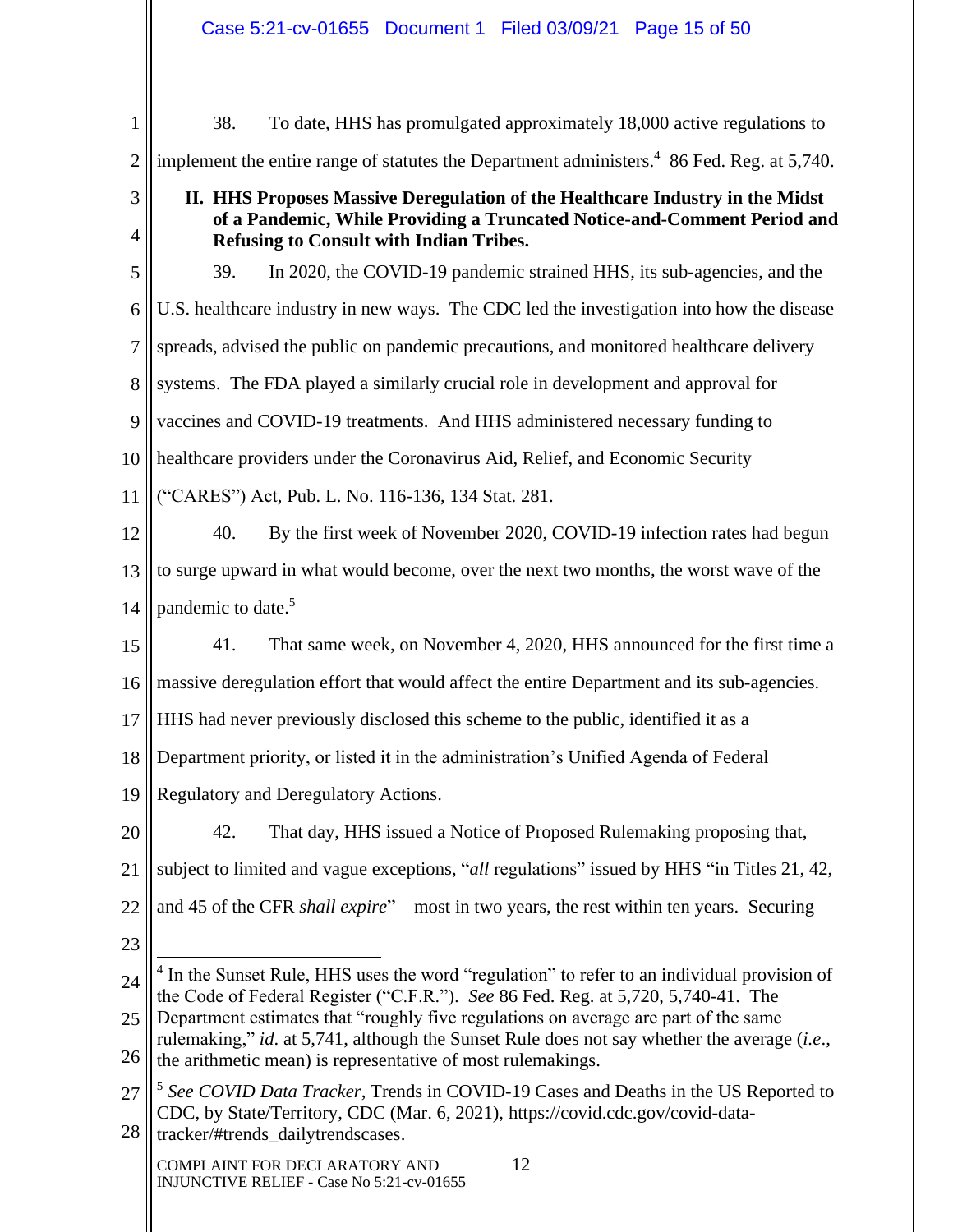## Case 5:21-cv-01655 Document 1 Filed 03/09/21 Page 16 of 50

1 2 3 4 5 Updated and Necessary Statutory Evaluations Timely, 85 Fed. Reg. 70,096, 70,097 (proposed Nov. 4, 2020) (the "Proposed Rule") (emphasis added). HHS acknowledged that the proposal was "unprecedented," 6 and then-HHS Chief of Staff Brian Harrison later described it as "one of the most significant regulatory reform efforts in the history of the federal government."<sup>7</sup>

6 7 8 9 10 11 12 13 43. As authority, the Proposed Rule invoked the RFA's requirement that agencies publish a "plan for the periodic review of rules which have or will have a significant impact upon a substantial number of small entities." 85 Fed. Reg. at 70,097-98 (quoting 5 U.S.C. § 610(a)). HHS already operates under a 2011 plan for RFA review and has published an update on regulatory review every year through 2016.<sup>8</sup> The Proposed Rule also purported to rely on "the statutory authorities for the Department's existing regulations," although it did not identify the authorities associated with each regulation to be amended or how they authorized expiration dates. *Id*. at 70,103.

14 15 16 17 18 19 44. To avoid the scheduled expiration of a given C.F.R. section under the proposal, HHS would need to first perform an "Assessment" to determine whether the regulation has a significant impact on small entities under the RFA. *Id*. at 70,119. If so, HHS would need to conduct a "Review" to determine whether the regulation "should be continued without change, or should be amended or rescinded, consistent with the stated objectives of the applicable statutes, to minimize any significant economic impact of the

20

23 24 <sup>7</sup> Brian Harrison, *A new rule requires HHS to get rid of regulations that aren't helping the public*, Dallas Morning News (Jan. 14, 2021)

<sup>21</sup> 22 <sup>6</sup> *HHS Proposes Unprecedented Regulatory Reform through Retrospective Review* (Nov. 4, 2020), https://www.hhs.gov/about/news/2020/11/04/hhs-proposes-unprecedentedregulatory-reform-through-retrospective-review.html.

<sup>25</sup> https://www.dallasnews.com/opinion/commentary/2021/01/14/a-new-rule-requires-hhs-toget-rid-of-regulations-that-arent-helping-the-public/.

<sup>26</sup> <sup>8</sup> *Retrospective Review of Existing Rules*, HHS https://www.hhs.gov/open/retrospectivereview/index.html (last visited Mar. 7, 2021). Notably, the Department's RFA plan is

<sup>27</sup> 28 much more limited in scope. For example, it requires HHS to create and prioritize a list of regulations that actually need to be reviewed but does not require review of every HHS regulation.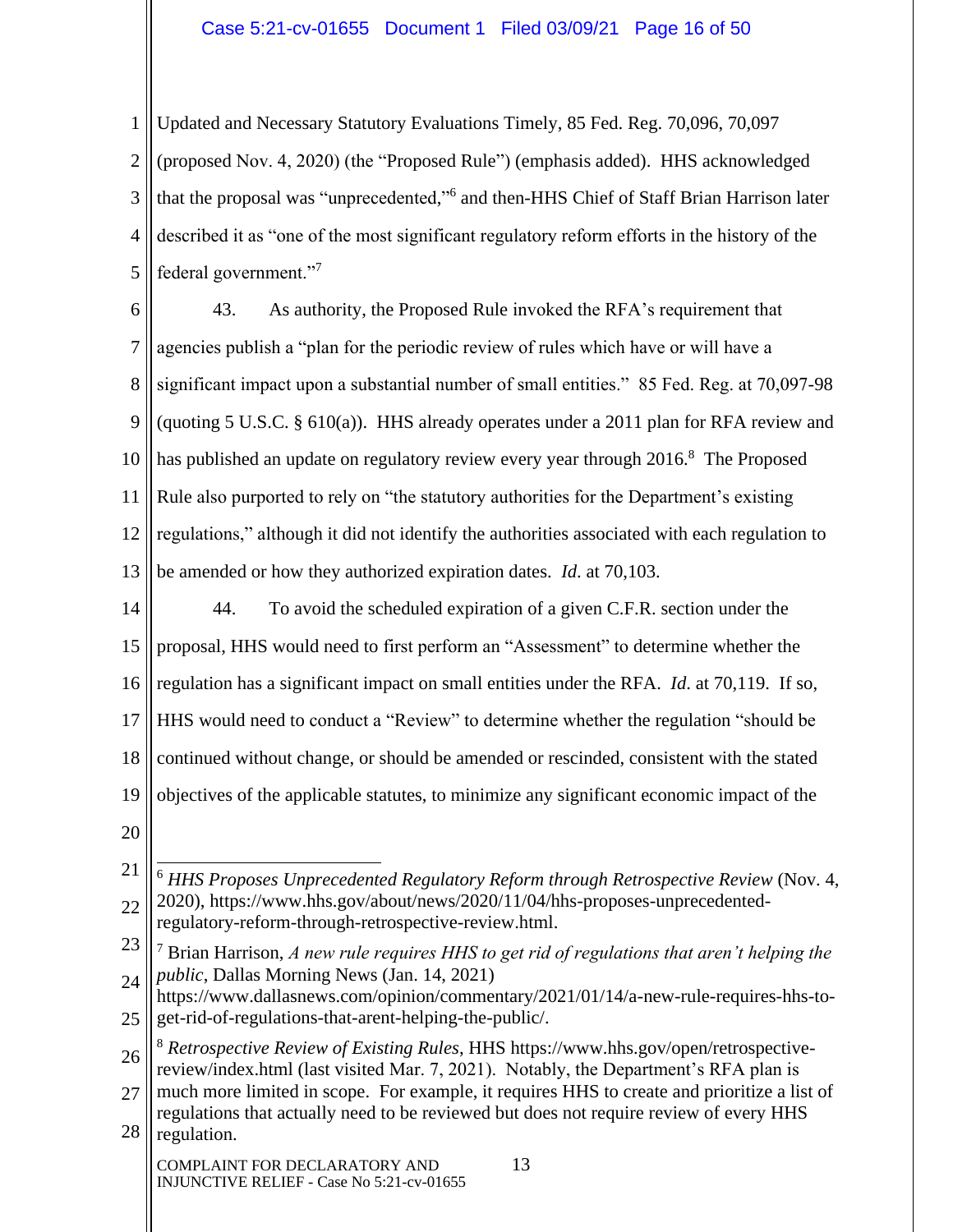1 2 3 4 5 6 Regulations upon a substantial number of small entities." *Id*. The Department envisioned a resource-intensive and time-consuming public notice-and-comment process, subject to judicial review, at both the Assessment and Review phases. *See id*. at 70,106-07, 70,110. The proposal would impose no obligation on HHS to undertake an Assessment and Review in the first place, and the proposed expiration dates would be self-executing if the Department failed to (or chose not to) complete the review process. *See id*.

7 8 9 10 11 12 13 14 15 16 17 45. The Proposed Rule neither explicitly identified the regulations HHS was proposing to amend, nor analyzed the harms and benefits of adding expiration dates to any particular regulation. Rather, it spoke in generalities and estimates. According to the proposal, HHS "has roughly 18,000 regulations, the vast majority of which it believes would need to be Assessed." *Id*. at 70,113. Further, "[t]he vast majority of these would need to be Assessed within two years." *Id*. HHS estimated that because some regulations are part of the same rulemaking, HHS would need to perform "roughly 2,480" Assessments in the first two years to prevent regulations ten years old or older from expiring. *Id*. And HHS offered no analysis of the impact on, or reliance interests of, regulated entities or the public from amending any of the roughly 18,000 individual regulations it proposed to amend.

18 19 20 21 22 23 24 25 26 27 46. The proposal also did not identify which regulations the Department believed to have "a significant economic impact upon a substantial number of small entities" such that they are subject to RFA review. *See* 5 U.S.C. § 610(a). Instead, HHS "conducted a random sample of its regulations." 85 Fed. Reg. at 70,112-13. HHS assumed, based principally on a cursory review of ten sampled rulemakings (*i.e*., less than a third of one percent) and an article written by an attorney with the American Petroleum Institute, that 11% of all HHS regulations would have a significant impact on small entities and thus fall under the requirements of the RFA. *Id*. at 70,115. Thus, although by the Department's own account the RFA does not apply to *any* of the 89% of the Department's regulations that HHS assumed lacked a significant impact on small entities, 5 U.S.C.

28

COMPLAINT FOR DECLARATORY AND 14 INJUNCTIVE RELIEF - Case No 5:21-cv-01655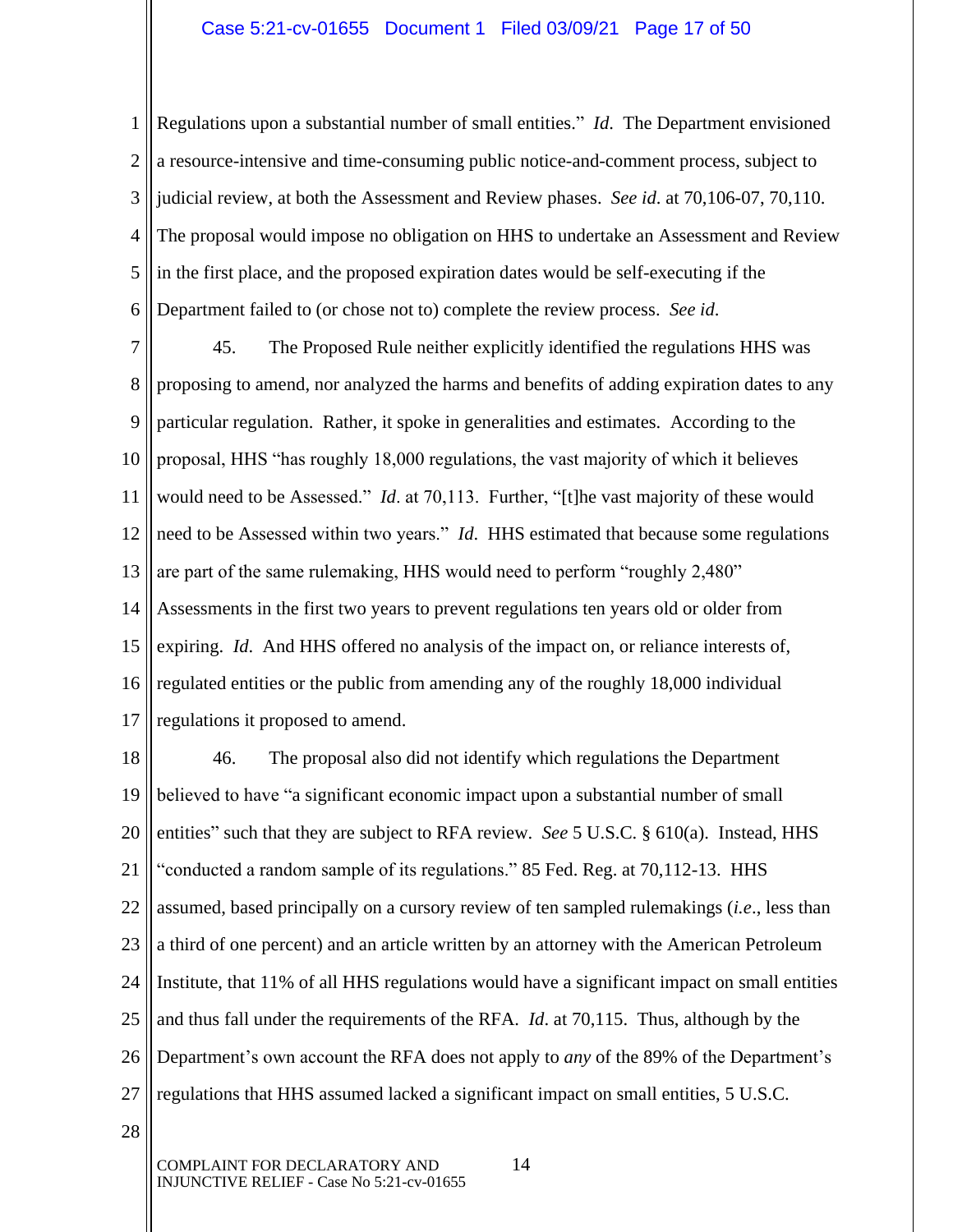1 2 §§ 602, 610, HHS nonetheless proposed to add expiration dates to nearly all of those thousands of regulations. *See* 85 Fed. Reg. at 70,107.

3

4

# **a. HHS provides only 30 days for most comments, despite widespread concern that this was inadequate time to meaningfully respond to a proposal of this scope.**

5 6 7 8 9 10 11 12 13 14 15 16 17 18 19 20 47. The APA requires that agencies provide "adequate time for comments" so that "interested parties [can] comment meaningfully." *Fla. Power & Light Co. v. United States*, 846 F.2d 765, 771 (D.C. Cir. 1988); *see* 5 U.S.C. § 553(c); Exec. Order No. 13,563, § 2(b), 76 Fed. Reg. 3,821 (Jan. 18, 2011) (comment period for typical rulemaking should be a *minimum* of 60 days); Exec. Order No. 12,866, § 6(a), 58 Fed. Reg. 51,753 (Sept. 30, 1993) (same). "90 days is the 'usual' amount of time allotted for a comment period." *Becerra v. U.S. Dep't of the Interior*, 381 F. Supp. 3d 1153, 1176 (N.D. Cal. 2019) (quoting *Prometheus Radio Project v. FCC*, 652 F.3d 431, 453 (3d Cir. 2011)). HHS has previously recognized that 30 days can be "an insufficient amount of time" for comment on a complex rulemaking.<sup>9</sup> 48. Despite the unprecedented scope of the Proposed Rule, the public was given only 30 days, until December 4, 2020, to comment on the proposal as it related to all non-Medicare regulations (that is, as to the vast majority of the Department's regulations). 85 Fed. Reg. at 70,096-97. The public was given 60 days, until January 4, 2020 (a period that included three federal holidays), to comment on the Proposed Rule's effect on Medicare regulations. *Id*.

21 22 23 24 25 26 49. During the abbreviated comment period, hundreds of commenters representing virtually every type of entity with an interest in HHS regulations raised concerns about how the limited comment period affected their ability to meaningfully comment. For example, the Federation of American Hospitals explained that it was simply not possible to review a proposal of this magnitude "in a meaningful way with proper discussion and consideration" within the time allotted, particularly during a pandemic

- 27
- 28 <sup>9</sup> Adoption and Foster Care Reporting and Analysis System, 83 Fed. Reg. 11,450, 11451 (proposed Mar. 15, 2018).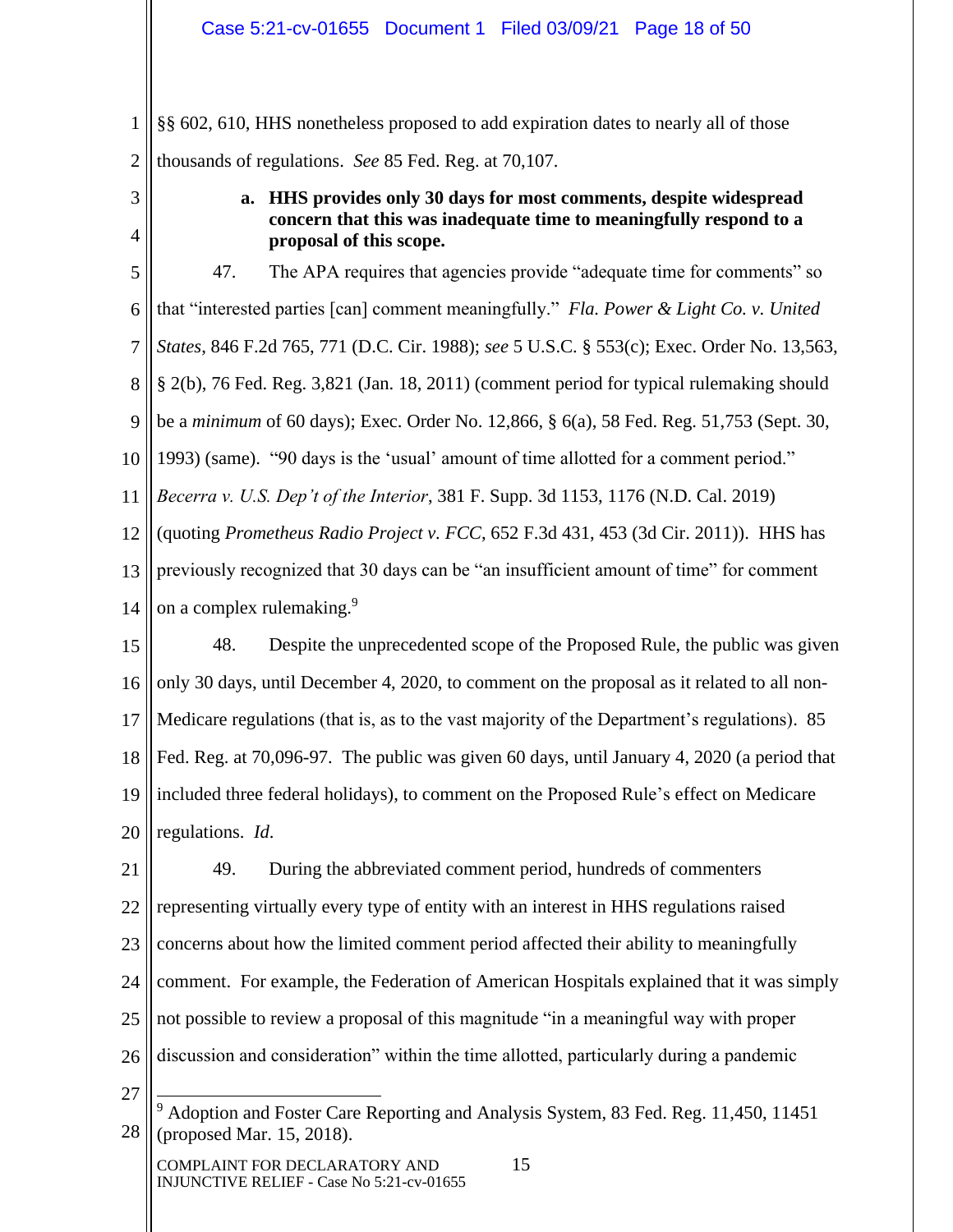1 2 3 4 5 6 7 8 9 when hospitals need "readily accessible guidance."<sup>10</sup> The Consumer Brands Association, an industry group representing "more than 1,700 iconic brands," reported that "stakeholders were not able to provide comments that are as thorough as necessary for a proposed rule of this scope" in the time allotted in part because "many businesses were closed or employees on leave" before the Thanksgiving holiday, and the Consumer Brands Association was busy "navigating the challenges of the COVID-19 pandemic," such as worker safety and supply chain issues.<sup>11</sup> The Service Employees International Union explained that a substantially longer comment period was necessary to give it a "meaningful opportunity to provide input" on a "rule of this magnitude."<sup>12</sup>

10 11 12 13 14 15 16 17 18 19 20 21 22 23 24 25 26 27 28 COMPLAINT FOR DECLARATORY AND 16 INJUNCTIVE RELIEF - Case No 5:21-cv-01655 50. Many of these commenters requested more time. Plaintiff the County of Santa Clara explained that more time was needed to simply "ascertain[] all the HHS regulations that the County implements and depends upon" that would be affected by the Proposed Rule, which HHS itself had not identified.<sup>13</sup> The American Herbal Products Association reported that more time would allow it to provide examples of how HHS had already met the RFA's requirements for certain regulations.<sup>14</sup> Plaintiff ALA requested an extension because the "brief comment periods are an inadequate amount of time for us to prepare comments to appropriately respond" to the "wide range of complex and technical issues" raised in the Proposed Rule, "especially during the time of this COVID-19 pandemic."<sup>15</sup> Plaintiff CSPI requested 180 days to comment, explaining that "[s]uch a  $10$  Federation of American Hospitals, Comment Letter on the Sunset Rule at 2, 3 (Dec. 4, 2020), https://www.regulations.gov/comment/HHS-OS-2020-0012-0196. <sup>11</sup> Consumer Brands Association, Comment Letter on the Sunset Rule at 1, 3, 7 (Dec. 4, 2020), https://www.regulations.gov/comment/HHS-OS-2020-0012-0280. <sup>12</sup> Service Employees International Union, Comment Letter on the Sunset Rule at 3 (Dec. 4, 2020), https://www.regulations.gov/comment/HHS-OS-2020-0012-0178. <sup>13</sup> County of Santa Clara, Comment Letter on the Sunset Rule at 4 (Jan. 4, 2021) (footnote omitted), https://www.regulations.gov/comment/HHS-OS-2020-0012-0533. <sup>14</sup> American Herbal Products Association, Comment Letter on the Sunset Rule at 3 n.4 (Dec. 4, 2020), https://www.regulations.gov/comment/HHS-OS-2020-0012-0082. <sup>15</sup> American Lung Association, Comment Letter on the Sunset Rule (Nov. 20, 2020), https://www.regulations.gov/comment/HHS-OS-2020-0012-0023.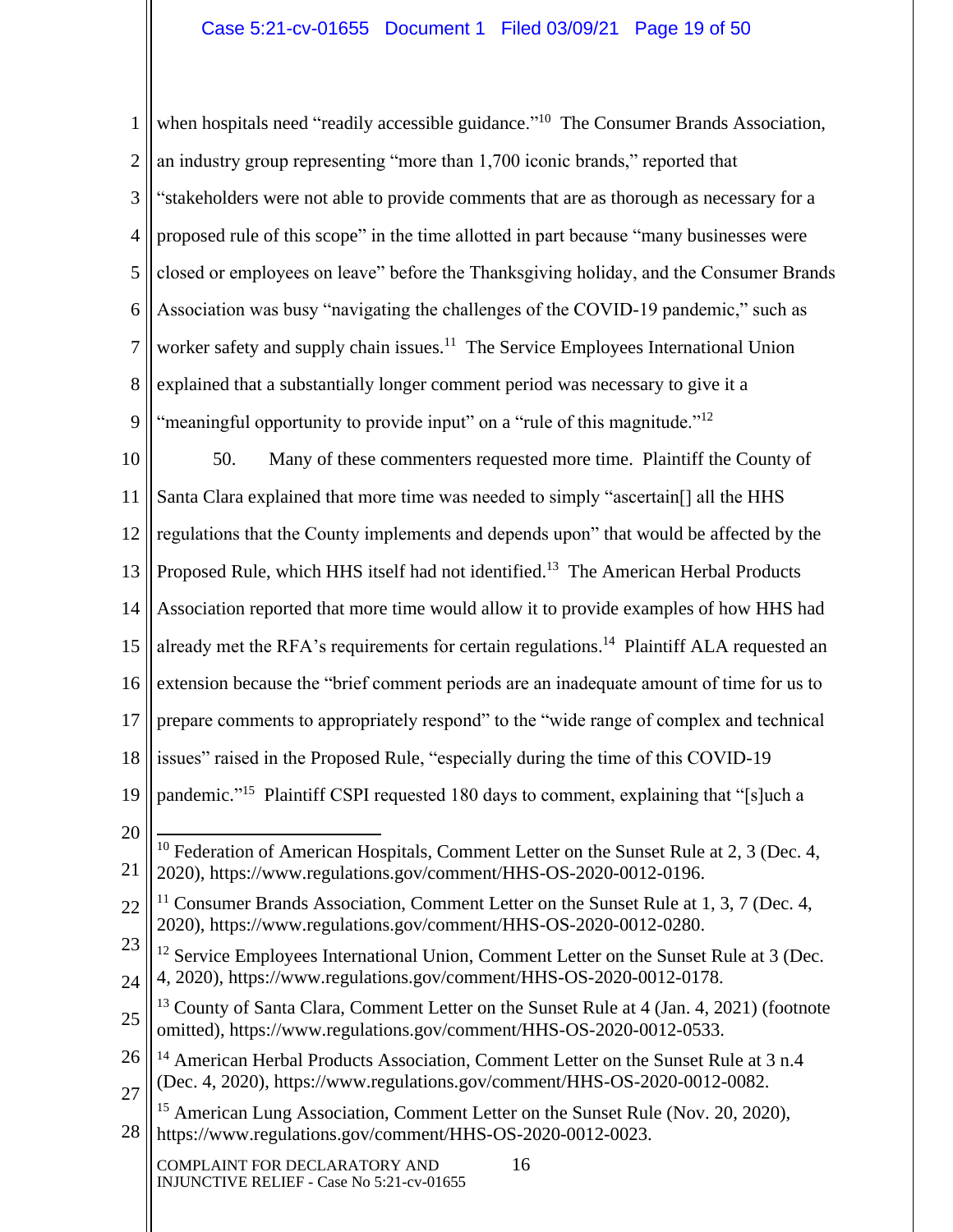# Case 5:21-cv-01655 Document 1 Filed 03/09/21 Page 20 of 50

1 2 3 4 sweeping proposal is inappropriate for HHS to consider completing in the rushed manner proposed, given its wide-ranging implications" and that "[s]aving lives" should instead be the focus of the Department's resources and attention.<sup>16</sup> Plaintiff NRDC urged HHS to "provide a *minimum* of 60 days for the public to comment on this proposal."<sup>17</sup>

5 6 51. During the comment period, the Department held only one public hearing on the proposal, on November 23, 2020, the Monday before Thanksgiving.<sup>18</sup>

7 8 9 10 11 12 13 52. At the public hearing, commenter after commenter explained how the Proposed Rule's timing and truncated comment period impacted their ability to adequately comment on a proposal of this breadth. The American Frozen Food Institute, which "represents America's frozen food and beverage makers" raised concerns that the proposal's scope, timing, and limited comment period "calls into question the fundamental fairness principles underlying the Administrative Procedure[] Act, assuring a reasonable opportunity to review and comment on new government actions."<sup>19</sup>

14 15 16 17 18 19 53. Similar concerns were expressed by such disparate groups as the American Medical Association,<sup>20</sup> the United Fresh Produce Association, which "represent[s] over 1,500 members of the fresh fruit and vegetable supply chain,"<sup>21</sup> and the National Confectioners Association, "the leading trade association representing the nearly \$45 billion U.S. confectionary industry."<sup>22</sup> As the American Medical Association explained, it

- 22 <sup>17</sup> Natural Resources Defense Council, Comment Letter on the Sunset Rule at 10 (Dec. 4, 2020) (emphasis added), https://www.regulations.gov/comment/HHS-OS-2020-0012-
- 23 0156.
- 24 <sup>18</sup> *See* Transcript, Public Hearing on the Securing Updated and Necessary Statutory Evaluations Timely Notice of Public Rulemaking, (Nov. 23, 2020),

25 https://www.regulations.gov/document/HHS-OS-2020-0012-0501.

<sup>19</sup> *Id*. at 44, 46.

- 27 <sup>21</sup> *Id*. at 70-71.
- 28 <sup>22</sup> *Id*. at 86, 88.

COMPLAINT FOR DECLARATORY AND 17 INJUNCTIVE RELIEF - Case No 5:21-cv-01655

<sup>20</sup> 21 <sup>16</sup> Center for Science in the Public Interest et al., Comment Letter on the Sunset Rule at 1 (Dec. 4, 2020), https://www.regulations.gov/comment/HHS-OS-2020-0012-0158.

<sup>26</sup> <sup>20</sup> *Id*. at 110-11.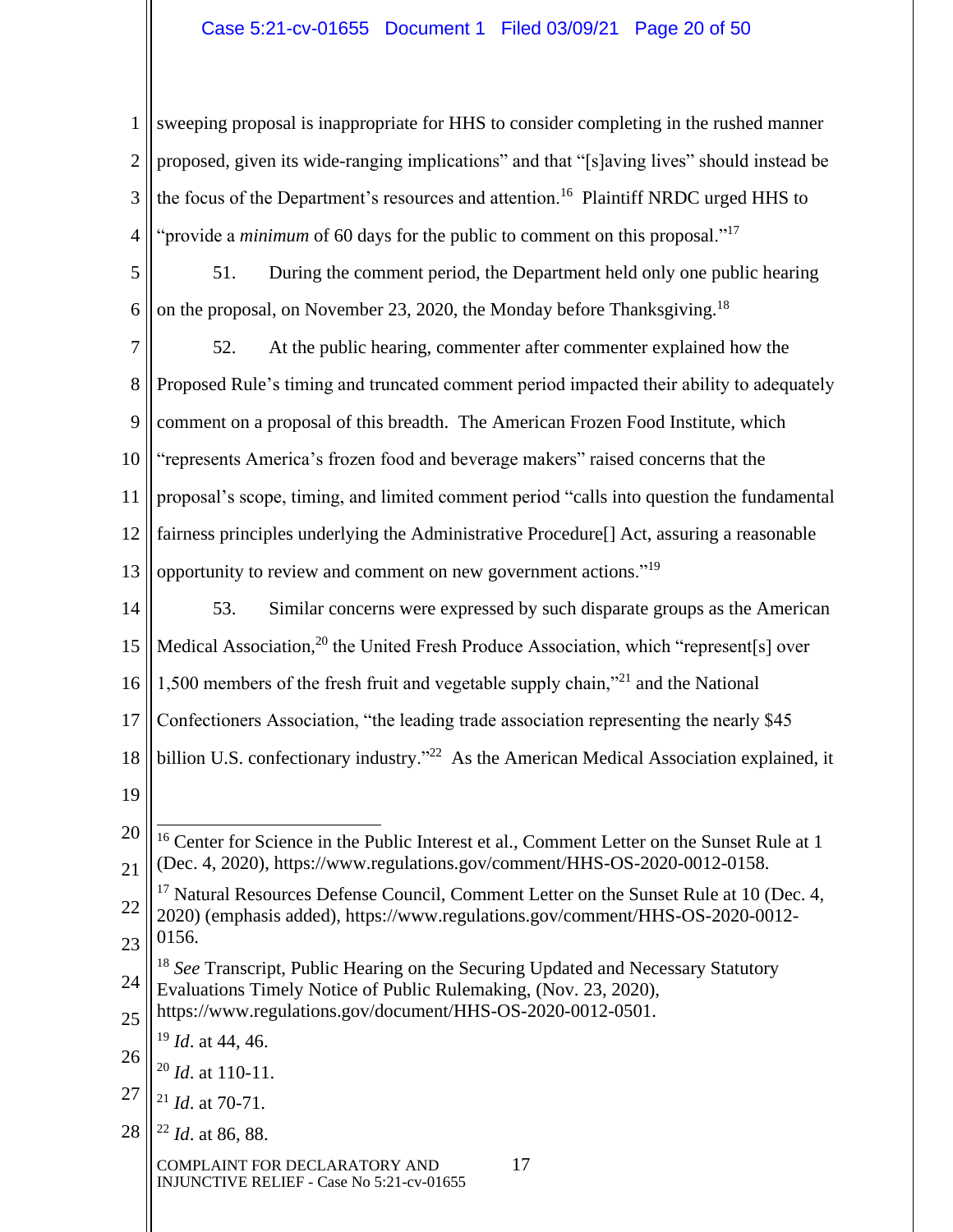# Case 5:21-cv-01655 Document 1 Filed 03/09/21 Page 21 of 50

1 2 3 4 5 had been directing its resources "almost solely on the COVID-19 pandemic" and "advocating for appropriate policies that would address" it.<sup>23</sup> "[W]ith only 30 days to review the proposal and in the midst of everything else that's going on, it's extremely difficult for organizations and interested parties to evaluate it and meaningfully comment on it." $^{24}$ 

6 7 8 9 10 11 54. Despite the overwhelming requests for additional time from all corners of the many industries affected by HHS, the Department refused to extend the comment period. 86 Fed. Reg. at 5,706. Indeed, the Department sent the draft final rule to the Office of Information and Regulatory Affairs on December 17, 2020, over two weeks *before* the end of the 60-day period for commenting on the proposal's impact on Medicare provisions.<sup>25</sup>

12 13 14 15 55. While HHS often receives tens of thousands of comments on a single rulemaking, the unjustifiably short comment period made a comparable response here impossible; instead, HHS received only 530 comments on a proposal to amend thousands of regulations.<sup>26</sup>

- 16 / / /
- 17 / / /
- 18 / / /
- 19 / / /
- 20
- 21 <sup>23</sup> *Id*. at 111.
- 22  $^{24}$  *Id.*
- 23 24 <sup>25</sup> Final major federal rulemakings must be submitted to the Office of Information and Regulatory Affairs for inter-agency review, pursuant to Executive Order 12,866. 58 Fed. Reg. 51,735.
- 25 <sup>26</sup> *Compare, e.g.*, Nondiscrimination in Health and Health Education Programs or Activities, Rulemaking Docket HHS-OCR-2019-00007,
- 26 https://www.regulations.gov/docket/HHS-OCR-2019-0007 (nearly 156,000 comments regarding a single proposed HHS rule), *with* Securing Updated and Necessary Statutory
- 27 Evaluations Timely Rulemaking Docket HHS-OS-2020-0012 ("Sunset Rule Docket"), https://www.regulations.gov/document/HHS-OS-2020-0012-0001/comment# (530
- 28 comments regarding the expiration of approximately 18,000 regulations).

COMPLAINT FOR DECLARATORY AND 18 INJUNCTIVE RELIEF - Case No 5:21-cv-01655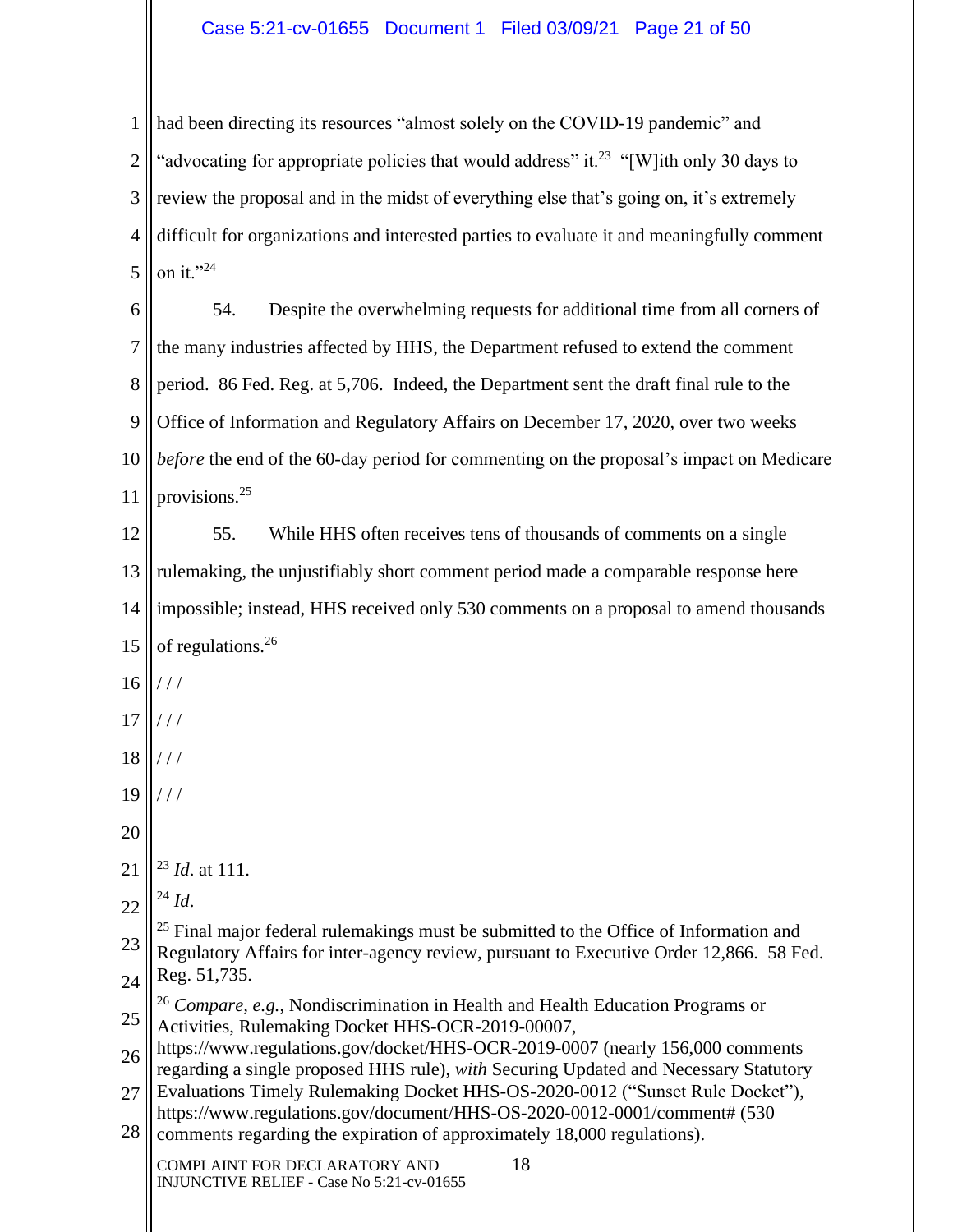1 2

# **b. HHS refuses to consult with Indian tribes despite the proposal's effect on tribal programs and tribal funding.**

3 4 5 6 7 8 9 10 11 12 13 14 15 16 17 18 19 20 21 22 23 24 25 26 27 28 COMPLAINT FOR DECLARATORY AND 19 INJUNCTIVE RELIEF - Case No 5:21-cv-01655 56. HHS policy—and the federal government's trust relationship with sovereign Indian tribes<sup>27</sup>—requires the Department to consult with tribes "[b]efore any action is taken that will significantly affect Indian Tribes" or that has "Tribal implications."<sup>28</sup> Consultation is also required under Executive Order 13,175, Consultation and Coordination With Indian Tribes, which instructs agencies to "ensure meaningful and timely input by tribal officials in the development of policies that have tribal implications." Exec. Order No. 13,175, § 5(a), 65 Fed. Reg. 67,249 (Nov. 6, 2000). 57. Plaintiff CTFC, representing 42 tribal governments and 3 statewide tribal leader associations, as well as other organizations representing tribes, raised concerns about the Department's failure to consult with tribes and requested immediate consultation. *See* 86 Fed. Reg. at 5,711. Plaintiff CTFC explained that the Proposed Rule "would affect literally hundreds of 'regulations'" that have tribal implications and substantial direct effects on tribes.<sup>29</sup> For example, the proposal would affect regulations under Title IV–E of the Social Security Act, which provides funds for states and tribes to provide foster care and transitional independent living programs for children; social programs of importance  $27$  The federal Indian trust responsibility is a legally enforceable fiduciary duty that has long been recognized by courts. *See Seminole Nation v. United States*, 316 U.S. 286, 295 (1942); Frequently Asked Questions, Bureau of Indian Affairs, https://www.bia.gov/frequently-asked-questions (last visited Mar. 7, 2021). <sup>28</sup> HHS Tribal Consultation Policy at 3, *available at* https://www.hhs.gov/sites/default/files/iea/tribal/tribalconsultation/hhs-consultationpolicy.pdf (last updated Dec. 12, 2010). "A unique government-to-government relationship exists between Indian tribes and the Federal Government. This relationship is grounded in the U.S. Constitution, numerous treaties, statutes, Federal case law, regulations, and executive orders that establish and define a trust relationship with Indian Tribes." *Id*. at 1-2.  $29$  California Tribal Families Coalition, Comment Letter on the Sunset Rule at 2 (Dec. 4, 2020) ("CTFC Comment"), https://www.regulations.gov/comment/HHS-OS-2020-0012- 0092; *see also*, *e.g.*, Native American Rights Fund and the National Congress of American Indians, Comment Letter on the Sunset Rule (Dec. 4, 2020), https://www.regulations.gov/comment/HHS-OS-2020-0012-0087.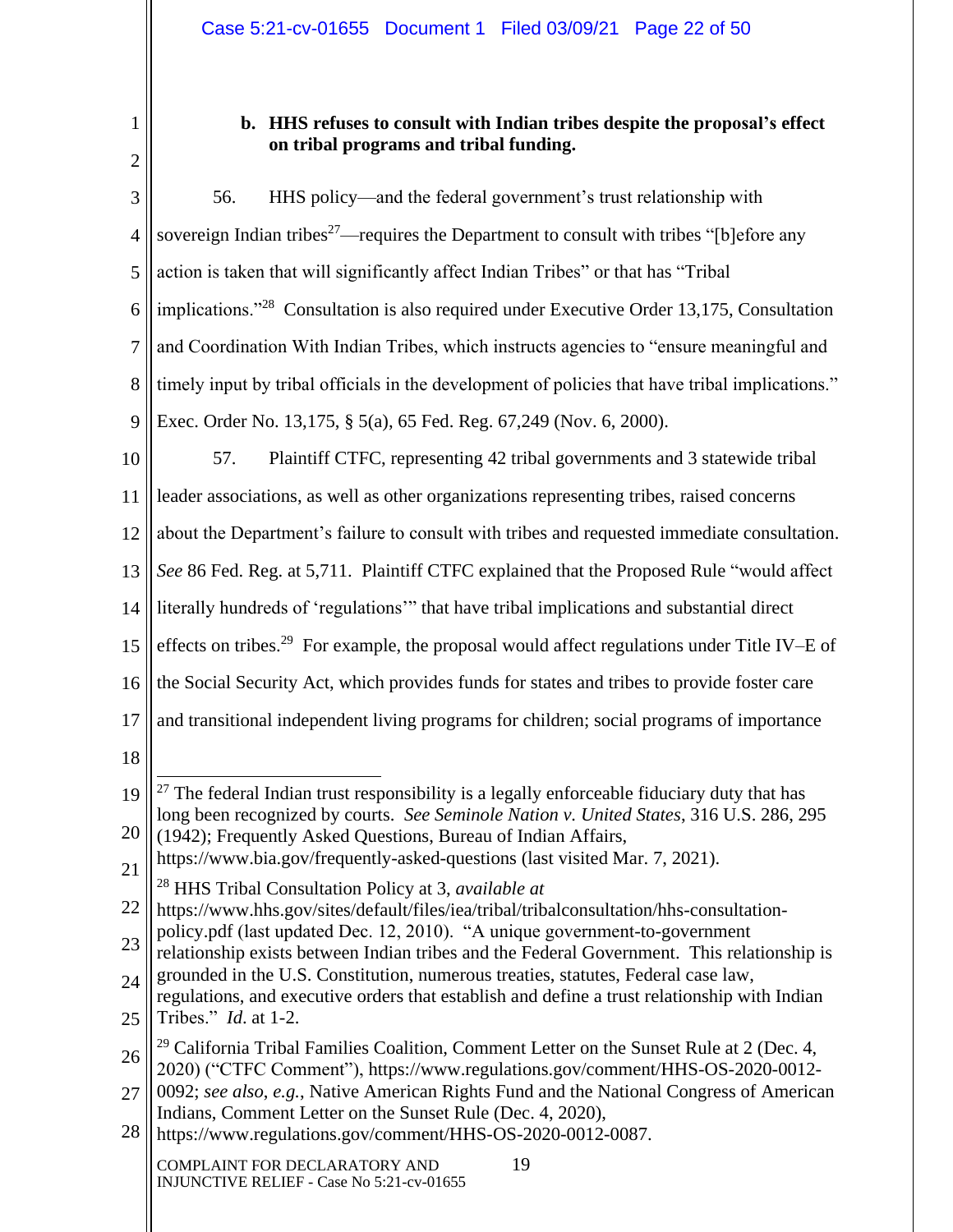# Case 5:21-cv-01655 Document 1 Filed 03/09/21 Page 23 of 50

1 2 3 4 to tribes under the Temporary Assistance for Needy Families and programs addressing mental health and care for the elderly; and laws that protect Indian children, such as the Indian Child Welfare Act.<sup>30</sup> CTFC and others explained the devastating effects that would result from automatic rescission of such regulations.<sup>31</sup>

5 6 7 8 9 58. Moreover, as CTFC explained, the proposal would set up an ongoing failure to consult because it "create[s] a process by which regulatory provisions directly impacting Indian Tribes could automatically terminate without notice to, or government-togovernment consultation with, affected Tribes."<sup>32</sup> This "undermine[s] the federal government's trust responsibilities to Indian Tribes."<sup>33</sup>

10 11 12 13 14 15 16 59. Multiple tribes and tribal groups requested immediate consultation on the Proposed Rule. Nonetheless, HHS refused to consult with Indian tribes, despite acknowledging that monitoring and participating in the review process alone would impose \$3 million in costs on Indian tribes. *See* 86 Fed. Reg. at 5,711. HHS claimed that the Rule "would have no direct impact on Indian Tribes" aside from monitoring costs because "HHS *intends* that all rules will be Assessed and (if necessary) Reviewed timely" such that they may not ultimately expire. *Id*. (emphasis added).

17 18

# **III. Under the Final Sunset Rule, Approximately 17,200 Regulations Are Set to Expire in 2026, but the Rule Does Not Specify Which Ones.**

19 20 21 22 23 60. Of the 530 publicly available comments the Department received  $34$ including 486 comments from a broad swath of "industry trade organizations, healthcare providers, businesses, legal/policy think tanks, nonprofit public interest groups, and members of the U.S. Congress," *id*. at 5,704—approximately 522 of them opposed the

- 24 <sup>30</sup> CTFC Comment at 2-3.
- 25 <sup>31</sup> *Id*.

27 <sup>33</sup> *Id*.

28 <sup>34</sup> The Rule mentions 532 comments, 86 Fed. Reg. at 5,704, but only 530 comments reside on the public online docket, *see* Sunset Rule Docket.

COMPLAINT FOR DECLARATORY AND 20 INJUNCTIVE RELIEF - Case No 5:21-cv-01655

<sup>26</sup> <sup>32</sup> *Id*. at 1.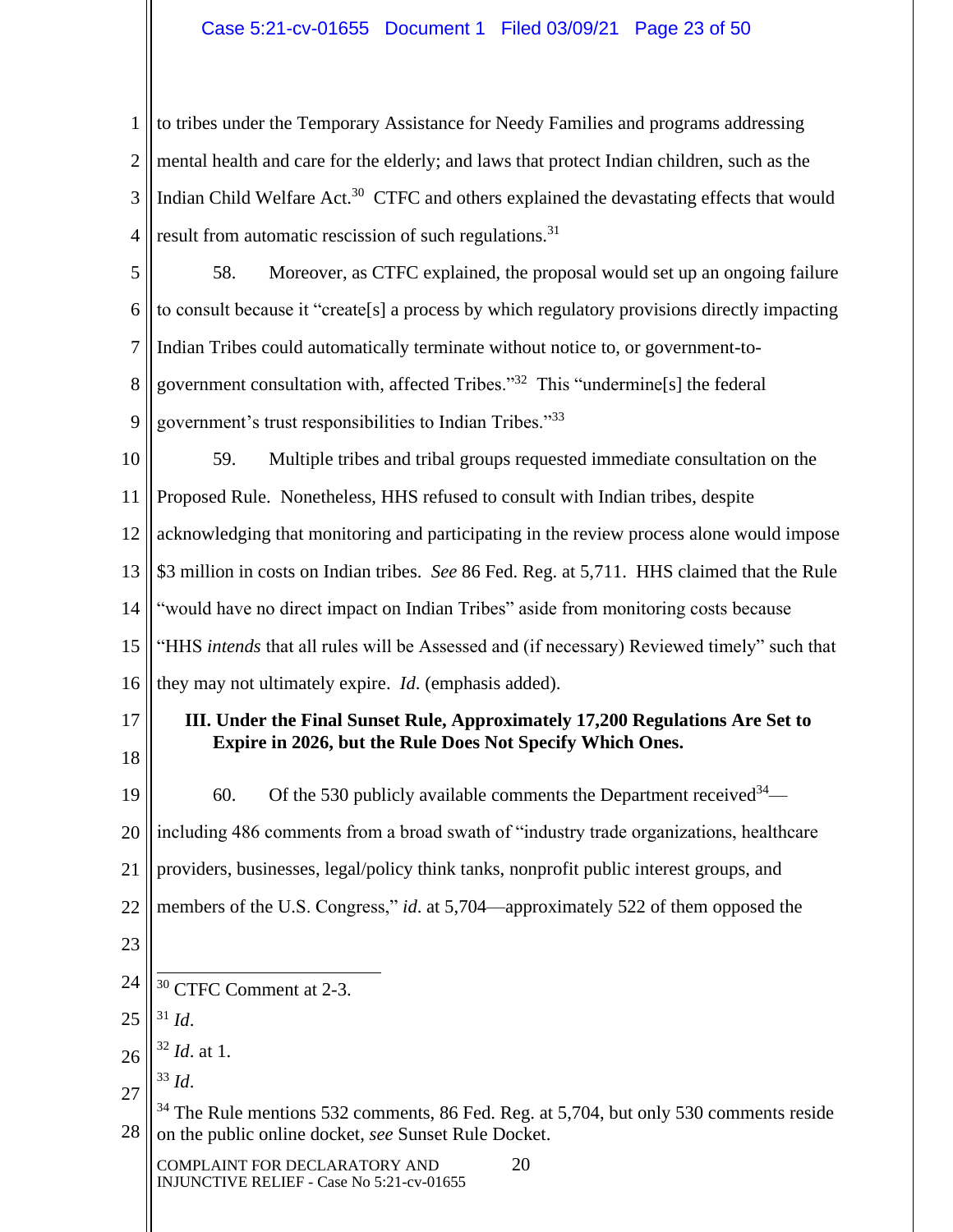| $\mathbf{1}$   | proposal or advised HHS to withdraw it. Patient advocate groups like the American Heart                                                                                                                                                                                                      |  |  |
|----------------|----------------------------------------------------------------------------------------------------------------------------------------------------------------------------------------------------------------------------------------------------------------------------------------------|--|--|
| $\mathbf{2}$   | Association, organizations representing hospitals like the Federation of American                                                                                                                                                                                                            |  |  |
| 3              | Hospitals, groups representing healthcare professionals like the American Medical                                                                                                                                                                                                            |  |  |
| $\overline{4}$ | Association and Plaintiff NAPNAP, insurers like Cigna and United Healthcare, business                                                                                                                                                                                                        |  |  |
| 5              | and industry groups like the U.S. Chamber of Commerce and the National Association of                                                                                                                                                                                                        |  |  |
| 6              | Manufacturers, and progressive advocacy organizations like Plaintiff CSPI all warned                                                                                                                                                                                                         |  |  |
| 7              | HHS of practical and legal problems with the Proposed Rule.                                                                                                                                                                                                                                  |  |  |
| 8              | Despite nearly uniform public opposition, on January 19, 2021, HHS<br>61.                                                                                                                                                                                                                    |  |  |
| 9              | nonetheless published the final Sunset Rule without providing any further public process.                                                                                                                                                                                                    |  |  |
| 10             | <i>Id.</i> at 5,694, 5,704. HHS scheduled the Rule to take effect on March 22, 2021, less than                                                                                                                                                                                               |  |  |
| 11             | five months after it was first mentioned to the public.                                                                                                                                                                                                                                      |  |  |
| 12<br>13       | The final Rule requires that nearly all HHS regulations will expire<br>a.<br>unless HHS completes retrospective review for the thousands of<br>affected regulations.                                                                                                                         |  |  |
| 14             | 62.<br>Under the finalized Rule,                                                                                                                                                                                                                                                             |  |  |
| 15             | [S]ubject to certain exceptions, all regulations issued by [HHS] in Titles<br>21, 42, and 45 of the C.F.R. shall expire at the end of (1) five calendar                                                                                                                                      |  |  |
| 16<br>17<br>18 | years after the year that this final rule first becomes effective, (2) ten<br>calendar years after the year of the Section's promulgation, or (3) ten<br>calendar years after the last year in which the Department Assessed and, if<br>required, Reviewed the Section, whichever is latest. |  |  |
| 19             | Id. at 5,694 (emphasis added). The only major substantive change from the Proposed                                                                                                                                                                                                           |  |  |
| 20             | Rule's core provisions is that the first expiration date is five years from the effective date                                                                                                                                                                                               |  |  |
| 21             | of the Rule, instead of two. See id. at 5,705.                                                                                                                                                                                                                                               |  |  |
| 22             | 63.<br>To avoid expiration of a given C.F.R. section, HHS must first perform an                                                                                                                                                                                                              |  |  |
| 23             | "Assessment" to determine whether "the Regulations issued as part of the same                                                                                                                                                                                                                |  |  |
| 24             | rulemaking currently have a significant economic impact upon a substantial number of                                                                                                                                                                                                         |  |  |
| 25             | small entities." 86 Fed. Reg. at 5,720. If it determines that a regulation has a significant                                                                                                                                                                                                 |  |  |
| 26             | economic impact, HHS must then "Review" that regulation to determine whether it                                                                                                                                                                                                              |  |  |
| 27             | "should be continued without change, or should be amended or rescinded, consistent with                                                                                                                                                                                                      |  |  |
| 28             | the stated objectives of applicable statutes, to minimize any significant economic impact of                                                                                                                                                                                                 |  |  |
|                | 21<br>COMPLAINT FOR DECLARATORY AND<br>INJUNCTIVE RELIEF - Case No 5:21-cv-01655                                                                                                                                                                                                             |  |  |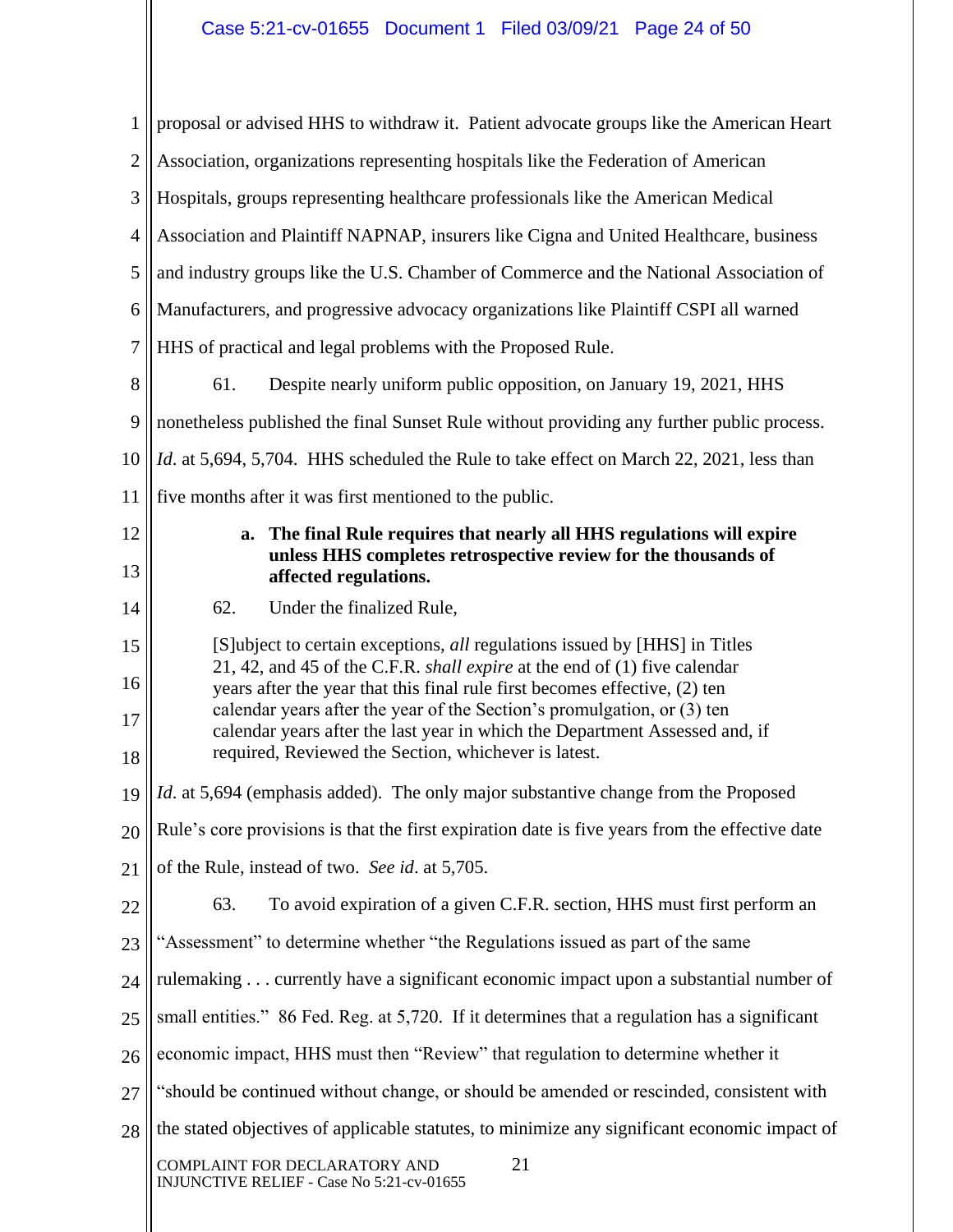## Case 5:21-cv-01655 Document 1 Filed 03/09/21 Page 25 of 50

1 2 3 4 the Regulations upon a substantial number of small entities." *Id*. Both Assessments and Reviews would involve a burdensome and time-consuming process involving notice-andcomment akin to reissuing the original regulations, and both would be subject to judicial review. *See id*. at 5,724, 5,732, 5,764.

5 6 7 8 9 64. If HHS does not undertake an Assessment and/or Review—which the Rule does not require it to do—the regulation automatically expires, without public comment or notice. The public will have no opportunity to participate if the Department chooses to let a regulation lapse without completing Assessment and/or Review, overlooks a regulation, or simply cannot keep up.

10 11 12 13 14 15 65. Although HHS refused to specify which regulations are exempted under the narrow exceptions from the Sunset Rule, *see infra* ¶ 69, it estimated that the "vast majority" of its 18,000 regulations must be Assessed to prevent their automatic elimination. *Id*. at 5,740. "[R]oughly 17,200" of these are more than five years old, meaning that "the vast majority of these would need to be Assessed within five years of [the Sunset Rule's] effective date" to avoid expiration.<sup>35</sup> *Id.* at 5,741.

16 17 18 19 20 21 22 23 24 66. The result is that approximately 17,200 regulations are scheduled to be automatically eliminated in 2026, unless HHS undertakes at least one notice-and-comment process per original rulemaking that is akin to a full-fledged rulemaking. The remaining hundreds will expire on a rolling basis in the five years after that. Using the Department's assumptions that a single rulemaking contains on average five regulations and that 11% of Assessments will lead to Reviews, this means that HHS must perform roughly 3,440 Assessments and 378 Reviews over the next five years to prevent the first round of scheduled expirations. *See id*. at 5,717, 5,741-42. / / /

25 / / /

26  $//$ 

27 28 <sup>35</sup> *See* List of HHS Rulemakings by Date of Promulgation, HHS https://www.hhs.gov/regulations/federal-registry/index.html (last visited Mar. 5, 2021).

COMPLAINT FOR DECLARATORY AND 22 INJUNCTIVE RELIEF - Case No 5:21-cv-01655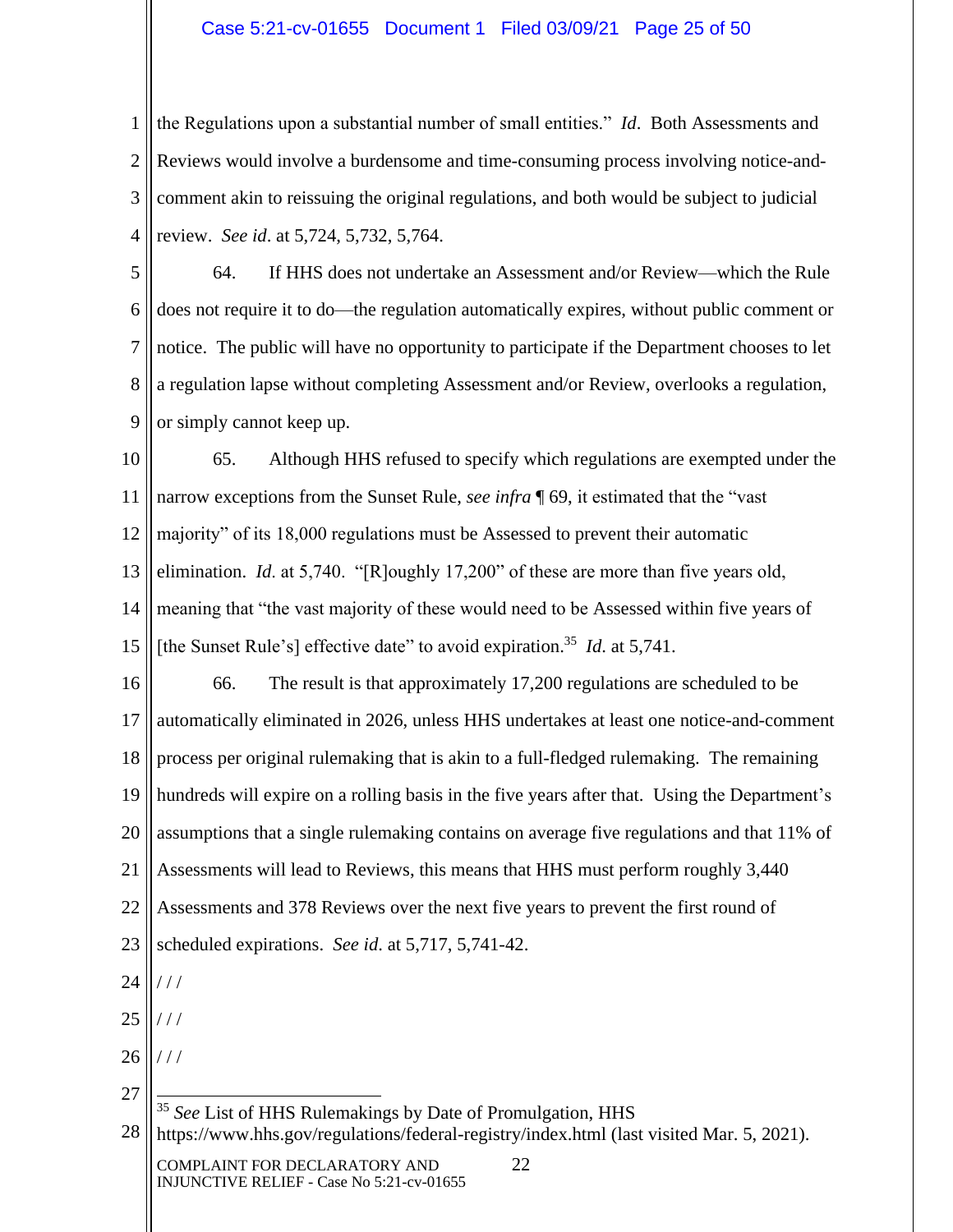1 2

# **b. The vague exceptions to the self-executing expirations make it impossible to determine which regulations have been amended and will expire without Assessment and Review.**

3 4 5 6 7 8 67. HHS did not specify *which* regulations have been amended to include expiration dates, purportedly because figuring it out and informing the public would be "unnecessarily burdensome and resource intensive." 86 Fed. Reg. at 5,720. Instead, HHS declared that the Rule "'shall be deemed to amend' all regulations issued by" HHS unless subject to an exception. *Id*. But HHS also did not specify which regulations are excepted from the amendments.

9 10 11 12 13 14 68. In addition to exempting itself from expiration, the Sunset Rule exempts "Sections that are prescribed by Federal law, such that the Department exercises no discretion as to whether to promulgate the Section and as to what is prescribed by the Section" and "Sections whose expiration pursuant to [the Rule] would violate any other Federal law."<sup>36</sup> *Id.* at 5,729, 5,764. The Rule does not further define these exceptions except to note that they apply to "a very small category." *Id*. at 5,731.

15 16 17 18 19 20 21 69. The Sunset Rule does not specify which regulations, in the Department's view, "are prescribed by Federal Law such that the Department exercises no discretion" or which ones constitute "Sections whose expiration pursuant to this section would violate any other Federal law," two often-litigated topics. HHS itself does not appear to know. Of its 18,000 regulations, HHS merely stated it believed "the vast majority" are not exempt and would need to be Assessed and/or Reviewed under the Rule to prevent expiration. *Id*. at 5,740.

- 22 23 24 70. Even the Department's assessment of the Rule's impact is based on a guess about the number of exempted regulations. "To help estimate the impact of this final rule, the Department conducted a limited randomized sampling of its regulations and assessed
- 25

<sup>26</sup> 27 <sup>36</sup> The Sunset Rule also includes exceptions for certain regulations related to internal personnel management, military or foreign affairs, procurement, and regulations issued jointly with other agencies, as well as a handful of regulations that are already subject to

<sup>28</sup> review more frequently than every ten years. *See* 86 Fed. Reg. at 5,729-31. HHS similarly declined to specify which regulations fall within those exceptions.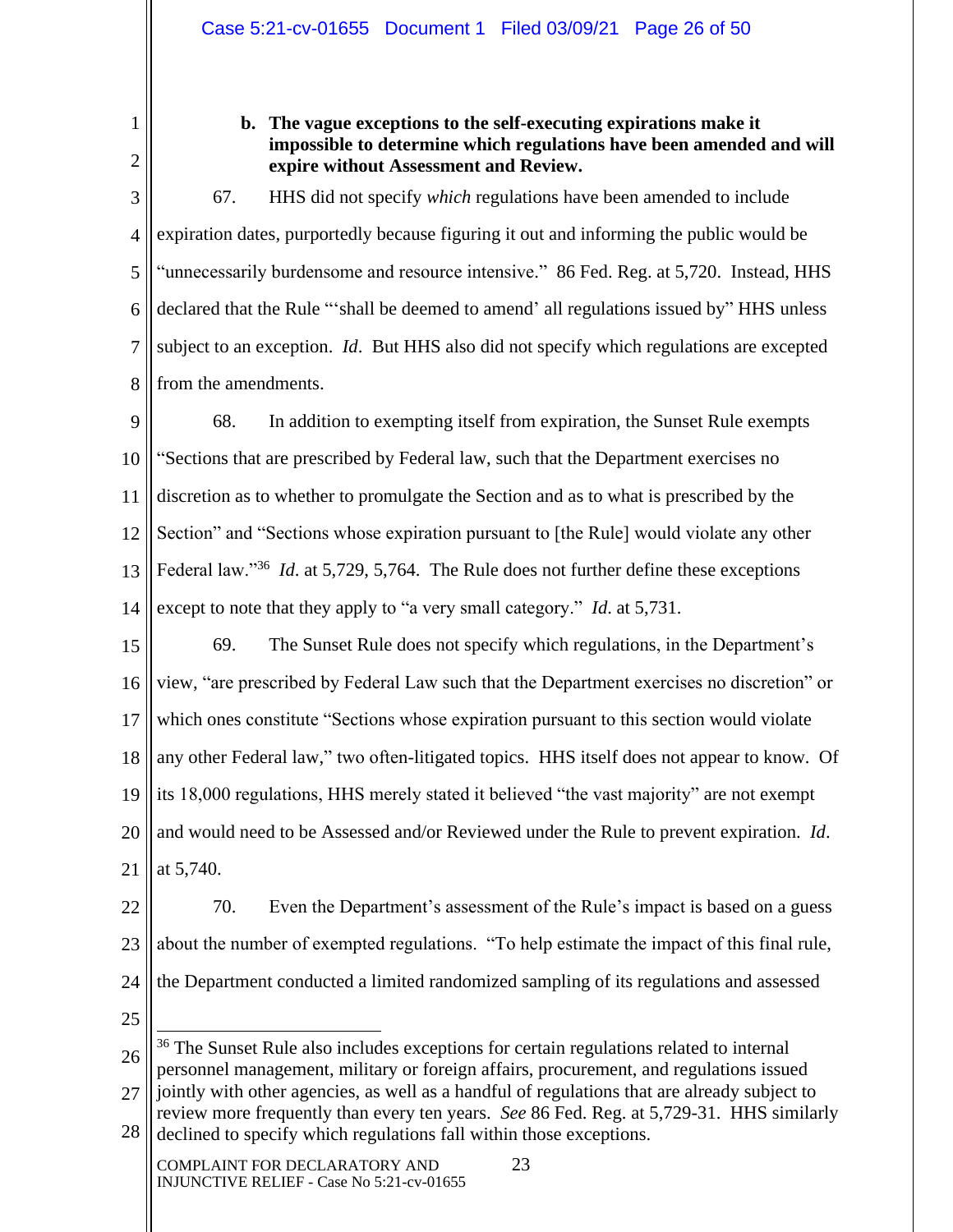| 1              | whether the sampled regulations would be exempt from this final rule." <i>Id.</i> at 5,741. HHS                                                                                                         |  |  |
|----------------|---------------------------------------------------------------------------------------------------------------------------------------------------------------------------------------------------------|--|--|
| $\overline{2}$ | sampled ten rulemakings—less than 0.3% of the 3,600 rulemakings the Department                                                                                                                          |  |  |
| 3              | estimates contain its 18,000 regulations—and found that "[n]one of the sampled                                                                                                                          |  |  |
| 4              | regulations would be exempt from this final rule." <i>Id.</i> at 5,741-42. The Department's best                                                                                                        |  |  |
| 5              | estimate, based on unspecified data from a libertarian think $tan k$ , $37$ is that "approximately                                                                                                      |  |  |
| 6              | 66 parts of the CFR," which accounts for "less than 1% of the Department's active parts"                                                                                                                |  |  |
| 7              | are exempt from the Rule. <i>Id.</i> at 5,741.                                                                                                                                                          |  |  |
| 8              | 71.<br>The Sunset Rule's identification of exempted regulations is so vague that it                                                                                                                     |  |  |
| 9              | does not satisfy the basic APA requirement to tell the public what the Rule does. See 5                                                                                                                 |  |  |
| 10             | U.S.C. $\S$ 553(b)(3) (agency must provide notice of "the terms or substance" of the rule).                                                                                                             |  |  |
| 11             | IV. The Sunset Rule Is Unlawful, and the Department's Purported Justifications<br><b>Lack Basic Rationality.</b>                                                                                        |  |  |
| 12             |                                                                                                                                                                                                         |  |  |
| 13<br>14       | The Sunset Rule schedules elimination of regulations regardless of their<br>a.<br>impact on small entities and without RFA review or considerations<br>required under substantive statutes and the APA. |  |  |
| 15             | Regulations "must always be grounded in a valid grant of authority from<br>72.                                                                                                                          |  |  |
| 16             | Congress." FDA v. Brown & Williamson Tobacco Corp., 529 U.S. 120, 161 (2000).                                                                                                                           |  |  |
| 17             | 73.<br>The Department purportedly issued the Sunset Rule to "enhance the                                                                                                                                |  |  |
| 18             | Department's implementation of the RFA requirements in 5 U.S.C. $\S 610(a)$ to review                                                                                                                   |  |  |
| 19             | regulations significantly impacting small entities. 86 Fed. Reg. at 5,694. Indeed, the                                                                                                                  |  |  |
| 20             | Department titled the Rule "Securing Updated and Necessary Statutory Evaluations                                                                                                                        |  |  |
| 21             | Timely" and claimed that its purpose was to "effectuate the desire for periodic                                                                                                                         |  |  |
| 22             | retrospective reviews expressed in the RFA." <i>Id.</i> (emphasis added); see also id. at 5,704.                                                                                                        |  |  |
| 23             | 74.<br>However, the Rule's amendment to 18,000 regulations to add expiration                                                                                                                            |  |  |
| 24             | dates is neither consistent with, nor authorized by, the RFA. The RFA requires that                                                                                                                     |  |  |
| 25             |                                                                                                                                                                                                         |  |  |
| 26             | <sup>37</sup> HHS relies on "an analysis from the Mercatus Center," a libertarian "free-market" think                                                                                                   |  |  |
| 27             | tank, and cites generally to a non-government database website called Quantgov.org. 86<br>Fed. Reg. at 5,741 n.233. It is unclear what information from that database the Department                    |  |  |
| 28             | is relying on.                                                                                                                                                                                          |  |  |
|                | 24<br>COMPLAINT FOR DECLARATORY AND<br>INJUNCTIVE RELIEF - Case No 5:21-cv-01655                                                                                                                        |  |  |

 $\mathbb{I}$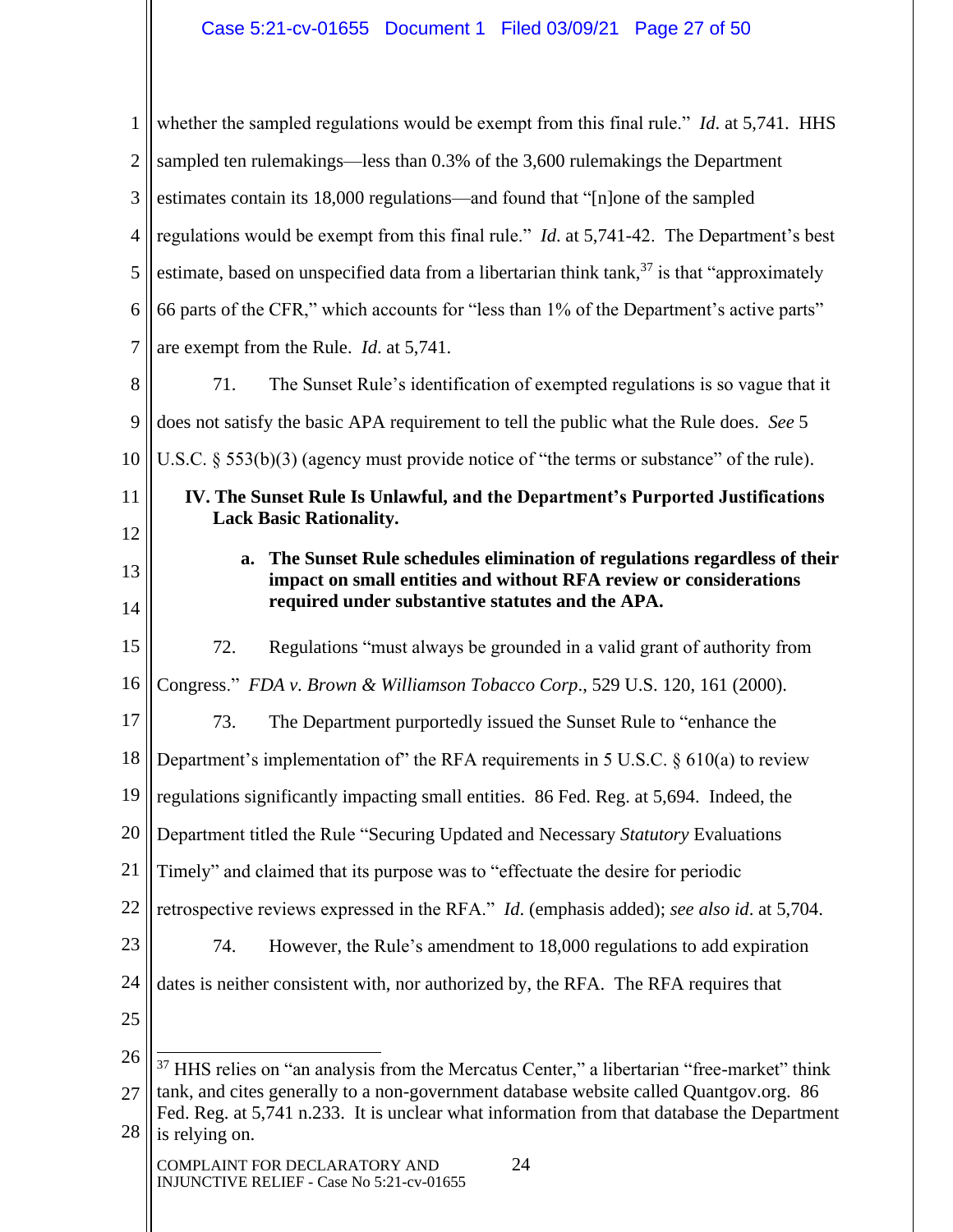#### Case 5:21-cv-01655 Document 1 Filed 03/09/21 Page 28 of 50

1 2 3 4 5 6 7 8 9 10 11 12 agencies review their regulations that have "a significant economic impact upon a substantial number of small entities" "*to determine whether*" those regulations should be "continued without change, or should be amended or rescinded." 5 U.S.C. § 610(a) (emphasis added). Any such review "shall consider" five statutory factors, such as the continued need for the regulation. *Id*. § 610(b). Nothing in the RFA authorizes HHS to eliminate regulations that have a significant impact on small entities *without* consideration of the five RFA factors. Nor does it authorize the Department to schedule the elimination of regulations that *do not* have a significant impact on small entities. Nonetheless, by the Department's own estimate, 89% of the regulations it amended do not affect a substantial number of small entities. *See* 86 Fed. Reg. at 5,742. Such regulations are thus outside the category of "Necessary Statutory Evaluations," *id.* at 5,694, that the RFA authorizes and the Rule purports to target.

13 14 15 16 17 18 19 20 75. HHS also claimed that it had authority for the Rule under "the statutory authorities for the Department's existing regulations." *Id*. at 5,703. As in the Proposed Rule, HHS did not purport to include an exhaustive list of the authorities for amending each regulation. Instead, the Department simply referred to "[s]ome of the Department's primary rulemaking authorities," which "include" 21 U.S.C. § 371(a) of the Federal Food, Drug and Cosmetic Act; 42 U.S.C. § 1302 and 42 U.S.C. § 1395hh of the Social Security Act; and the Secretary's general authority to "prescribe regulations for the government of his department" under 5 U.S.C. § 301. *Id*. at 5,703.

21 22 23 24 25 26 27 28 COMPLAINT FOR DECLARATORY AND 25 INJUNCTIVE RELIEF - Case No 5:21-cv-01655 76. These statutes do not authorize the automatic *elimination* of regulations. To the contrary, on many occasions, Congress has expressly directed HHS to issue regulations to implement statutory provisions, often specifying the timeframe on which HHS must act. For example, 42 U.S.C. § 1396a of the Social Security Act directs HHS to issue regulations defining the requirements for state plans under the Medicaid program, leaving the Department considerable discretion in the regulations' content. HHS is required to issue such regulations, and they are necessary for states to be able to participate in Medicaid. 42 U.S.C. §§ 1396a, 1396b. In a similar example, 42 U.S.C. § 655(f) generally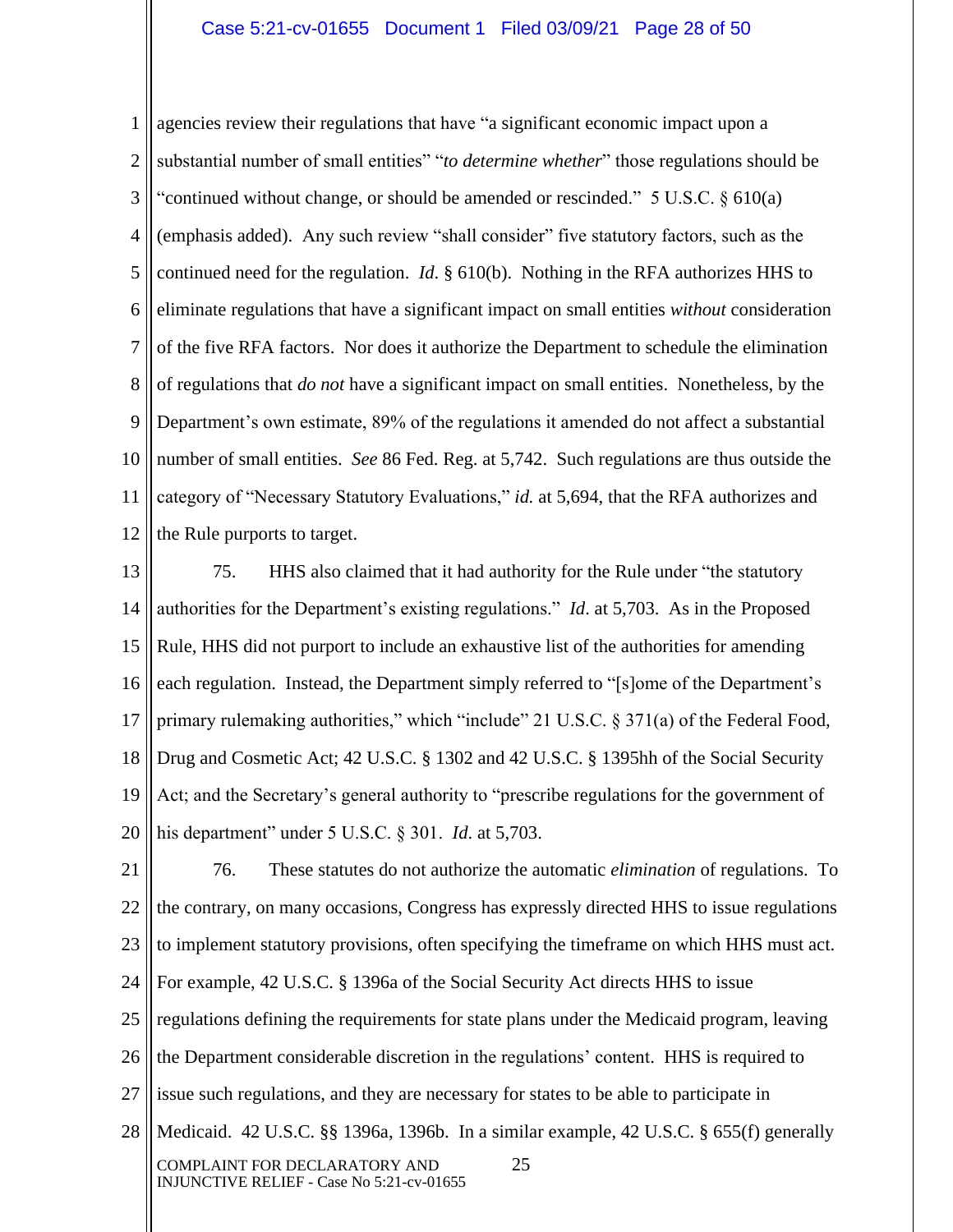1 2 3 4 5 6 7 8 9 10 11 12 13 requires HHS to issue regulations establishing requirements that must be met by an Indian tribe to be eligible for grants funding services for needy families with children. In another, 42 U.S.C. § 289 mandates that HHS issue regulations governing biomedical research involving human test subjects. It requires generally that HHS establish "a program" and "a process," *id*, but the details of that program and process are set forth by regulation, *see* 45 C.F.R. part 46. And in another example, the Federal Food, Drug and Cosmetic Act requires certain chain restaurants to disclose food calorie content on their menus and directs HHS to "establish by regulation standards for determining and disclosing the nutrient content for standard menu items that come in different flavors, varieties, or combinations." 21 U.S.C. § 343(q)(5)(H)(iii), (v). Yet regulations under such statutory provisions apparently do not fall within the Sunset Rule's exception for regulations "prescribed by Federal law" because HHS has discretion "as to what is prescribed" by the regulations. *See* 86 Fed. Reg. at 5,729, 5,764.

14 15 16 17 18 77. When these regulations automatically expire, as designed under the Sunset Rule, HHS will immediately be out of compliance with the relevant statute. *See, e.g.*, *Oxfam Am., Inc. v. SEC*, 126 F. Supp. 3d 168, 172-73 (D. Mass. 2015); *Sierra Club v. Johnson*, 374 F. Supp. 2d 30, 32 (D.D.C. 2005). The Sunset Rule therefore expressly sets HHS on a path to violate numerous statutory mandates.

19 20 21 22 23 24 25 26 78. The mass amendment of thousands of regulations to schedule their automatic elimination is also inconsistent with the APA and the regulations' underlying enabling statutes. The APA "mandate<sup>[s]</sup> that agencies use the same procedures when they amend or repeal a rule as they used to issue the rule in the first instance." *Perez v. Mortg. Bankers Ass'n*, 575 U.S. 92, 101 (2015). Agencies changing their policies must consider the "facts and circumstances that underlay or were engendered by the prior policy," and any "serious reliance interests . . . must be taken into account." *FCC v. Fox Television Stations, Inc.*, 556 U.S. 502, 515-16 (2009).

27 28 COMPLAINT FOR DECLARATORY AND 26 INJUNCTIVE RELIEF - Case No 5:21-cv-01655 79. For many of the estimated 18,000 regulations encompassed by the Rule, "the terms of the enabling statute . . . indicat[e] what relevant factors the agency must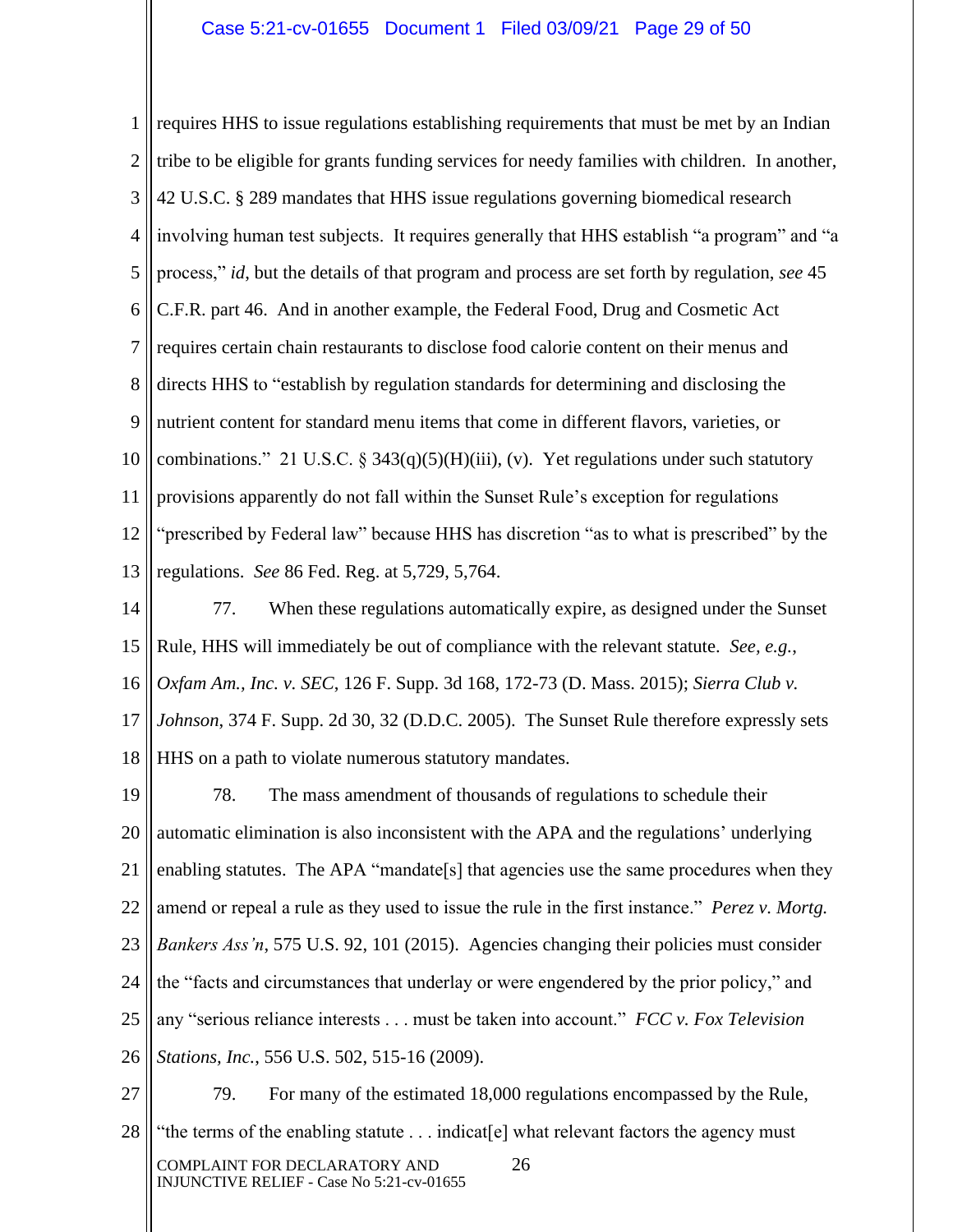1 2 3 4 5 6 7 8 9 10 11 12 13 14 15 16 17 18 19 20 21 22 23 24 25 26 27 28 COMPLAINT FOR DECLARATORY AND 27 INJUNCTIVE RELIEF - Case No 5:21-cv-01655 consider in making its decision." *C.K. v. N.J. Dep't of Health & Human Servs*., 92 F.3d 171, 182 (3d Cir. 1996); *see also Pension Benefit Guar. Corp. v. LTV Corp*., 496 U.S. 633, 646 (1990). For example, the Nutrition Labeling and Education Act mandates that food products bear critical serving size and nutritional information, such as calories. 21 U.S.C. § 343(q)(1). HHS may issue regulations to add and remove nutrient information from food labels, but only if it determines either that the nutrient information will "assist" or "is not necessary to assist consumers in maintaining healthy dietary practices." *Id*. § 343(q)(2). In another example, 21 U.S.C. § 341 requires HHS under certain circumstances to "promulgate regulations fixing and establishing for any food" a "standard of identity" and a "standard of quality" or "reasonable standings of fill of container." When doing so, HHS must consider certain factors, such as the "need for necessary packing and protective material" and "the differing characteristics of the several varieties of [a] fruit or vegetable." *Id*. 80. To amend each individual regulation to schedule automatic rescission, therefore, HHS was required to consider the original need for, considerations giving rise to, statutory requirements of, continuing need for, extent to which members of the public rely on, and impact of automatic rescission of the existing regulation. The Sunset Rule did none of this for any of the estimated 18,000 regulations affected. **b. The Sunset Rule is arbitrary and capricious because, among other reasons, it purports to "incentivize" the Department to review regulations at an infeasible pace HHS has never achieved by eliminating regulations relied upon by the general public.**  81. The Department's justification for the Sunset Rule is that because regulatory review under the RFA has previously been "deprioritized and relegated to rainy day activities," "the Department believes a stronger incentive is needed to achieve the benefits of retrospective review." 86 Fed. Reg. at 5,699-,700. The "incentive" is that thousands of regulations—many of them required by Congress and needed by Plaintiffs and the public—will disappear with no further process if federal employees and political officials at HHS are unable to, or choose not to, complete review.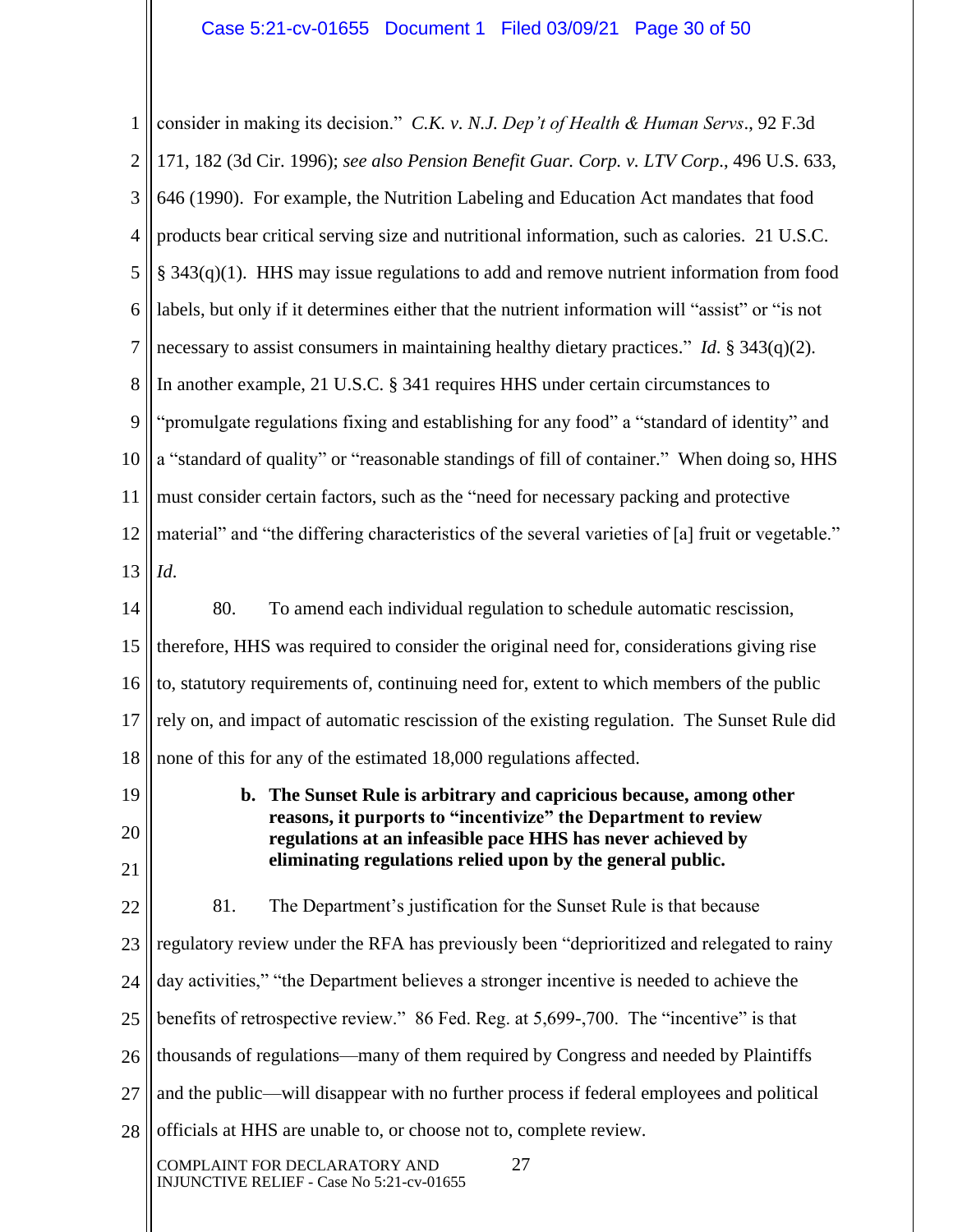#### Case 5:21-cv-01655 Document 1 Filed 03/09/21 Page 31 of 50

1 2 3 82. This justification is irrational on its face. It seeks to motivate career federal employees and political officials to do something by planting a timebomb set to eliminate regulations to the detriment of *someone else*, often the most vulnerable citizens among us.

4 5 6 7 8 9 10 11 83. For example, 45 C.F.R. § 164.512(b)(1)(i) authorizes healthcare providers to disclose protected health information without a patient's consent to a public health authority for certain public health purposes. This regulation has been vital during Plaintiff County of Santa Clara's public health response to the COVID-19 pandemic (as well as that of public health departments around the nation). The Rule's supposed "incentive" works by taking away this and many other regulations that government entities like the County rely on, unless the Department's employees choose to take optional, time-consuming action.

12 13 14 15 16 17 84. HHS also fails to acknowledge that there is no realistic probability that the Department will be able to conduct the number of reviews required to prevent automatic rescission. Under the Department's estimates, *supra ¶* 66, HHS would need to "perform roughly 3,440 Assessments in the first five years" (688 per year, on average) plus 378 Reviews to avoid mass regulatory expiration of up to 17,200 regulations in 2026. 86 Fed. Reg. at 5,741.

18 19 20 21 22 23 24 25 26 27 28 COMPLAINT FOR DECLARATORY AND 28 INJUNCTIVE RELIEF - Case No 5:21-cv-01655 85. By its own admission, HHS has never been able to conduct retrospective review at this pace. Despite a host of executive orders and agency initiatives, "the Department has only conducted retrospective review to a very limited extent" and never at the pace originally planned. *Id*. at 5,696. For example, "the Department planned 83 retrospective analyses in 2012 and completed 33 analyses with final action by August 31, 2013." *Id*. In another attempt, "[a]s of July 2016, the Department had 40 planned retrospective analyses and by April 2017 had completed analyses with final action on 19 of them." *Id*. HHS has not provided any information supporting its assumption that it can increase its rate of retrospective review 20-fold simply by artificially creating consequences for third parties. Indeed, in the time HHS took to issue the Rule, the Department could not even identify the regulations subject to its requirement because that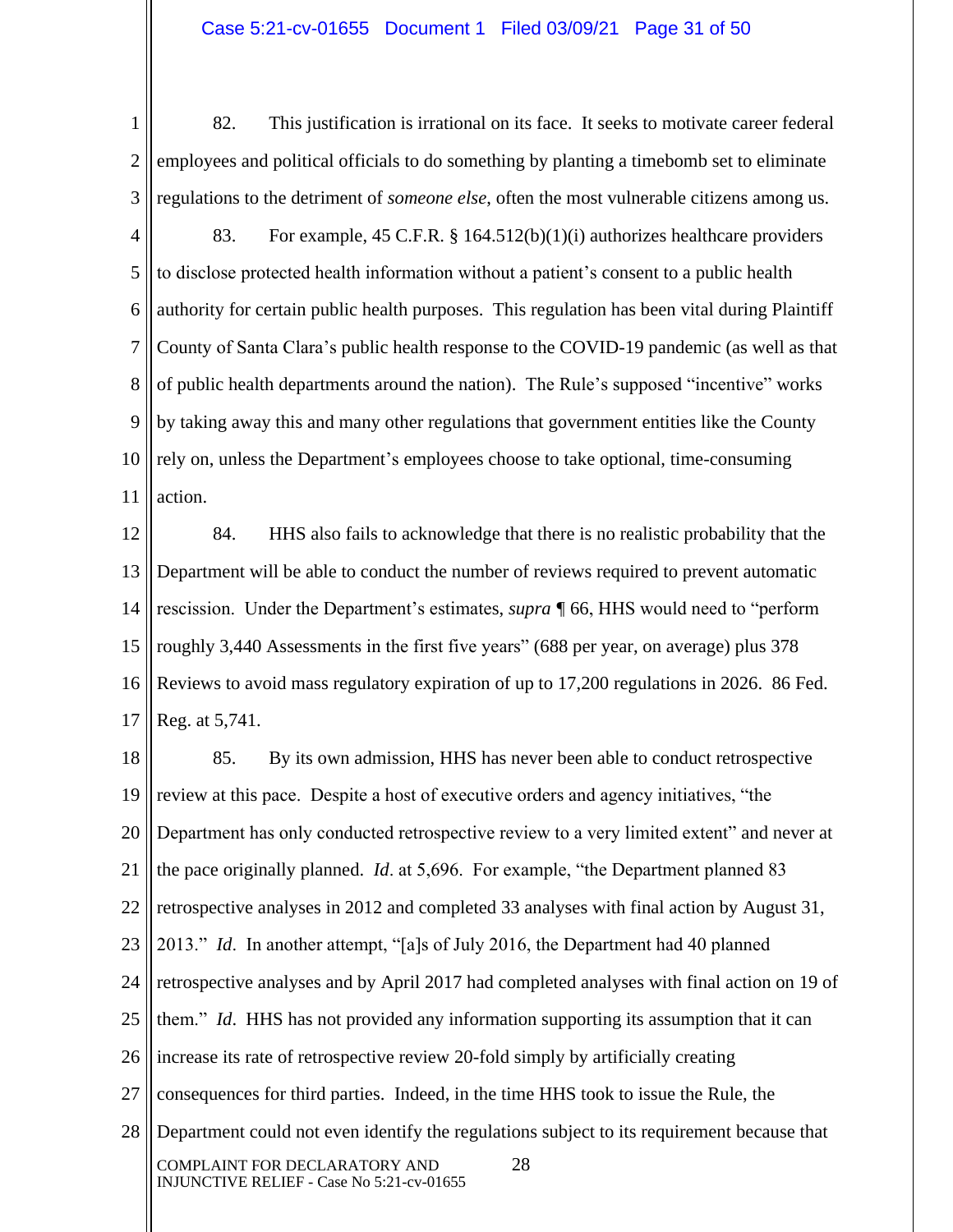1 2 3 was too "burdensome and resource intensive." *Id.* at 5,720. There is no factual support for the conclusion that it can now reasonably identify all the relevant regulations and conduct thousands of Assessments and Reviews in the coming years.

4 5 6 7 8 86. The Department's estimate of the work needed to undertake the required reviews is similarly arbitrary. HHS "assumes" that some regulations will take "40 to 100 hours" to review while others will take "between 250 to 500 hours" to review, but it provides no basis whatsoever for these estimates. *Id*. at 5,743. It is inconceivable to assume without explanation that the Rule's estimates are meaningful.

9 10 11 12 13 14 15 16 17 18 19 20 87. Based on just this cursory estimate, the Department calculates that it would take up to 45.6 full-time employees five years to complete the necessary review. *Id*. But HHS does not explain where the personnel would come from even under that unreasoned and very conservative estimate or what the effect will be on other Department priorities. HHS dismissed commenter concerns about diverting resources during the COVID-19 pandemic, stating that it "believes the pandemic will be over by" 2026 when the first round of mass eliminations is scheduled, *id*. at 5,705, ignoring its own assumption that the task would take all five years. Nor does the Rule explain how HHS could devote dozens of employees to full-time retrospective review without compromising the Department's and its sub-agencies' many other crucial tasks, such as protecting the country from future pandemics, facilitating provision of and access to healthcare, and ensuring food and drug safety.

21 22 23 24 25 26 27 28 COMPLAINT FOR DECLARATORY AND 29 INJUNCTIVE RELIEF - Case No 5:21-cv-01655 88. The Department also fails to rationally explain its decision to apply the "incentive" to nearly all HHS regulations. As discussed above, *supra* ¶ 73, the Department's justification relies on its claimed need to implement the RFA. Yet the Rule schedules the elimination of thousands of regulations HHS "found to not be subject to the RFA." *Id*. at 5,742. The Department's only explanation for why it scheduled automatic elimination for the 89% of its regulations it assumes are *not* subject to the RFA is that HHS must do more work to know whether the RFA applies. *See id*. at 5,717, 5,742. However, instead of doing that work to determine the regulations covered by the RFA—an obvious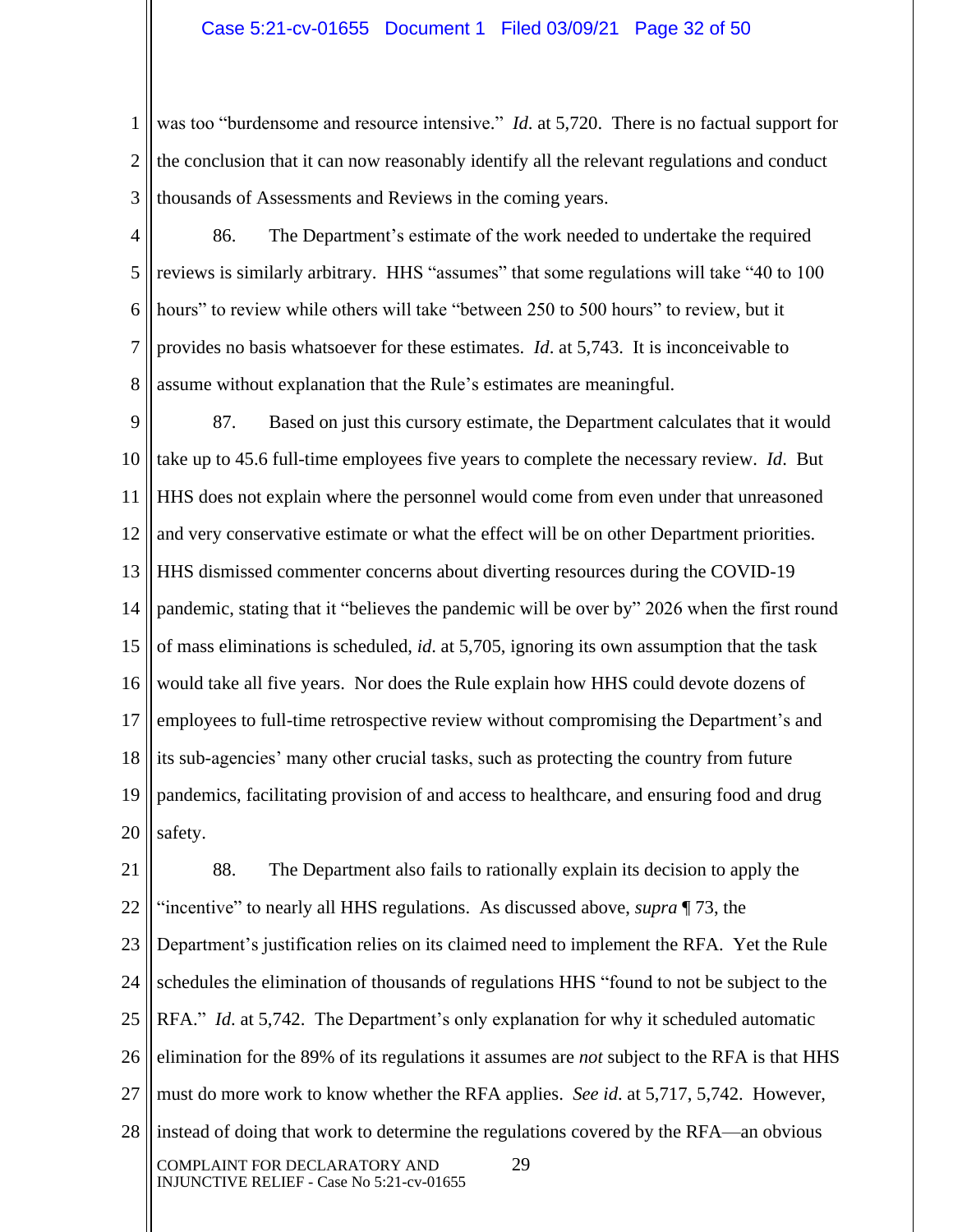1 2 3 and far less burdensome alternative—HHS has now required a full Assessment of thousands of regulations *not* subject to the RFA in order to avoid their artificial elimination deadline.

| $\overline{4}$ | Even the sources the Department cites as purported support for regulatory<br>89.                                                                                                  |  |  |
|----------------|-----------------------------------------------------------------------------------------------------------------------------------------------------------------------------------|--|--|
| 5              | expiration provisions in general do not support the assumption that the "incentive" would                                                                                         |  |  |
| 6              | work as intended. For example, HHS relies on the "experience" of certain states like North                                                                                        |  |  |
| $\overline{7}$ | Carolina and Idaho with automatic expiration provisions. <i>Id.</i> at 5,700, 5,745. But HHS                                                                                      |  |  |
| 8              | states that the circumstances in Idaho were not comparable, <i>id.</i> at 5,745, and notes that                                                                                   |  |  |
| 9              | North Carolina and many other states have repealed their "sunset" laws because they are                                                                                           |  |  |
| 10             | "expensive, cumbersome, and disappointing" id. at 5,700 n.76 (internal citation and                                                                                               |  |  |
| 11             | quotation marks omitted). In another example, one of the reports that HHS claims                                                                                                  |  |  |
| 12             | illustrates the "benefits of sunset provisions," id. at $5,700$ , actually concludes that                                                                                         |  |  |
| 13             | the benefits of sunset laws are largely intangible and likely insignificant                                                                                                       |  |  |
| 14             | compared to the costs. Moreover, the burdens of such mandatory reviews<br>can draw staff away from performing other vital oversight duties.                                       |  |  |
| 15             | Generally, sunset requirements produce perfunctory reviews and waste<br>resources. <sup>38</sup>                                                                                  |  |  |
| 16             | HHS also claims that the Administrative Conference of the United States "called for"                                                                                              |  |  |
| 17             | retrospective review, 86 Fed. Reg. at 5,700, but the cited document only endorses                                                                                                 |  |  |
| 18             | retrospective reviews where agencies tailor the "level of rigor of retrospective analysis                                                                                         |  |  |
| 19             | to the circumstances," and "identify <sup>[]</sup> regulations that are strong candidates for review"                                                                             |  |  |
| 20             | based on specific factors that do not include the regulation's age since promulgation. <sup>39</sup>                                                                              |  |  |
| 21             | 90.<br>HHS did not conduct any serious review of the harm the Sunset Rule causes                                                                                                  |  |  |
| 22             | to the public. It dismissed concerns about harm caused by automatic rescission by                                                                                                 |  |  |
| 23             | asserting it "has no intention to rescind regulations that appropriately protect the public                                                                                       |  |  |
| 24             |                                                                                                                                                                                   |  |  |
| 25             | <sup>38</sup> Jason A. Schwartz, Inst. for Policy Integrity, 52 Experiments with Regulatory Review:<br>The Political and Economic Inputs into State Rulemaking 23-24 (Nov. 2010), |  |  |
| 26             | https://policyintegrity.org/files/publications/52_Experiments_with_Regulatory_Review.pd                                                                                           |  |  |
| 27             | f (footnotes omitted).<br><sup>39</sup> Administrative Conference of the United States, Adoption of Recommendations, 79 Fed.                                                      |  |  |
| 28             | Reg. 75,114, 75,115-17 (Dec. 17, 2014).                                                                                                                                           |  |  |
|                | 30<br>COMPLAINT FOR DECLARATORY AND<br>INJUNCTIVE RELIEF - Case No 5:21-cv-01655                                                                                                  |  |  |
|                |                                                                                                                                                                                   |  |  |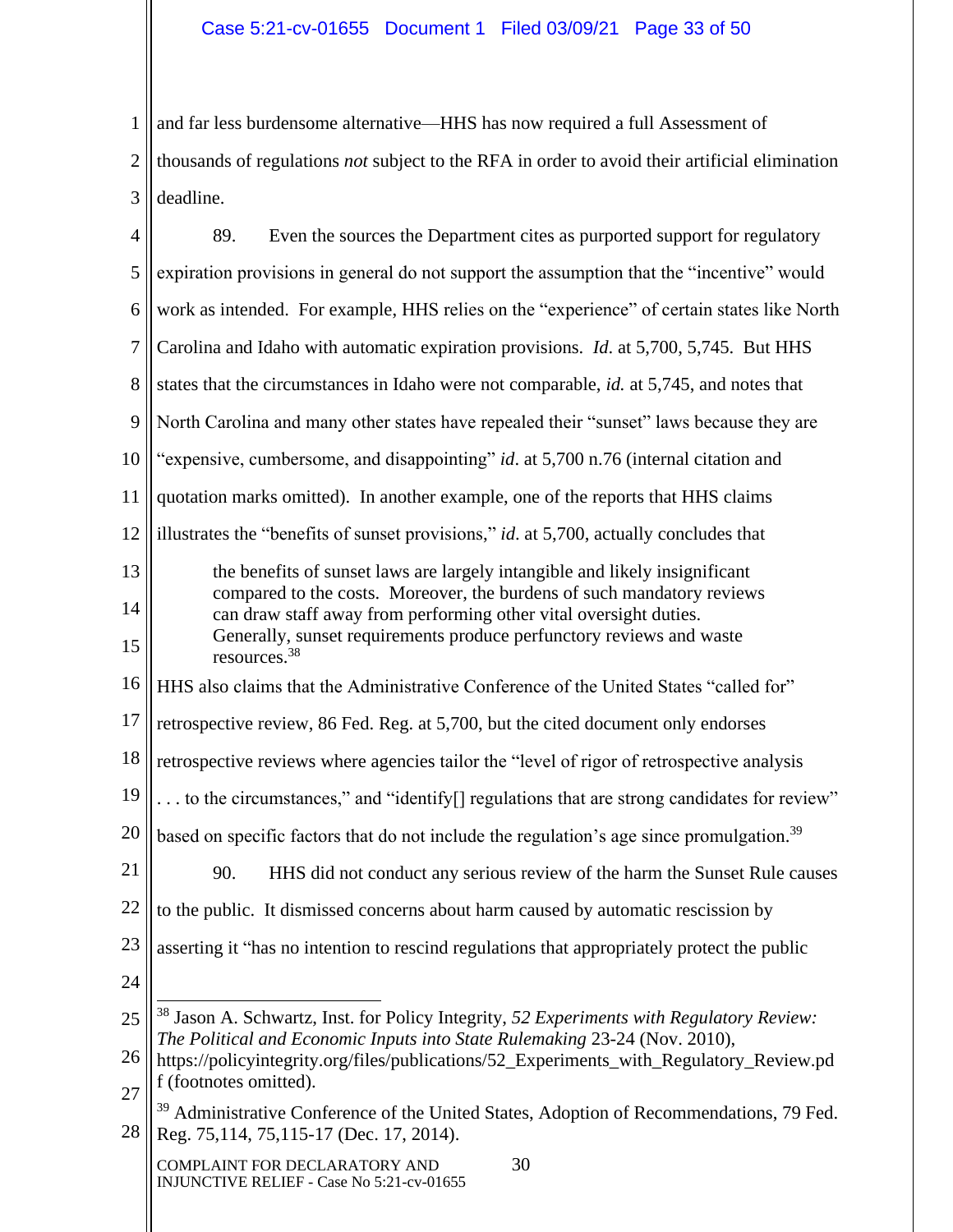1 2 3 4 5 health or consumers." 86 Fed. Reg. at 5,725; *see also id*. at 5,708, 5,712. But the Rule does not codify that intention; the only thing it requires is rescission, which will occur unless the Department takes separate final agency action to prevent it. And it allows the Department to abandon any regulation simply by doing nothing, whether or not the public considers it "appropriate."

6 7 8 9 10 11 12 13 14 15 16 17 18 19 91. The Department's assessment of the cost to the public simply to monitor the review process and determine which regulations remain in effect is also poorly supported and irrational. Despite the unprecedented scope of automatic rescission, the "Department believes the cost of monitoring Assessments will be relatively trivial" because "the regulated community already monitors Regulations.gov." *Id*. at 5,744. This conclusion is inconsistent with the record. It ignores the massive increase to that burden due to the unprecedented scope of the Rule and the unique nature of the automatic expiration provisions, as well as the burdens on the *non-regulated* public—all concerns commenters raised. For example, commenters explained that they do not typically monitor Regulations.gov to determine whether long-established regulatory schemes will be automatically rescinded due to Department inaction. And they explained that because they lack clarity on which regulations are exempted, their monitoring costs will go beyond merely monitoring a website and now must involve finding out whether regulations never subjected to Assessments or Reviews have expired or not.

20 21 22 23 24 25 26 27 28 COMPLAINT FOR DECLARATORY AND 31 INJUNCTIVE RELIEF - Case No 5:21-cv-01655 92. With respect to Reviews, the Department's regulatory impact analysis is based on the broad and unsupported assumption that its pace of Review, and the public's interest in Reviews, will match what has occurred in North Carolina, a state that repealed its automatic expiration provisions as "disappointing" and "expensive. *Id*. at 5,745, 5,700 n.76, 5,745. HHS "expects it will receive less interest in regulations that are rescinded" because that is what occurred with respect to unspecified regulations in that state. *Id*. at 5,745. But HHS does not explain how the regulations or circumstances in the state context are comparable to the extensive regulations covering significant parts of the national economy (as well as protection of life and well-being) promulgated by HHS. *Id*. The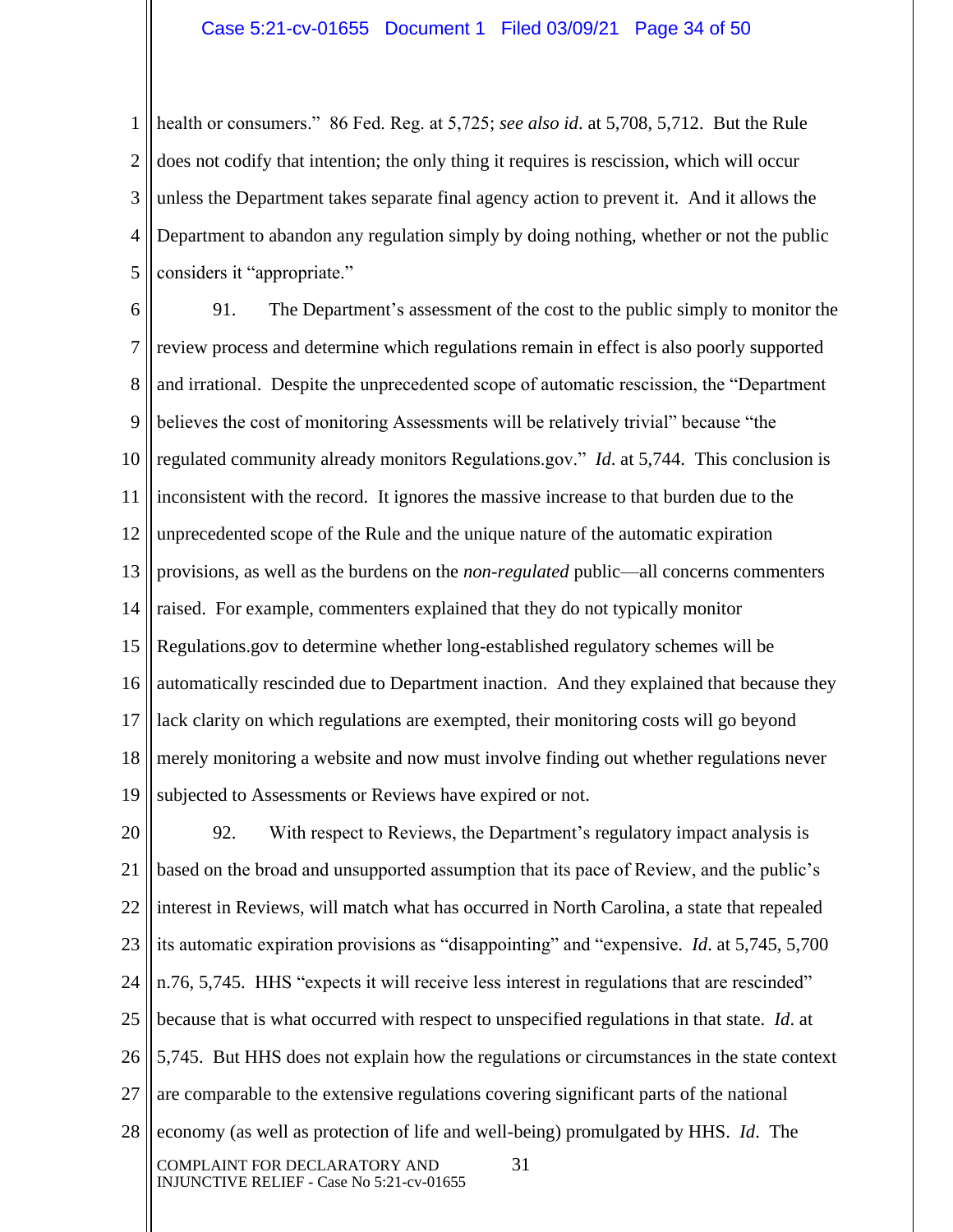1 2 Department's estimate that cost to the public of monitoring is between \$52.2 and \$156.7 million is similarly grossly underestimated and insufficiently supported. *Id*.

3 4 93. The Department's justification is based on irrational incentives and infeasible factual assumptions and is arbitrary and capricious.

**V. The Sunset Rule Harms Plaintiffs and the General Public.**

6 7 94. Absent any stays, the Sunset Rule will go into effect on March 22, 2021.<sup>40</sup> *Id*. at 5,694.

8 9 10 11 12 13 14 95. The Sunset Rule harms all Plaintiffs by scheduling elimination of nearly all HHS regulations that structure Plaintiffs' operations and businesses, delineate their obligations and rights, or protect their members and the populations they serve. Absent further Department action finalizing review of individual regulations, 18,000 regulations *will* expire on a rolling basis, beginning in 2026. Expiration is automatic, and preventing it is left to the sole discretion and resource constraints of HHS in finalizing—or not— Assessments and/or Reviews of each regulation.

15 16 17 18 19 20 21 96. The Sunset Rule also harms all Plaintiffs by creating substantial confusion and uncertainty in every aspect of their work that relates to areas regulated by HHS. While some regulations may ultimately remain in place under the Sunset Rule, it is impossible for Plaintiffs to know *which* regulations will remain in place because it all depends on whether the Department will actually be able, and choose, to complete review on time. Leading up to the expiration period, individuals and entities affected by HHS regulations will not know whether any particular regulation will continue beyond the expiration date. Even

22

5

23 24 25 26 <sup>40</sup> President Biden's Chief of Staff issued a memorandum to all agency heads on January 20, 2021, instructing them to consider, for rules that have been published in the Federal Register but have not taken effect, postponing the rules' effective dates for 60 days from the date of the memorandum, consistent with applicable law and certain specified exceptions, "for the purpose of reviewing any questions of fact, law, and policy the rules may raise." Memorandum from Ronald A. Klain, Assistant to the President and Chief of Staff, to the Heads of Exec. Dep'ts & Agencies, Regulatory Freeze Pending Review (Jan.

27 20, 2021), https://www.whitehouse.gov/briefing-room/presidential-

28 actions/2021/01/20/regulatory-freeze-pending-review/. As of the filing of this Complaint, HHS has not issued a stay in response to this memorandum.

COMPLAINT FOR DECLARATORY AND 32 INJUNCTIVE RELIEF - Case No 5:21-cv-01655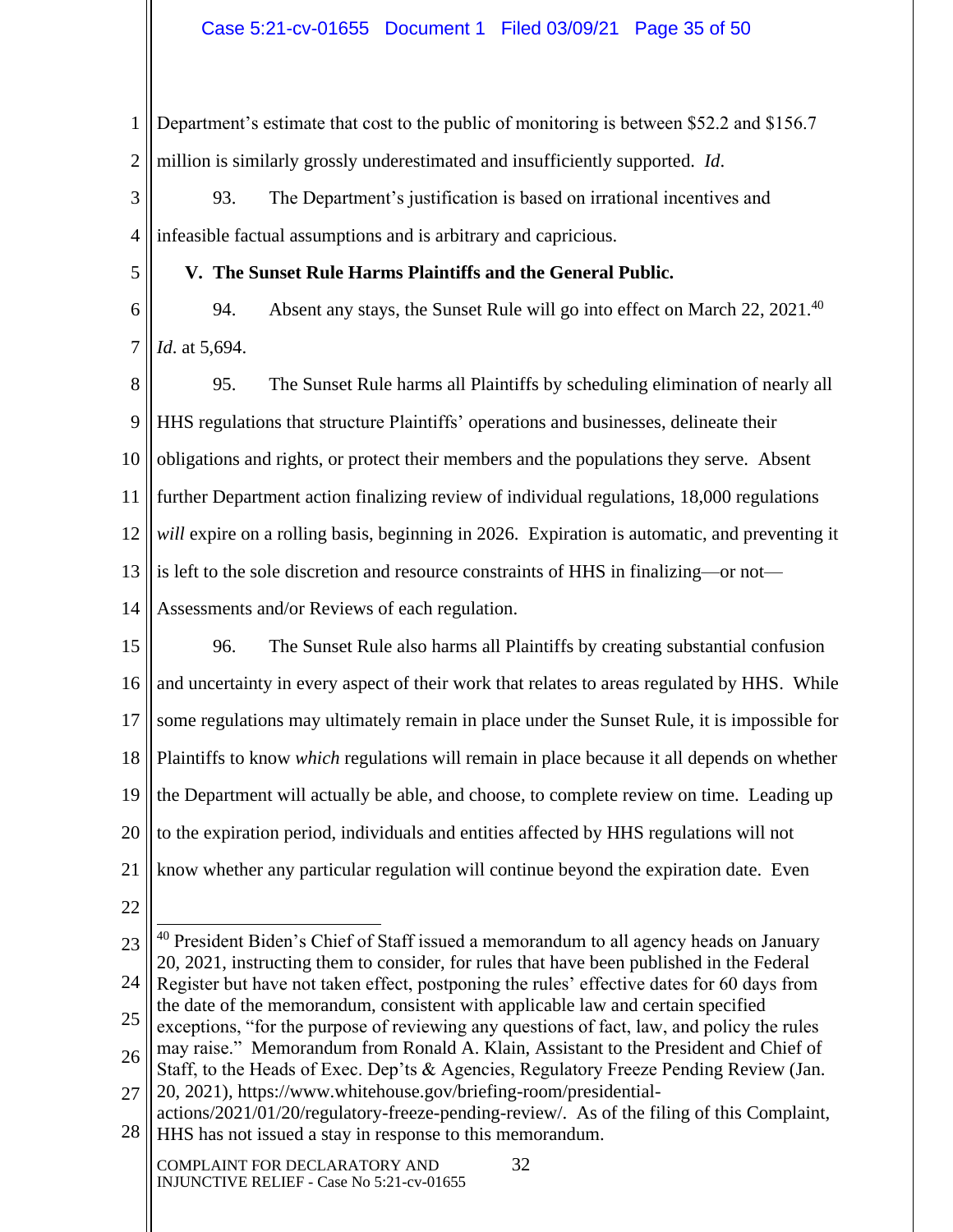1 2 3 4 5 6 7 8 9 10 where HHS undertakes an Assessment or Review, Plaintiffs will have no assurance that review will be completed before expiration. And for the regulations potentially subject to the exception for "Sections prescribed by Federal law" the Rule creates significant uncertainty because HHS has not published a list of which regulations are excepted. Plaintiffs cannot know whether HHS considers any particular regulation to be "prescribed by Federal law such that the Department exercises no discretion as to whether to promulgate the Section and as to what is prescribed by the Section" or one "whose expiration pursuant to this section would violate any other Federal law." *See* 86 Fed Reg. at 5,764. The scope of this uncertainty affects many (and for some, nearly every) aspect of Plaintiffs' missions.

11 12 13 14 15 16 17 18 19 20 21 97. The Sunset Rule will also harm Plaintiffs and their members by forcing them to divert significant time and finite resources to amass evidence concerning the benefits of regulations that most affect them even before review occurs so that they can adequately ensure that necessary regulations remain in place. HHS expects that the public will "remind the Department" to conduct a Review "if the Review deadline is nearing and the Department has not commenced the Review," monitor its progress to help "safeguard against accidental expirations," gather facts and cost-benefit information, and comment in support of relevant regulations. 85 Fed. Reg. at 70,117; 86 Fed. Reg. at 5,748. Plaintiffs such as the County of Santa Clara simply cannot devote all the resources that would be necessary to undertake this intensive process for the hundreds to thousands of relevant HHS regulations subject to the Rule.

22 23 24 25 26 27 98. The Rule will also force Plaintiffs to divert significant time and resources to track each relevant regulation's progress, educate the public on the patchwork of obligations and protections at risk of expiration, and revise their advocacy strategies to ensure that essential regulations remain in place and combat the ill effects of expiration. HHS explicitly envisioned that the public would incur between \$52.2 million and \$176.3 million in costs to monitor the regulations and participate in the review process. This

28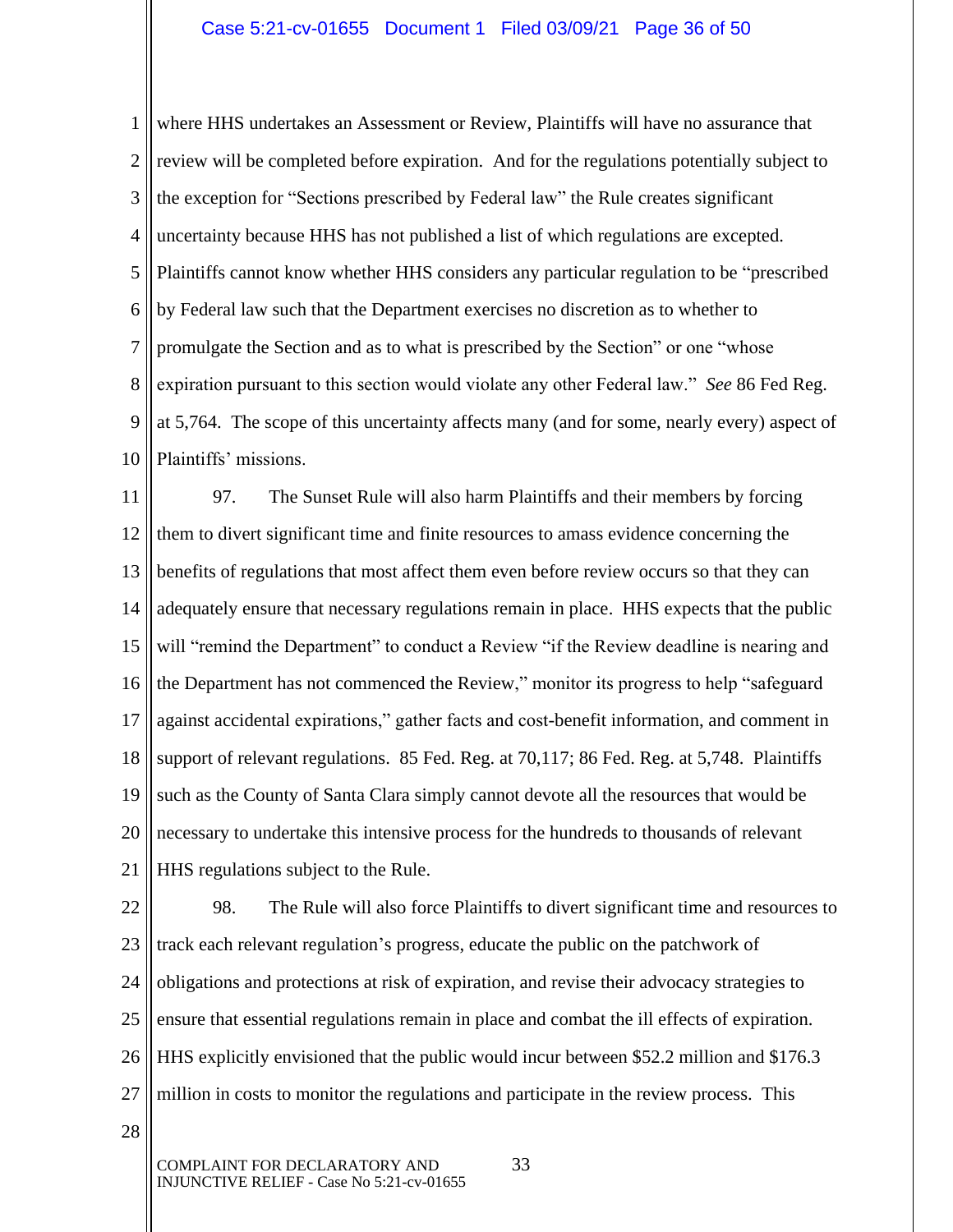1 2 estimate, while implausibly low, clearly confirms that the Sunset Rule places a substantial financial burden on Plaintiffs and other entities.

3 4 5 6 7 8 9 99. The Sunset Rule will also harm members of the general public, including the elderly, children, doctors and other healthcare workers, tribal members, and anyone who needs medical care, is affected by pandemics or disasters, or simply eats food. These individuals will suffer worse outcomes in terms of health and well-being if they lose protections under HHS programs. This, too, will increase the economic costs to Plaintiffs, who will need to devote more time, energy, and resources to finding ways to assist individuals absent these protections from the federal government.

10

#### **a. County of Santa Clara**

11 12 13 14 15 16 17 18 19 20 100. Thousands of HHS regulations that the County of Santa Clara relies on to operate the County's Hospitals and Clinics, Social Services Agency, Public Health Department, Behavioral Health Services Department, Valley Health Plan, and Emergency Medical Services Agency are scheduled to be automatically rescinded under the Sunset Rule. Indeed, the Rule sets expiration dates for more regulations governing more significant issue areas than the County can currently identify and count. Yet even the expiration of a single regulation—such as 45 C.F.R. § 164.512(b)(1)(i), the HIPAA exemption that permits healthcare providers to share information for public health response purposes—will cause colossal chaos and harm to the County and the communities and patients that it serves.

21 22 23 24 25 26 27 28 COMPLAINT FOR DECLARATORY AND 34 INJUNCTIVE RELIEF - Case No 5:21-cv-01655 101. If the Rule takes effect, it will require significant additional administrative, logistical, and operational contingency planning by the County, and make it harder for the County to embark on new plans and activities. The potential expiration of thousands of regulations that HHS has maintained for years fundamentally destabilizes the County's reasonably settled expectations, which it relies upon to budget and plan. The Rule will force the County to roll back new planned services and support to its community because of the substantial risk that federal funding that the County depends upon will diminish or disappear. It will disrupt its ability to make new long-term commitments in physical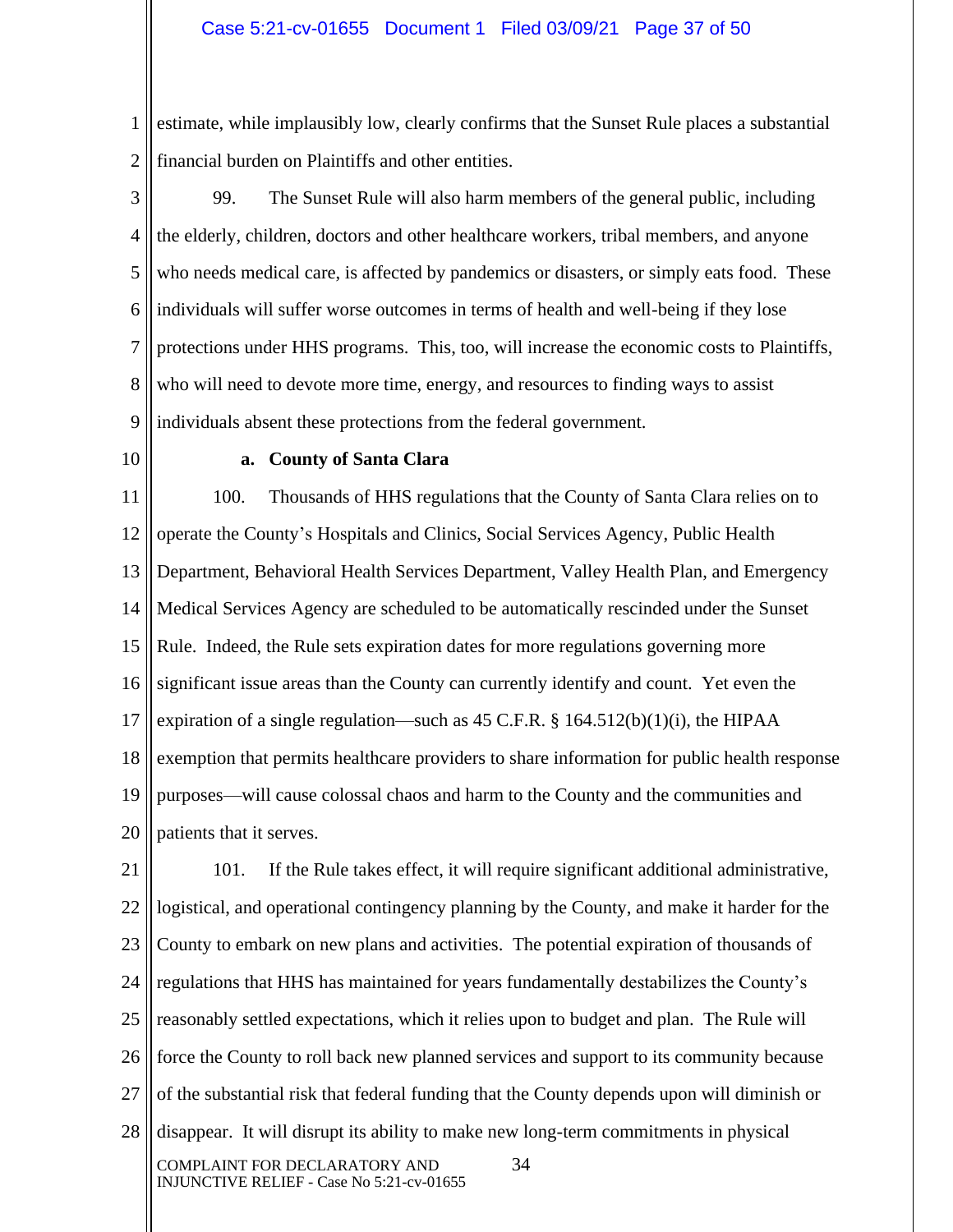1 2 infrastructure, budgets, programming, human capital, research, services, outreach, public education, electronic systems, and much more.

- 3 4 5 6 7 8 9 10 11 12 13 102. The Rule also requires the County to prepare to offer healthcare services with lower or no reimbursements because payments and requirements under federal programs are scheduled to expire while the County's existing obligations—many of which are the subject of highly negotiated, long-term, multi-entity, complex contracts that cannot be amended without substantial lead time—remain the same. The County may be forced to rent or own facilities that are no longer certified, purchase goods and services that cannot be used, run programs for which no one is eligible, employ a healthcare workforce that is suddenly uncredentialed, and fill in the costs from missing federal funding on which it depends. The uncertainty and harms will be all the more profound because of the immense technical complexity of the industries that HHS oversees, the substantive statutes that it administers, and the regulations that the Rule subjects to impending expiration.
- 14

## **b. California Tribal Families Coalition**

15 16 17 18 19 20 21 22 23 24 25 26 103. CTFC's member tribes are affected by many of the HHS regulations scheduled to be automatically rescinded under the Sunset Rule. CTFC's member tribes are independent governments that administer programs related to foster care, child welfare, healthcare, and public health. They receive mandatory funding to operate programs under HHS regulations. Automatic rescission of any, or all, of these regulations will harm CTFC's member tribes and their tribal members by eliminating protections and funding that they are entitled to under the Indian Self-Determination and Education Assistance Act. 104. CTFC's member tribes are also affected by HHS regulations governing the distribution of emergency supplies to tribes and tribal health clinics. For example, under "Project TRANSAM," a cooperative program between the Indian Health Service and the Department of Defense, tribes are entitled to receive medical supplies and other assets from closed military bases. $41$  HHS regulations governing this program address

27

<sup>41</sup> *About Project TRANSAM*, Indian Health Service,

28 https://www.ihs.gov/transam/abouttransam/ (last visited Mar. 8, 2021).

COMPLAINT FOR DECLARATORY AND 35 INJUNCTIVE RELIEF - Case No 5:21-cv-01655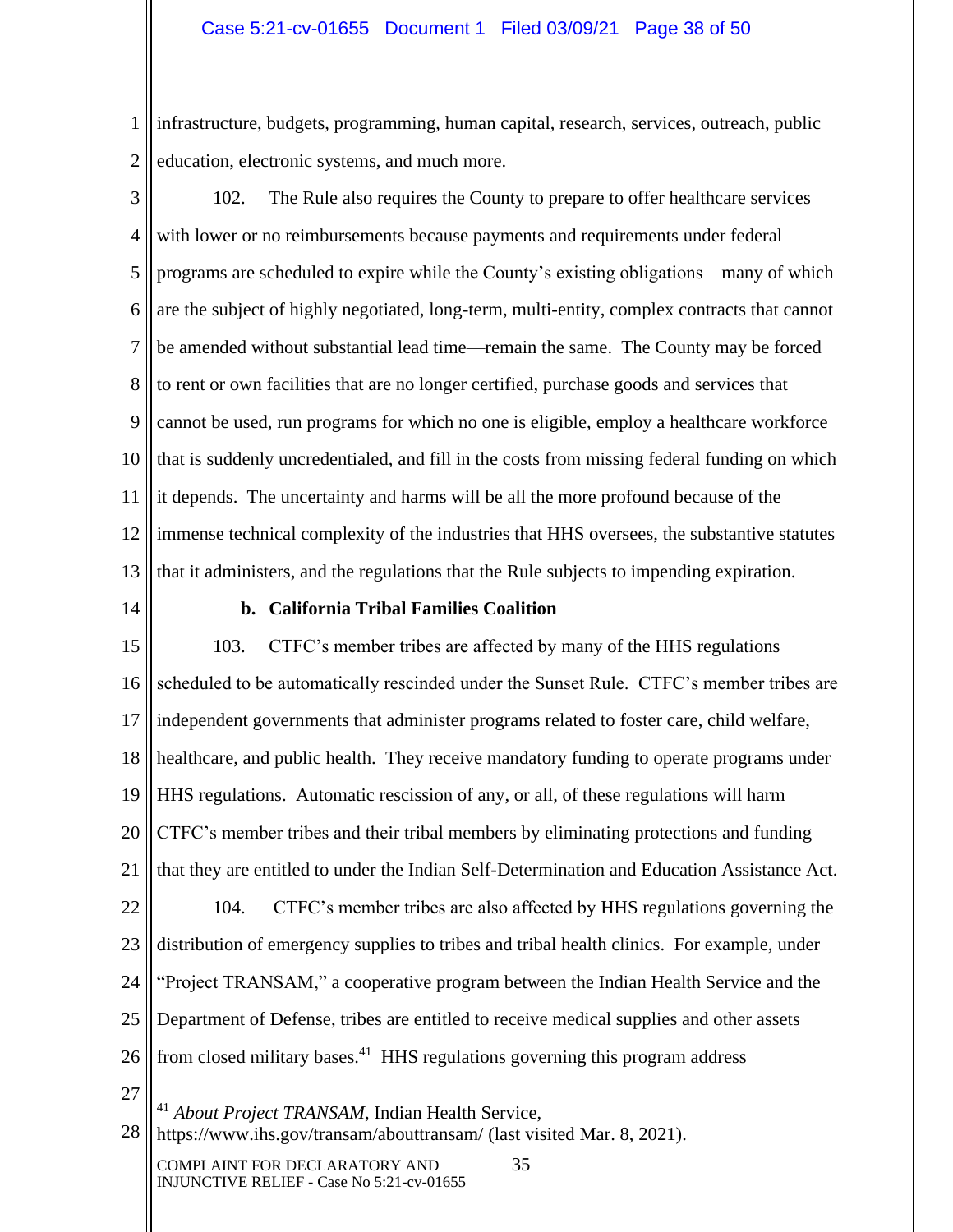1 2 3 4 maintenance of asset integrity through proper storage, security, inventory management and reports, coordination between HHS and tribes, and issues related to emergency response requirements. Without this regulatory framework, equipment, supplies, and assets may not be deployed at all, much less in a safe and orderly manner.

5 6 7 8 9 10 11 12 13 14 105. CTFC's member tribes will suffer immediate and substantial harm if the Sunset Rule takes effect because of the extreme and unprecedented uncertainty it creates, particularly with respect to funding. The Sunset Rule's scheme—and its vague exemptions—make it impossible for the tribes to know which regulations that they rely upon for funding and supplies will soon disappear. The regulatory foundation of their healthcare and social program funding will be destabilized, making it difficult for the tribes to budget, hire staff, enter into contracts, or develop programs to protect tribal members. The funding uncertainty will also have a trickle-down effect on other tribal programs, such as social service programs that work with the tribal courts to protect vulnerable tribal members.

15 16 17 18 19 106. This level of uncertainty is the antithesis of the goals of the Department's Tribal Consultation Policy and would not exist if HHS had consulted with CTFC's member tribes. Consultation would have given CTFC's member tribes the opportunity to determine the degree of harm to their government operations and propose feasible means to avoid or mitigate them.

20 21 22 23 24 25 26 27 28 COMPLAINT FOR DECLARATORY AND 36 INJUNCTIVE RELIEF - Case No 5:21-cv-01655 107. CTFC is also directly harmed by the Sunset Rule. CTFC must now expend significant resources to monitor thousands of existing regulations to determine whether they are amended by the Rule and whether HHS will choose to Assess and Review them. This will divert significant resources from CTFC's primary goal of advocating for the inclusion of tribal concerns in regulations to promoting the retention and possibly reissuance of the complex regulatory schemes the tribes already rely upon. CTFC will need to spend more resources than ever before to be able to advise tribes on their funding eligibility, the regulations they must abide by, and the programs available to them. This harm to CTFC is exacerbated because member tribes have their own regulations and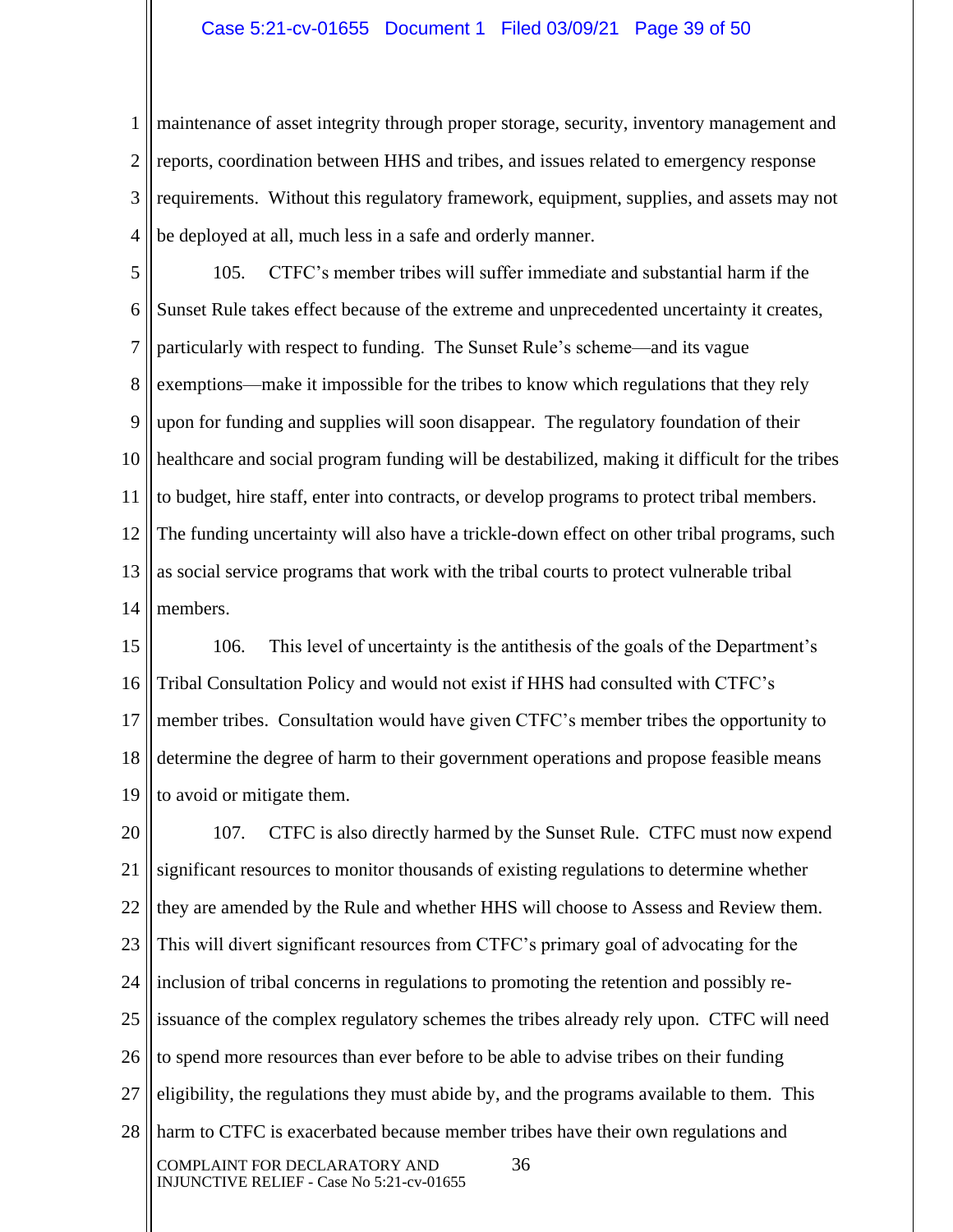1 2 3 4 programs that may differ in how they interact with HHS; CTFC will have to advise different members differently and advocate to HHS on multiple fronts at the same time. It will be impossible for CTFC to adequately advocate for all member tribes with respect to all HHS regulations that are amended by the Sunset Rule.

5

#### **c. National Association of Pediatric Nurse Practitioners**

6 7 8 9 10 11 12 13 14 15 16 17 18 19 20 108. Thousands of HHS regulations that govern the businesses and operations of NAPNAP's members are scheduled to be automatically rescinded under the Sunset Rule. Federal protections that govern NAPNAP's pediatric advanced practice registered nurses and protect children's health are wide ranging. They include regulations that ensure access to vaccines and other critical preventive services, ensure safe and effective pediatric medicines and therapies, protect children from the harms of tobacco, and allow children to access high-quality, affordable health care coverage. By HHS's own estimate, the Sunset Rule schedules rescission of thousands of regulations under Medicaid and the Children's Health Insurance Program alone. These include, for example, Medicaid's Early and Periodic Screening, Diagnostic and Treatment benefits, which defines the standard of pediatric care and covers an array of services like developmental, dental, vision and hearing screenings, and early diagnosis and treatment of health problems. In addition, regulations governing Home and Community-Based Services waivers, which thousands of children and youth with special health care needs depend on, are subject to automatic elimination under the Rule.

21 22 23 24 25 26 27 109. The Rule also imperils regulations that directly protect child health, such as regulations under the 2009 Family Smoking Prevention and Tobacco Control Act that regulate tobacco products to protect children and adolescents from the harmful effects of tobacco and e-cigarette use. Another example is regulations under the Vaccines for Children Program, which plays a key role in protecting America's children from vaccinepreventable diseases. These and many other regulations germane to NAPNAP's mission are now subject to automatic rescission provisions.

28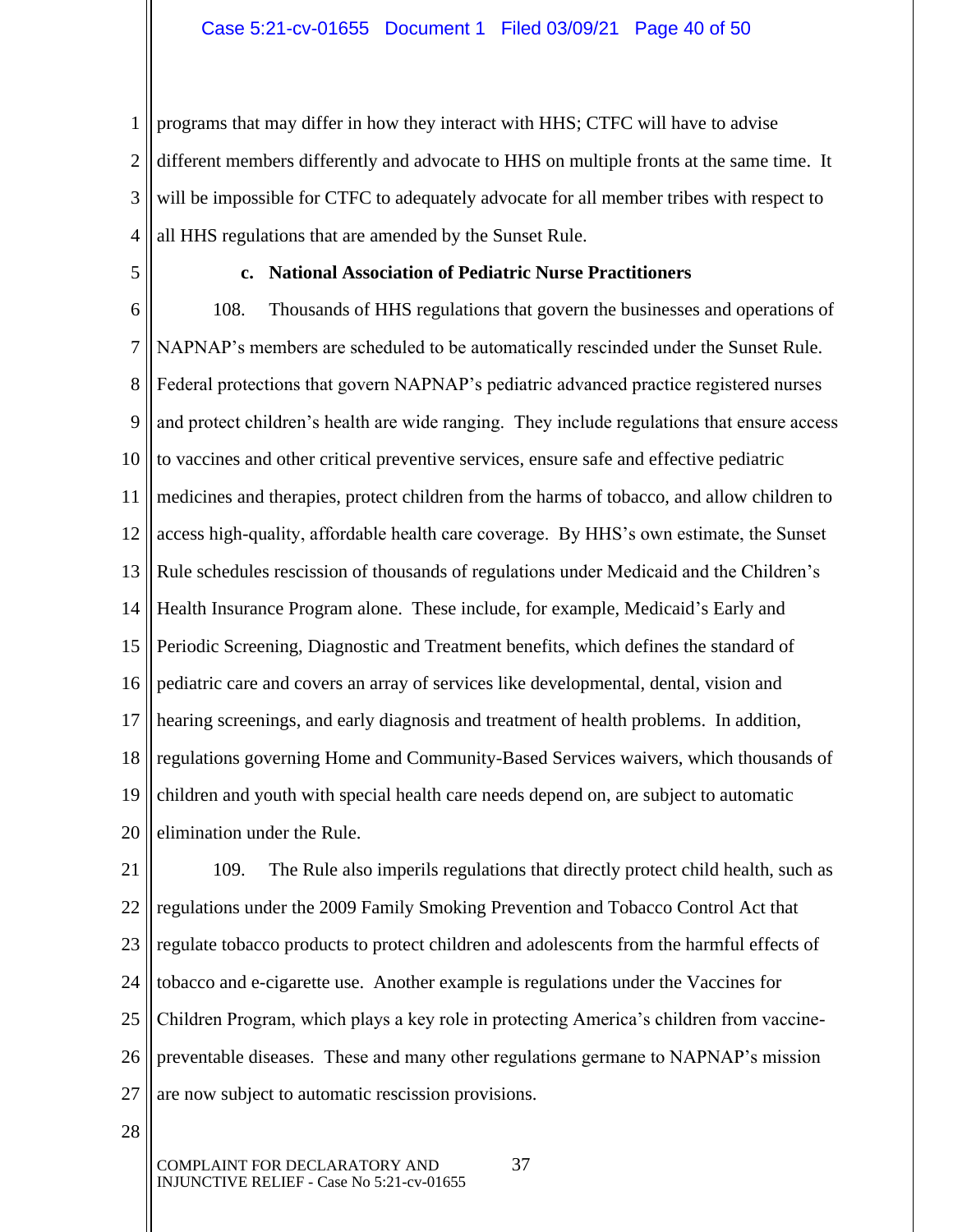1 2 3 4 5 6 7 110. The Sunset Rule will create regulatory chaos and confusion that will burden NAPNAP's members and other pediatric providers with an uncertain and unpredictable practice environment. Critically important children's health regulations could expire en masse, while underlying statutes remain. The result is that states, health plans, and other stakeholders will lack clear guidance on how to follow the law and implement important programs, making it virtually impossible for NAPNAP's members to provide care with the assurance that they are complying with the law.

8 9 10 11 12 13 14 15 16 17 111. The Sunset Rule will also harm NAPNAP directly. As a professional membership association, NAPNAP has an obligation to provide its members with comprehensive, accurate information to help them provide evidence-based, high-quality care for their patients. If the rule takes effect, NAPNAP will have to expend significant additional resources to monitor, review, and provide expert comments on thousands of regulations affecting its members' ability to practice. This effort would force the association to reallocate resources, which are already stretched by loss of conference revenue and other activities during the COVID-19 pandemic. It would thus reduce its ability to meet its members' need for educational and professional clinical resources. This degree of burden is directly caused by the Rule.

18

#### **d. American Lung Association**

19 20 21 22 23 24 25 26 27 28 COMPLAINT FOR DECLARATORY AND 38 INJUNCTIVE RELIEF - Case No 5:21-cv-01655 112. Thousands of HHS regulations across multiple sub-agencies germane to ALA's healthcare mission are scheduled to be automatically rescinded under the Sunset Rule. Medicaid and the Children's Health Insurance Program, two critical programs that provide healthcare for millions of individuals with or at risk of lung disease, are administered based on thousands of regulations subject to the Rule. Regulations establishing health insurance marketplaces—the sole place where individuals can access federal financial assistance—and market reforms governing individual and group market coverage are now at risk of disappearing all at once. Without further HHS action to prevent expiration, key regulations implementing the ACA will expire, including regulations that guarantee issuance and renewal of insurance coverage, protections for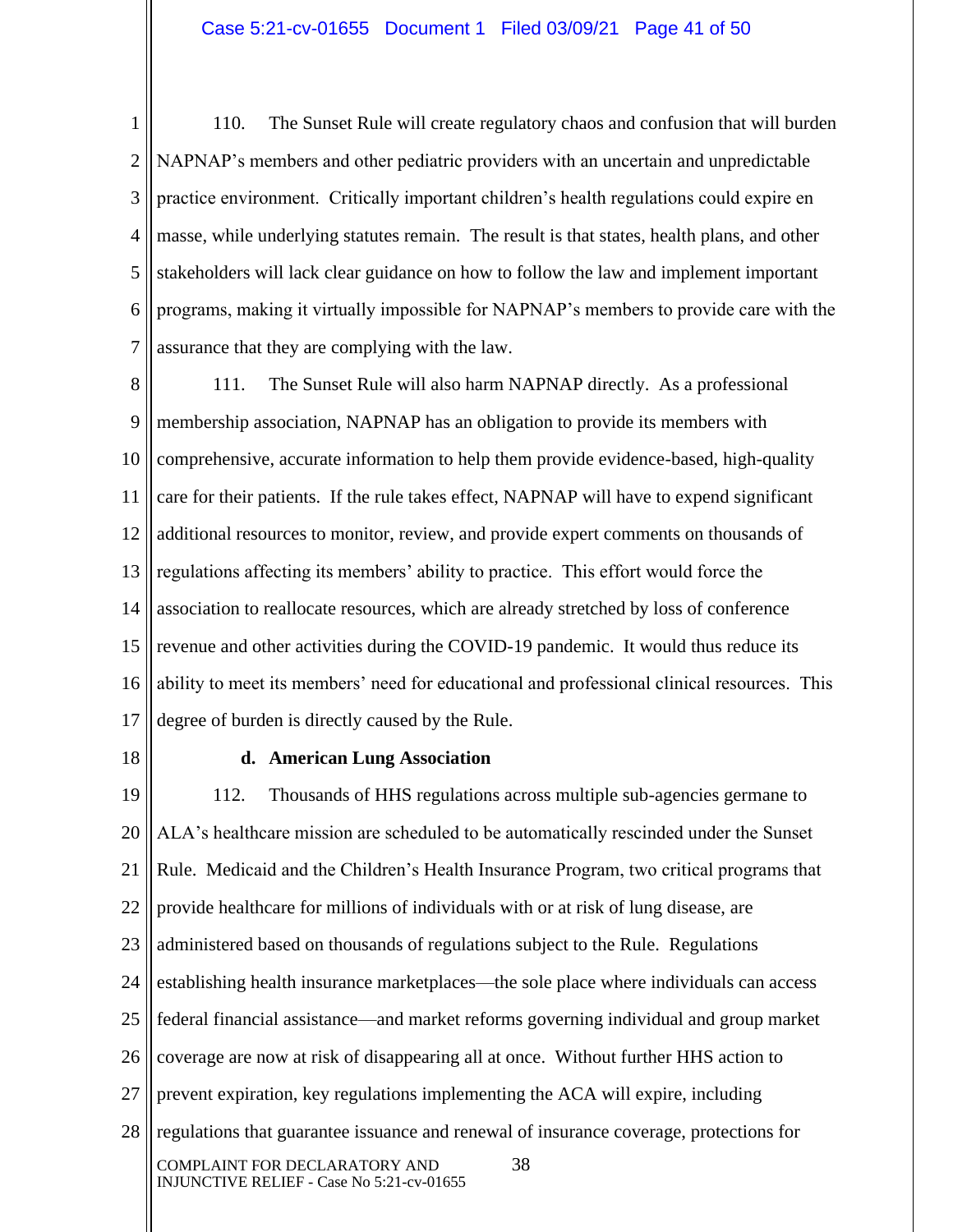#### Case 5:21-cv-01655 Document 1 Filed 03/09/21 Page 42 of 50

1 2 3 4 5 people with preexisting conditions, and requirements for comprehensive treatment. Individuals with or at risk of lung disease, the population that ALA supports and represents, rely on these and many other HHS regulations for the provision and assurance of quality, affordable healthcare. Without these regulations, the health and access of these individuals will suffer.

6 7 8 9 10 11 12 13 14 15 16 17 18 113. Regulations germane to ALA's lung disease prevention mission are also scheduled to be automatically rescinded under the Rule. For example, in 2016, the FDA finalized a regulation asserting its authority over e-cigarettes, cigars, hookah, pipe, dissolvable, and other forms of tobacco products. 81 Fed. Reg. 28,973 (May 10, 2016). Such products are used by millions of people, including youth and young adults. If this regulation expires, as is required under the Sunset Rule unless HHS takes further action, these products will become unregulated and millions of people will be at new risk of becoming addicted to tobacco. ALA's smoking cessation programs will become much more costly and difficult to operate, forcing ALA to divert resources from its other activities. More importantly, it would lead to more disease and death and billions of increased healthcare costs. And because of the nature of the regulation, automatic rescission could trigger a domino effect of undermining regulations that rely on the authority asserted in the 2016 regulation.

19 20 21 22 23 24 25 26 27 114. If it takes effect, the Sunset Rule will cause immediate and irreparable harm to ALA. ALA will need to divert its resources from advocating for more protections for the population it serves to simply trying to ensure that existing protections are not lost. It will need to expend significant time and resources to monitor the progress of relevant regulations through the retrospective review process and to discern which regulations are subject to the Rule's exemptions. Its ability to advise its target population on available protections and its ability to promote the health of its target population will be severely hampered. It will need to expend additional resources through its programs, including its Lung Helpline, to help new users end their addictions.

28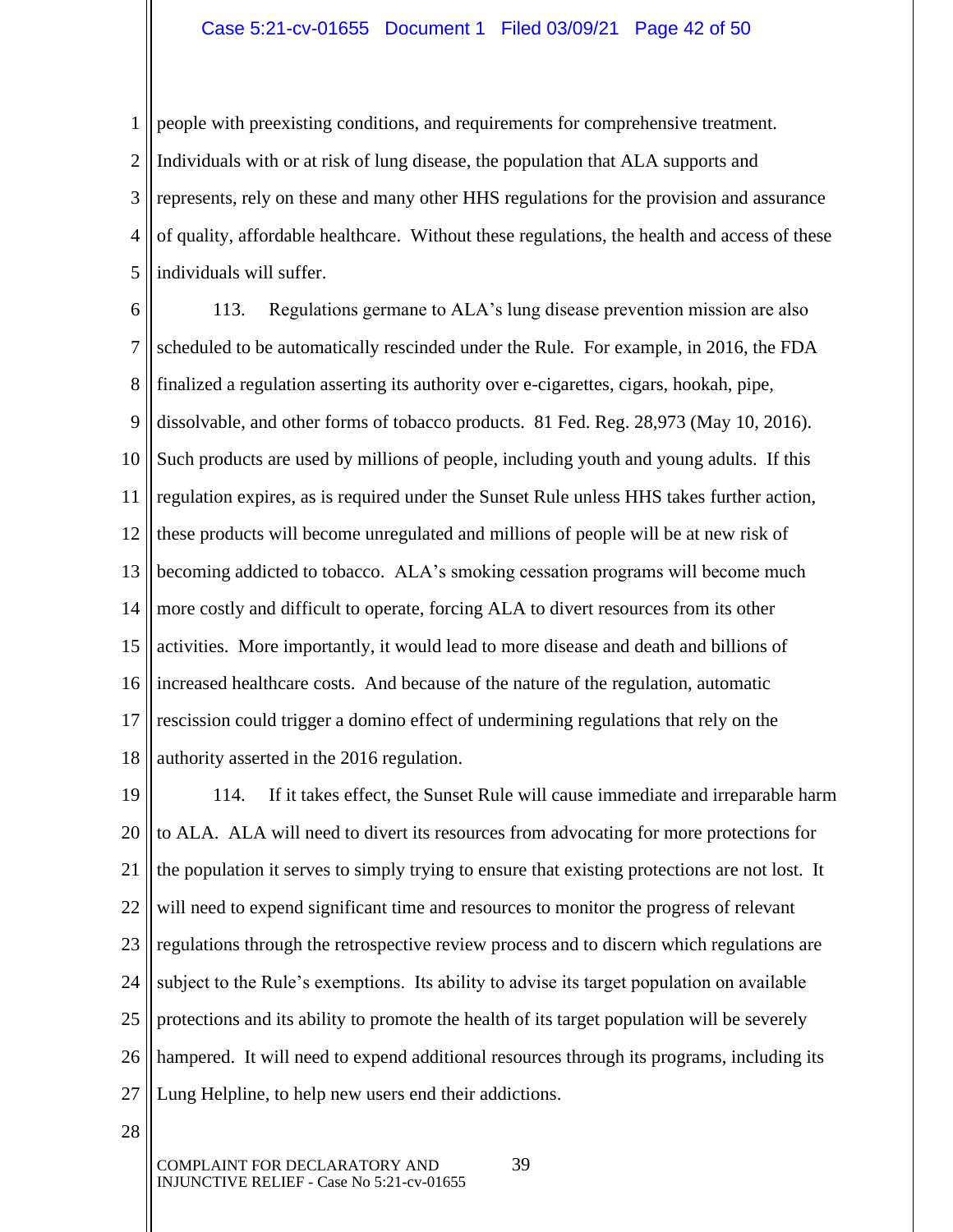1

# **e. Center for Science in the Public Interest**

2 3 4 5 115. The Sunset Rule conflicts with, impairs, and frustrates CSPI's mission and activities. CSPI will be forced to divert substantial resources from other organizational priorities to ensuring that thousands of regulations do not expire or otherwise change in a way that jeopardizes CSPI's mission and the health and safety of millions of Americans.

6 7 8 9 10 11 12 13 14 15 16 17 116. Approximately 2,000 FDA regulations germane to CSPI's mission are scheduled to be automatically rescinded under the Sunset Rule. More than 800 of these regulations determine the conditions, if any, under which certain additives may be safely added to food. For example, 21 C.F.R. § 172.345 mandates that certain grain cereals be enriched with folic acid and is widely credited with preventing approximately 1,000 neural tube birth defects each year.<sup>42</sup> Another example is the 2015 FDA ban on the addition of artificial trans fats, a regulation issued after a 25-year CSPI public health campaign.<sup>43</sup> See 80 Fed. Reg. 34,650 (June 17, 2015). Other regulations subject to the Sunset Rule govern food labeling and transparency and food safety. For example, regulations under the Food Safety Modernization Act require companies to take specific actions to prevent food contamination. Such regulations give consumers confidence that they can purchase food without contracting a deadly foodborne disease.

18 19 20 21 117. Under the Rule, CSPI must now divert significant time to, among other things: (1) confirming whether and when Assessments are scheduled; (2) tracking the relevant regulations' progress through the Assessment process; (3) drafting comments during the regulations' Assessments to explain why Review is not required; (4) encouraging the Department to complete Assessments on time to avoid the dire

- 22
- 23

<sup>24</sup> 25 <sup>42</sup> Jennifer Williams *et al.*, *Updated Estimates of Neural Tube Defects Prevented by Mandatory Folic Acid Fortification — United States, 1995–2011*, CDC Morbidity and Mortality Weekly Report (Jan. 16, 2015),

<sup>26</sup> https://www.cdc.gov/mmwr/preview/mmwrhtml/mm6401a2.htm.

<sup>27</sup> 28 <sup>43</sup> *A Final Farewell to Artificial Trans Fat: Partially Hydrogenated Oil Increasingly Hard to Find as Companies Face Monday Deadline to Eliminate It*, CSPI (June 13, 2018), https://bit.ly/2MVs4Hp.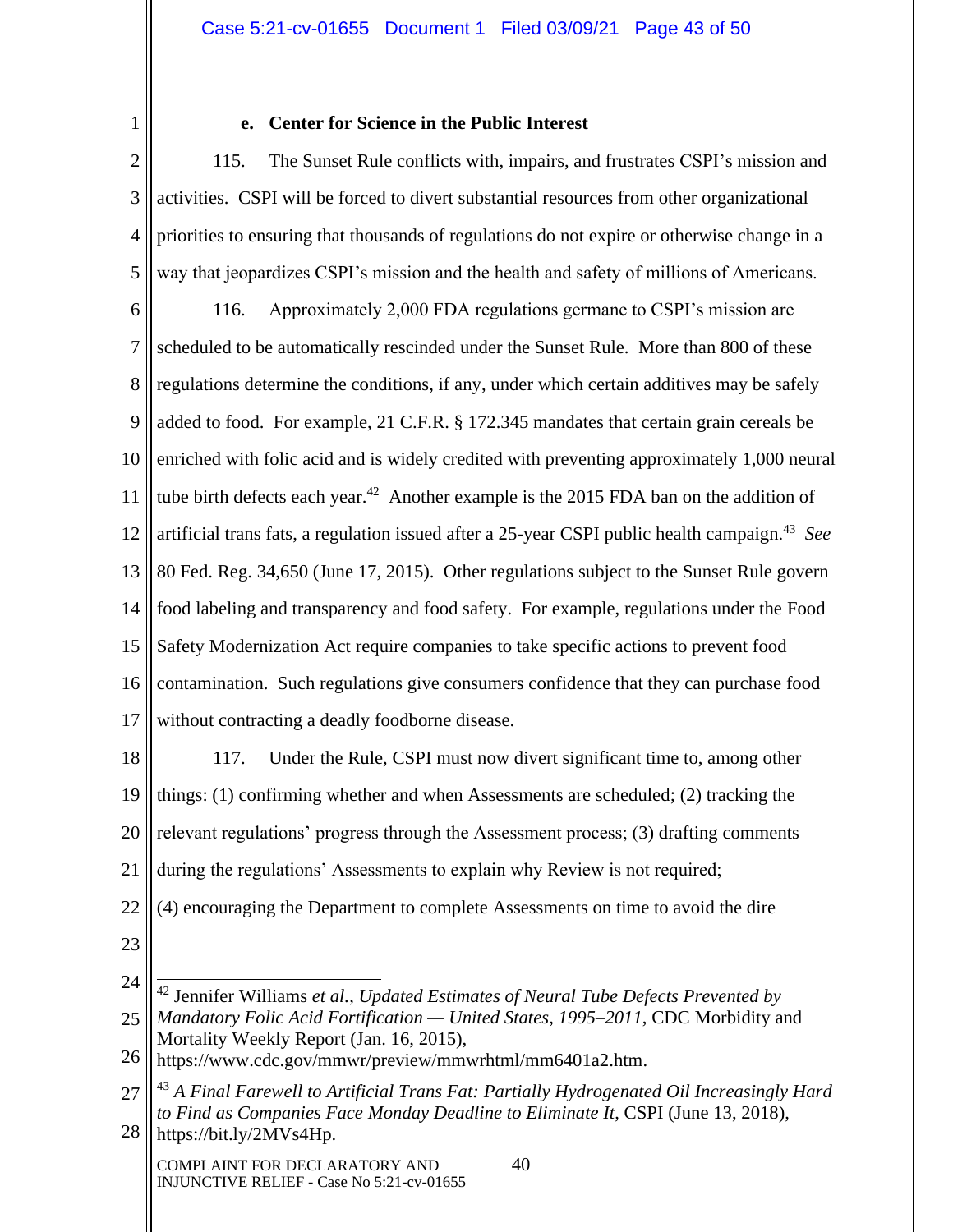#### Case 5:21-cv-01655 Document 1 Filed 03/09/21 Page 44 of 50

1 2 3 4 5 consequences of expiration; (5) drafting comments for regulations undergoing Review to explain their benefits; (6) encouraging the Department to complete Reviews on time to avoid automatic expiration; (7) drafting comments for any such regulations the Department proposes to rescind or amend; and (8) petitioning for re-issuance of any such regulations that expire under the Rule.

6 7 8 9 10 11 118. Each such comment or petition will require substantial research, drafting time, and internal review, in addition to efforts to mobilize members and other partner organizations. In its cost analysis, HHS estimates that it will take between 5 to 15 hours to write a comment. 86 Fed. Reg. at 5,745. In CSPI's experience, that is a tremendous underestimate. CSPI routinely spends at least 40 hours drafting and finalizing a comment. On complex rules, CSPI can spend 100 hours or more on a comment.

12

#### **f. Natural Resources Defense Council**

13 14 15 16 119. Dozens of regulations germane to NRDC's public health mission are scheduled to "expire" under the Sunset Rule. These include regulations governing the use of antibiotics in animal agriculture, food additives, bottled water safety, and the protection of human subjects in scientific research.

17 18 19 20 21 22 23 24 25 26 120. NRDC devotes considerable resources to advocating for these and other health-protective regulations at HHS, and to educating its members and the public about these regulations. For example, NRDC has successfully advocated for regulations limiting the presence of arsenic and other contaminants in bottled water, 21 C.F.R. § 165.110, and has worked to ensure the effectiveness of regulations governing the safety of chemicals in food packaging, *e.g.*, 21 C.F.R. Part 170 Subpart B. These regulations and others safeguard the health of NRDC members and the public. NRDC is also actively advocating for new regulations and improved oversight on a wide range of public health issues. For example, NRDC petitioned HHS to withdraw its approval of the preventative use of livestock antibiotics.

27 28 COMPLAINT FOR DECLARATORY AND 41 INJUNCTIVE RELIEF - Case No 5:21-cv-01655 121. Under the Rule, NRDC will be forced to divert its limited resources from these advocacy efforts to rehash issues that have already been addressed by HHS. Among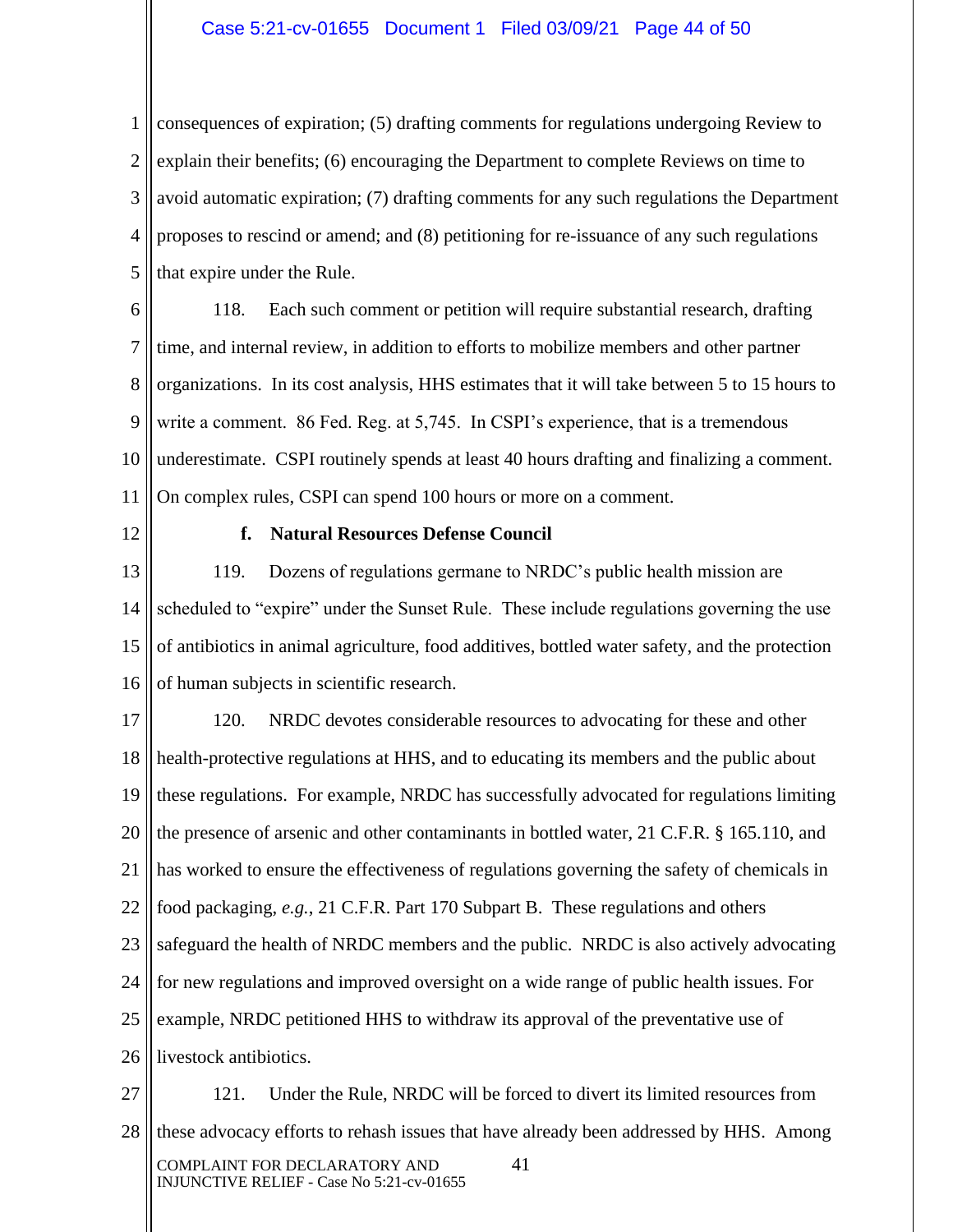1 2 3 4 5 6 7 8 9 10 11 12 13 14 15 16 17 18 19 20 21 22 23 24 25 26 27 28 other things, to prevent the regulations that protect its members from expiring, NRDC will now have to (1) compile a list of HHS regulations it does not wish to see expire; (2) calculate when those regulations will turn ten years old; (3) interpret the Sunset Rule's confusing exemptions to confirm that a particular regulation is subject to termination; (4) monitor the Department's Assessments and Reviews to know whether a certain regulation is under review; and (5) at some undefined time when the expiration date is nearing, submit a reminder to HHS that the regulation is due to expire. If HHS chooses to undertake an Assessment and/or Review of one of these regulations, NRDC will have to divert resources to submit comments, engage its members and activists, and otherwise ensure that health-protective regulations remain on the books. And if HHS instead does nothing and allows a regulation to expire, NRDC will have to divert resources to educate its members about the new risks to their health caused by this expiration and to petitioning HHS to repromulgate that expired regulation. This will in turn force NRDC to divert significant resources from its advocacy and public education efforts in order to ensure that HHS does not allow health-protective regulations to expire. 122. The Sunset Rule also harms NRDC's members. Absent further voluntary action by HHS, many regulations protecting NRDC members' health will expire, increasing NRDC members' and their families' risk of harm from, for example, consuming contaminated food, being inadvertently exposed to food allergens, or using unregulated hand and body wash products. **/ / / / / / / / / / / / / / / / / / / / / / / /**

COMPLAINT FOR DECLARATORY AND 42 INJUNCTIVE RELIEF - Case No 5:21-cv-01655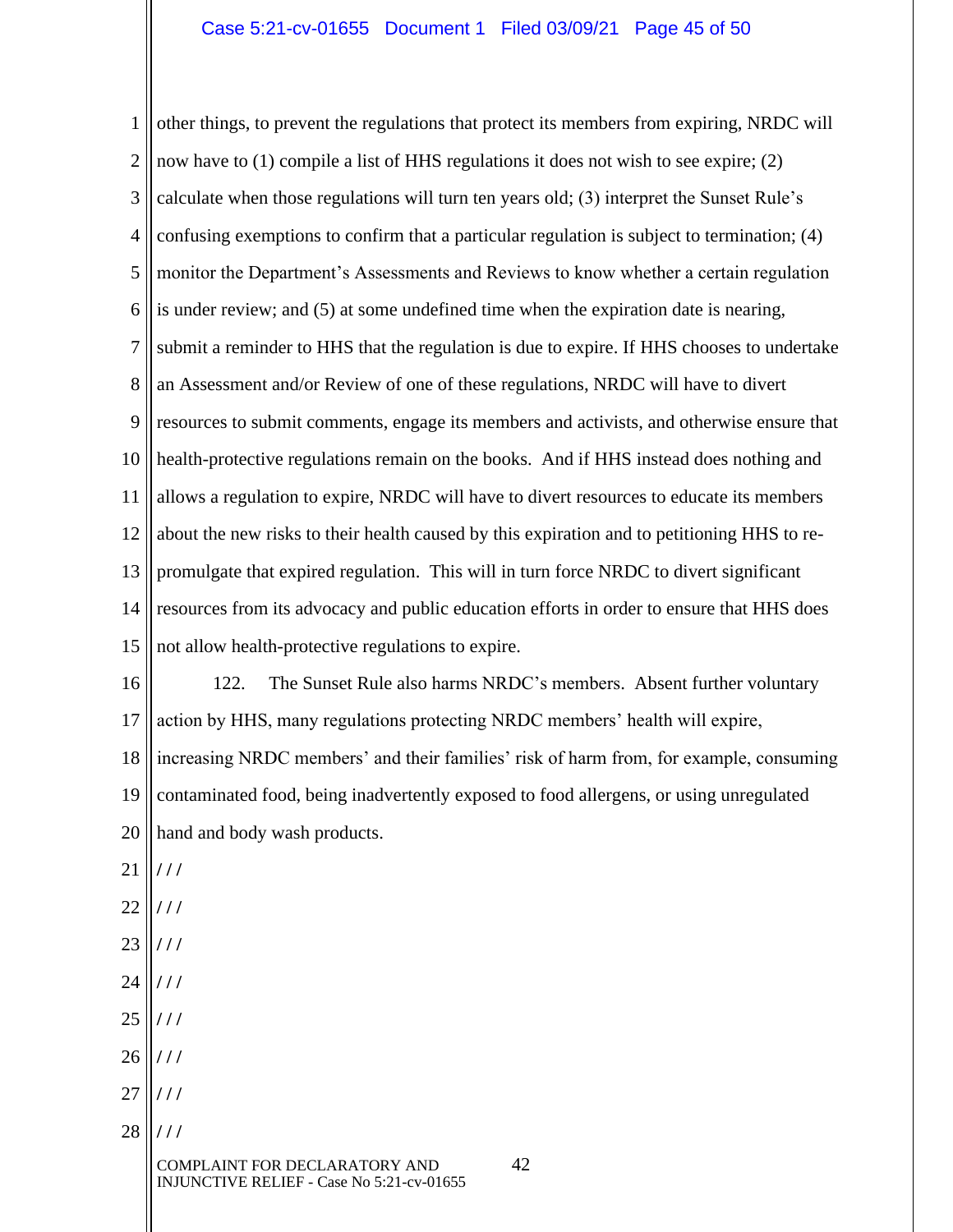|                | Case 5:21-cv-01655 Document 1 Filed 03/09/21 Page 46 of 50                                                                                                                                |  |  |
|----------------|-------------------------------------------------------------------------------------------------------------------------------------------------------------------------------------------|--|--|
| 1              | <b>CLAIMS FOR RELIEF</b>                                                                                                                                                                  |  |  |
| $\overline{c}$ | <b>COUNT ONE</b>                                                                                                                                                                          |  |  |
| 3              | (on behalf of all Plaintiffs)                                                                                                                                                             |  |  |
| 4<br>5         | The Sunset Rule Is <i>Ultra Vires</i> and Issued in Excess of Statutory Authority, in<br>Violation of 5 U.S.C. § 706(2)(C), and Contrary to Law, in Violation of 5 U.S.C.<br>\$706(2)(A). |  |  |
| 6              | 123.<br>Plaintiffs repeat and incorporate by reference each of the preceding                                                                                                              |  |  |
| 7              | paragraphs.                                                                                                                                                                               |  |  |
| 8              | Under 5 U.S.C. $\S$ 706(2)(C), courts shall hold unlawful and set aside agency<br>124.                                                                                                    |  |  |
| 9              | action that is taken in excess of statutory jurisdiction, authority, or limitations.                                                                                                      |  |  |
| 10             | Under 5 U.S.C. $\S$ 706(2)(A), courts shall hold unlawful and set aside<br>125.                                                                                                           |  |  |
| 11             | agency action that is not in accordance with law.                                                                                                                                         |  |  |
| 12             | 126.<br>As a federal agency, HHS has no power to act unless Congress confers that                                                                                                         |  |  |
| 13             | power, and actions that are unauthorized by Congress or inconsistent with congressional                                                                                                   |  |  |
| 14             | discretion are ultra vires.                                                                                                                                                               |  |  |
| 15             | The Sunset Rule is <i>ultra vires</i> and issued in excess of HHS's authority<br>127.                                                                                                     |  |  |
| 16             | because it modifies and schedules rescission of approximately 18,000 regulations, in                                                                                                      |  |  |
| 17             | reliance on the RFA, without the process required by the RFA.                                                                                                                             |  |  |
| 18             | The Sunset Rule is <i>ultra vires</i> and issued in excess of HHS's authority<br>128.                                                                                                     |  |  |
| 19             | because it modifies and schedules rescission of regulations whose review is not authorized                                                                                                |  |  |
| 20             | by the RFA.                                                                                                                                                                               |  |  |
| 21             | The Sunset Rule is contrary to law because it schedules the automatic<br>129.                                                                                                             |  |  |
| 22             | elimination of regulations that are required by statute, including, among other things,                                                                                                   |  |  |
| 23             | regulations issued under 42 U.S.C. § 1396a, 42 U.S.C. § 655(f), 42 U.S.C. § 289, and 21                                                                                                   |  |  |
| 24             | U.S.C. $\S$ 343(q)(5)(H).                                                                                                                                                                 |  |  |
| 25             | The Sunset Rule is further contrary to law because it modifies and adds<br>130.                                                                                                           |  |  |
| 26             | expiration dates to approximately 18,000 regulations without providing the same level of                                                                                                  |  |  |
| 27             | process provided for the original regulations, including, among other things, assessing the                                                                                               |  |  |
| 28             | impact of the change to each regulation being amended, the underlying statutory                                                                                                           |  |  |
|                | 43<br>COMPLAINT FOR DECLARATORY AND<br>INJUNCTIVE RELIEF - Case No 5:21-cv-01655                                                                                                          |  |  |
|                |                                                                                                                                                                                           |  |  |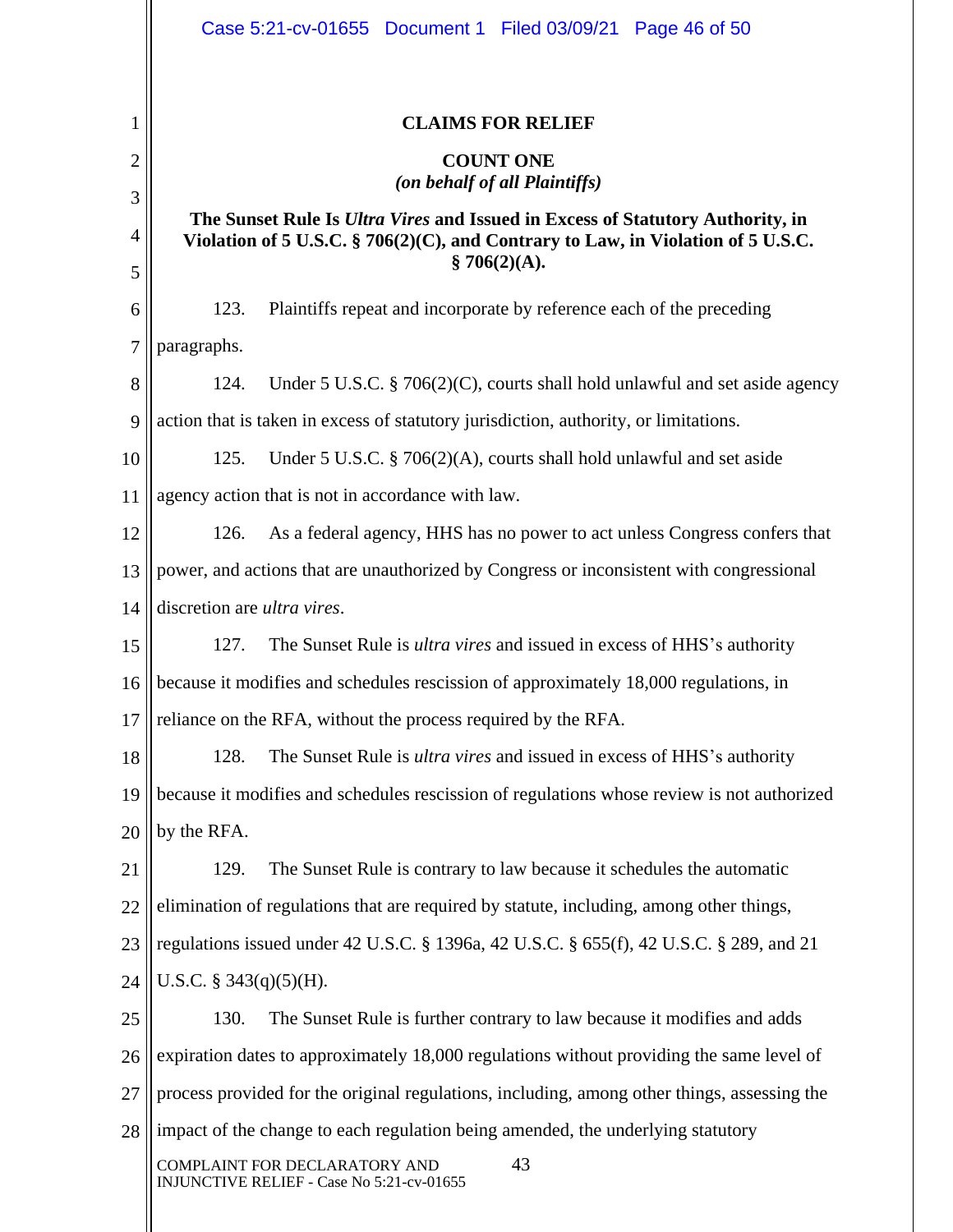1 2 requirements for each regulation, and the impacts of the regulatory uncertainty created by the amendments.

# **COUNT TWO** *(on behalf of all Plaintiffs)*

**The Sunset Rule Is Arbitrary and Capricious in Violation of 5 U.S.C. § 706(2)(A).**

6 7 131. Plaintiffs repeat and incorporate by reference each of the preceding paragraphs.

3

4

5

22

23

24

8 9 132. Under 5 U.S.C. § 706(2)(A), courts shall hold unlawful and set aside agency action that is arbitrary or capricious.

10 11 12 13 14 15 16 17 18 19 20 21 133. The Sunset Rule is arbitrary and capricious and lacks a rational basis because, among other reasons, it (a) eliminates public health regulations as a purported incentive for the Department to conduct RFA reviews; (b) assumes that HHS will conduct RFA reviews at an implausible pace it has not shown that it can achieve; (c) does not consider the extreme degree of regulatory uncertainty the Rule creates; (d) underestimates the burden imposed on Plaintiffs for monitoring HHS regulations to ensure they do not expire; (e) fails to consider the specific regulations being amended to automatically expire; (f) does not clearly identify which regulations have been amended and does not consider the impact of that ambiguity; (g) amends regulations not subject to RFA retrospective review requirements while exempting the Sunset Rule itself because it is not subject to the RFA; (h) fails to respond meaningfully to significant comments; and (i) fails to address alternatives proposed by commenters.

## **COUNT THREE** *(on behalf of all Plaintiffs)*

# **The Sunset Rule Violates the APA's Requirements for Notice-and-Comment Rulemaking under 5 U.S.C. §§ 553 and 706(2)(D).**

25 26 134. Plaintiffs repeat and incorporate by reference each of the preceding paragraphs.

27 28 135. The APA requires this Court to hold unlawful and set aside any agency action taken "without observance of procedure required by law." 5 U.S.C.  $\S$  706(2)(D).

COMPLAINT FOR DECLARATORY AND 44 INJUNCTIVE RELIEF - Case No 5:21-cv-01655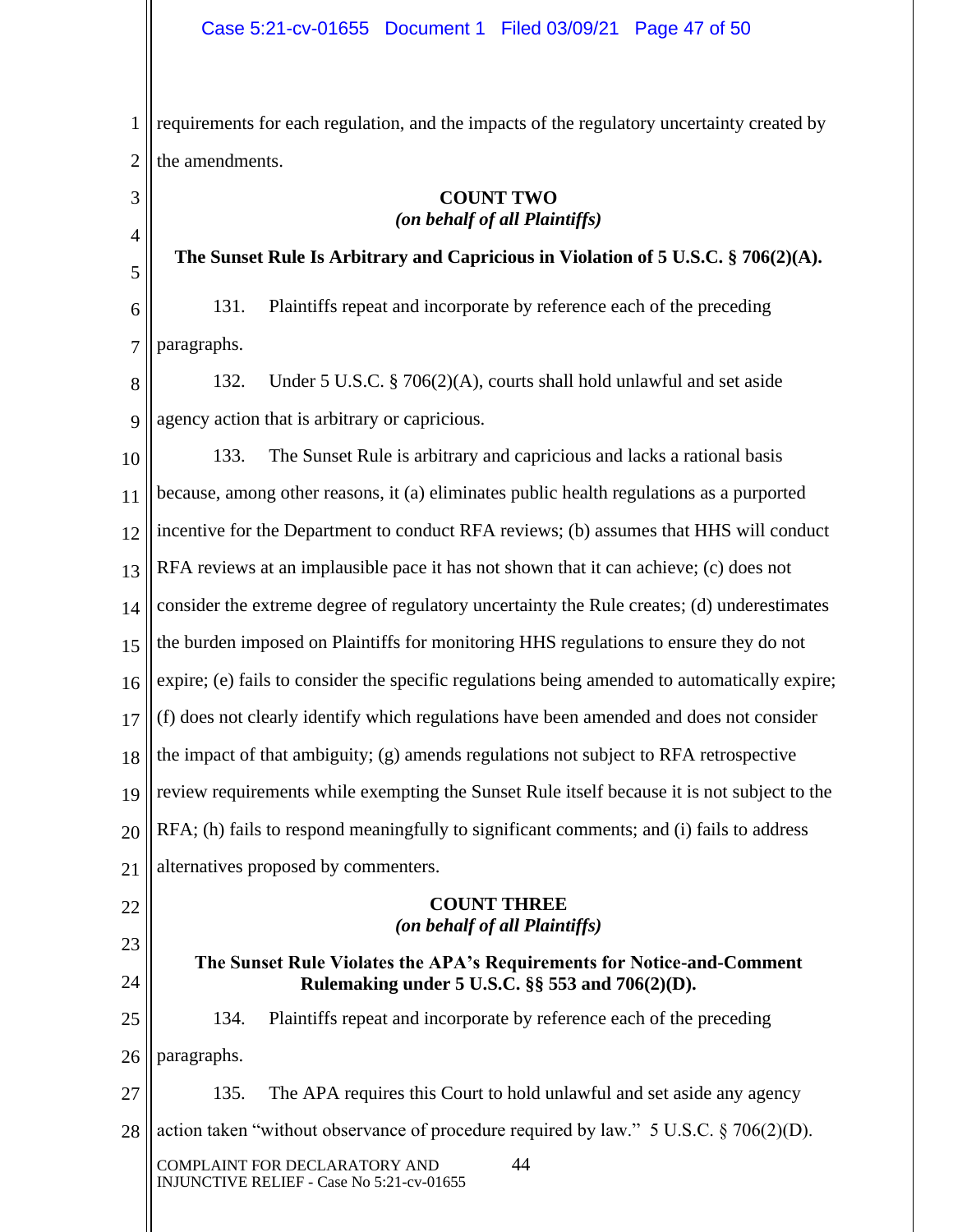# Case 5:21-cv-01655 Document 1 Filed 03/09/21 Page 48 of 50

1 2 3 4 5 6 136. The Sunset Rule is a "rule" under the APA because it is an "agency statement of general or particular applicability and future effect designed to implement, interpret, or prescribe law or policy." 5 U.S.C. § 551(4). With exceptions not applicable here, the "agency process for formulating, amending, or repealing [such] a rule," *id*. § 551(5), must comply with the requirements of notice-and-comment rulemaking, *id*. § 553.

7 8 9 137. The APA requires that agencies provide "adequate time for comments" so that "interested parties [can] comment meaningfully." *Fla. Power & Light*, 846 F.2d at 771.

10 11 12 13 14 138. The Sunset Rule failed to comply with the requirements of notice-andcomment rulemaking by providing a limited period for notice and comment that was wholly unreasonable under the circumstances including, among other factors, the scope and impact of the Rule and the ongoing COVID-19 pandemic, and by unreasonably denying requests to extend the comment period.

15 16 17 139. The Sunset Rule further violates APA notice-and-comment requirements because it fails to inform the public which regulations are amended by the Rule to include expiration dates.

> **COUNT FOUR** *(on behalf of Plaintiff CTFC)*

**The Department's Refusal to Conduct Tribal Consultation Violates HHS Policy and Is Arbitrary and Capricious in Violation of the APA, 5 U.S.C. § 706(2)(A).**

21 22 140. Plaintiffs repeat and incorporate by reference each of the preceding paragraphs.

23 24 25 26 27 141. The United States recognizes Indian tribes as sovereign nations. The HHS Tribal Consultation Policy requires that the Department consult with tribes "[b]efore any action is taken that will significantly affect Indian Tribes," including those that "impose<sup>[]</sup> substantial direct compliance costs on Indian Tribes." HHS Tribal Consultation Policy at 3-4.

28

18

19

20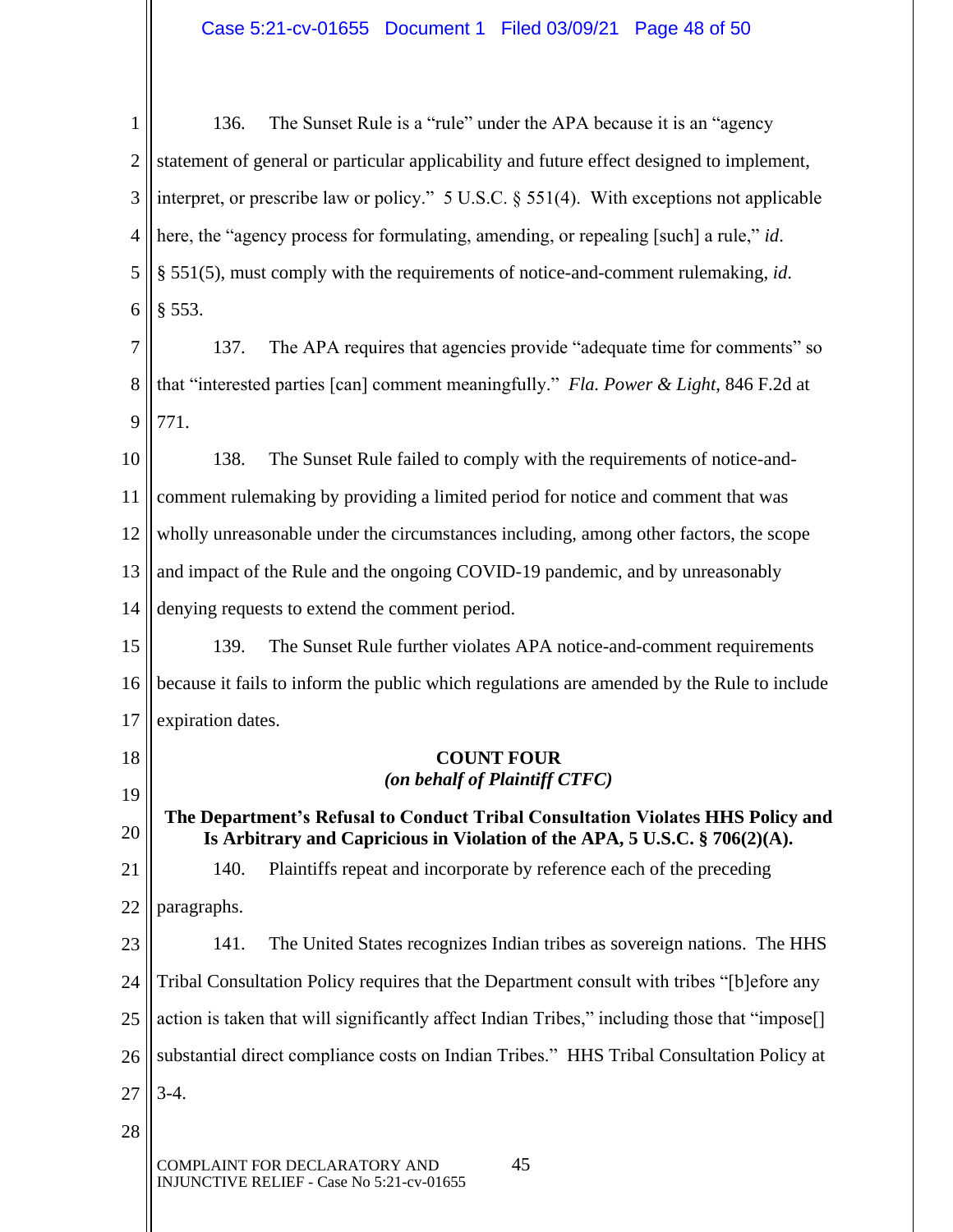# Case 5:21-cv-01655 Document 1 Filed 03/09/21 Page 49 of 50

| $\mathbf{1}$   | 142.                                                                                       | The Sunset Rule amends regulations that significantly affect the tribal                      |  |
|----------------|--------------------------------------------------------------------------------------------|----------------------------------------------------------------------------------------------|--|
| $\overline{2}$ |                                                                                            | members of Plaintiff CTFC and other Indian tribes, including regulations implementing the    |  |
| 3              |                                                                                            | Indian Health Care Improvement Act and title IV-E of the Social Security Act, and            |  |
| $\overline{4}$ | regulations governed by the Indian Self-Determination and Education Assistance Act. The    |                                                                                              |  |
| 5              | automatic expiration of these regulations and the uncertainty regarding their continued    |                                                                                              |  |
| 6              | existence will impose significant costs on CTFC, its members, and other tribes. The        |                                                                                              |  |
| 7              | process created by the Sunset Rule will also impose millions of dollars in costs on tribes |                                                                                              |  |
| 8              |                                                                                            | simply to participate in the review of regulations affecting tribes.                         |  |
| 9              | 143.                                                                                       | HHS violated its Tribal Consultation Policy by refusing to consult with                      |  |
| 10             |                                                                                            | tribes before issuing the Sunset Rule.                                                       |  |
| 11             | 144.                                                                                       | The Department's refusal to consult with tribes was also arbitrary and                       |  |
| 12             |                                                                                            | capricious because it relied on the assumption that regulations affecting tribes will not be |  |
| 13             | allowed to expire when that assumption is speculative and wholly infeasible. Indeed, by    |                                                                                              |  |
| 14             | its terms, the Rule allows regulations to expire automatically and thus without            |                                                                                              |  |
| 15             | consultation.                                                                              |                                                                                              |  |
| 16             |                                                                                            | <b>PRAYER FOR RELIEF</b>                                                                     |  |
| 17             |                                                                                            | WHEREFORE, Plaintiffs pray that this Court:                                                  |  |
| 18             | a)                                                                                         | declare that the Sunset Rule is arbitrary, capricious, contrary to law,                      |  |
| 19             |                                                                                            | adopted without observance of required procedure or consultation, and                        |  |
| 20             |                                                                                            | issued in excess of HHS authority;                                                           |  |
| 21             | b)                                                                                         | vacate and set aside the Sunset Rule;                                                        |  |
| 22             | $\mathbf{c})$                                                                              | award eligible Plaintiffs their reasonable costs and attorneys' fees for this                |  |
| 23             |                                                                                            | action; and                                                                                  |  |
| 24             |                                                                                            |                                                                                              |  |
| 25             |                                                                                            |                                                                                              |  |
| 26             |                                                                                            |                                                                                              |  |
| 27             |                                                                                            |                                                                                              |  |
| 28             |                                                                                            |                                                                                              |  |
|                |                                                                                            | 46<br>AINT FOR DECLARATORY AND<br>INJUNCTIVE RELIEF - Case No 5:21-cv-01655                  |  |